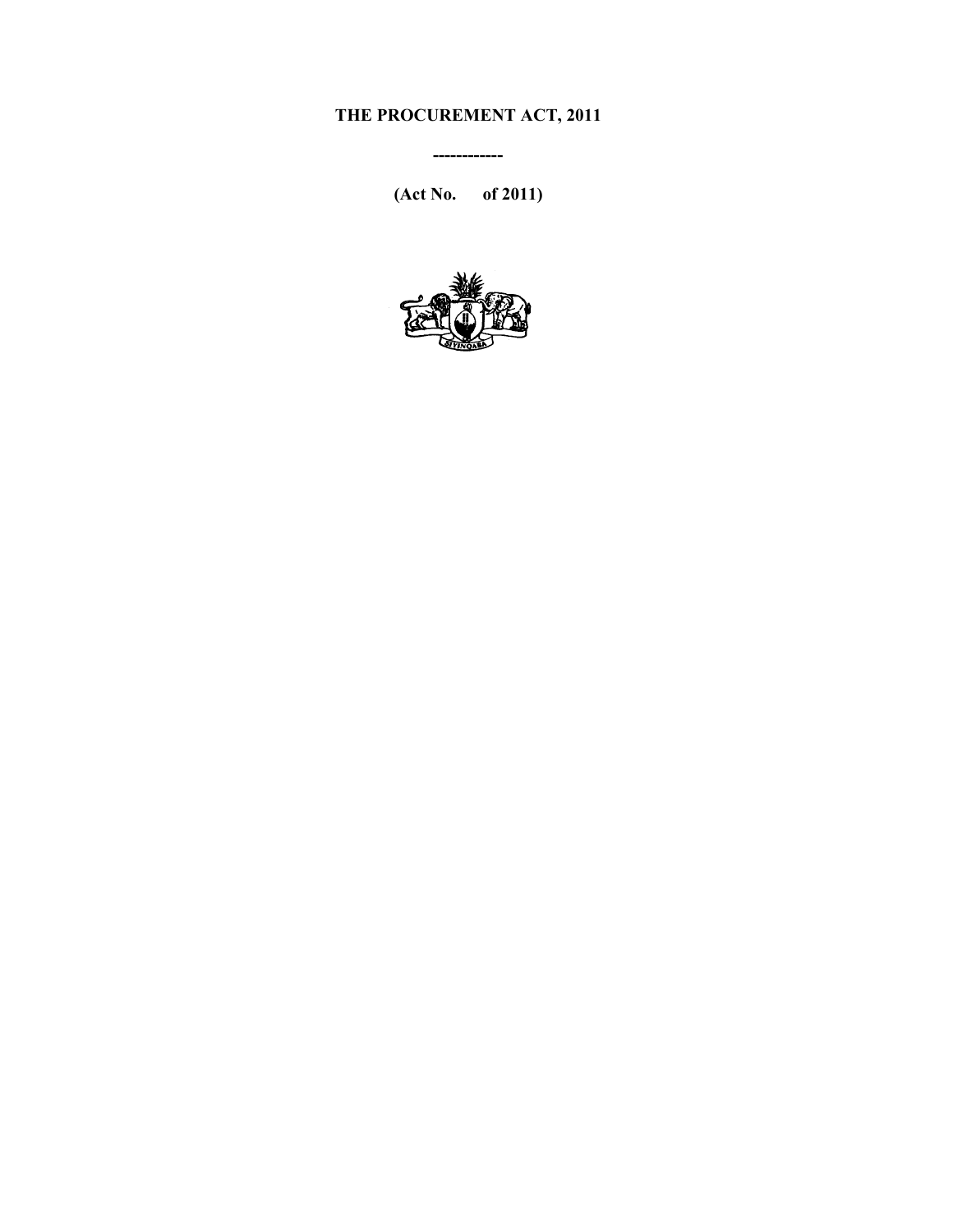

## **ARRANGEMENT OF SECTIONS**

# **PART 1**

### **PRELIMINARY**

- 1.Short Title and Commencement
- 2.Interpretation
- 3.Purpose and Objectives
- 4.Application
- 5.International Obligations
- 6.Deviations
- 7.Public Accessibility
- 8.Introduction of Information and Communication Technology

## **PART 2**

#### **SWAZILAND PUBLIC PROCUREMENT REGULATORY AGENCY**

- 9.Establishment of the Swaziland Public Procument Regulatory Agency
- 10.Functions of the Agency
- 11.Powers of the Agency
- 12.Cooperation with oversight authorities
- 13.Establishment and Composition of Board of Directors of the Agency
- 14.Termination of Office of Board Members
- 15.Meetings of the Board
- 16.Committees of the Board
- 17.Disclosure of Interest
- 18.Appointment and Functions of Executive Director
- 19.Staff of the Agency
- 20.Funds of the Agency
- 21.Accounts and Audit
- 22.Annual Management Plan and Budget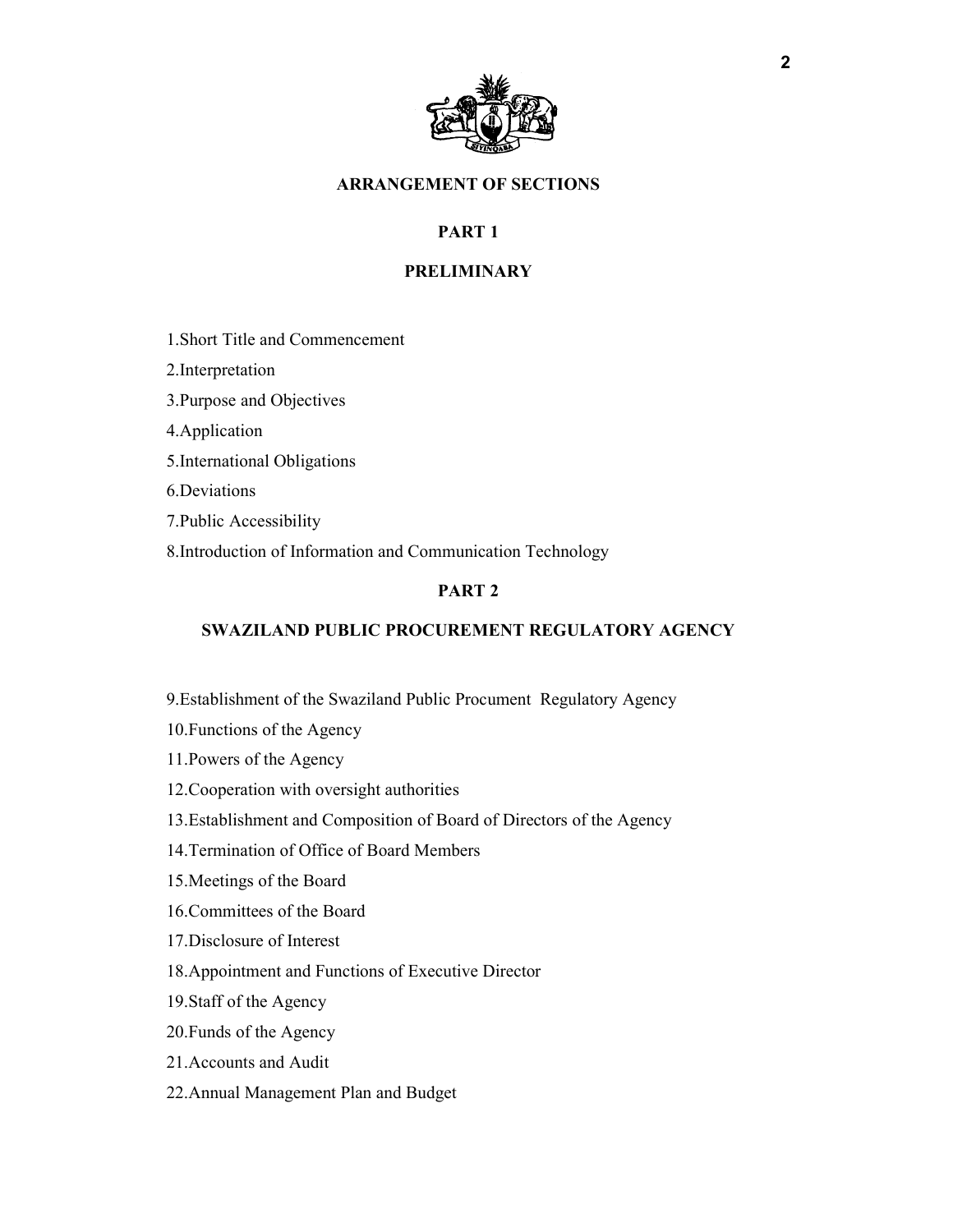

23.Annual Report

## **PART 3**

#### **TENDER BOARDS AND PROCUREMENT AUTHORISATIONS**

24.Approvals Authorities and Procurement Authorisations

25.Establishment and Composition of Swaziland Government Tender Board

- 26.Sub-Committees of the GovernmentTender Board
- 27.Establishment of Entity Tender Boards and Levels of Authority
- 28.Composition and Appointment of Entity Tender Boards
- 29.Meetings of Tender Boards
- 30.Disclosure of Interest

## **PART 4**

## **TECHNICAL SECRETARIAT AND RESPONSIBILITIES FOR PROCUREMENT**

- 31.Responsibility for Procurement Activities
- 32.Establishment of theTechnical Secretariat
- 33.Functions of the Technical Secretariat
- 34.Functions of Procuring Entities
- 35.Entity Procurement Units
- 36.Functions of Requesting Entities
- 37.Procurement of Common Use Items

#### **PART 5**

#### **PROCUREMENT PRINCIPLES, METHODS AND RULES**

- 38.Procurement Principles
- 39.Non Discrimination and Measures to Promote Swazi Companies
- 40.Supplier Eligibility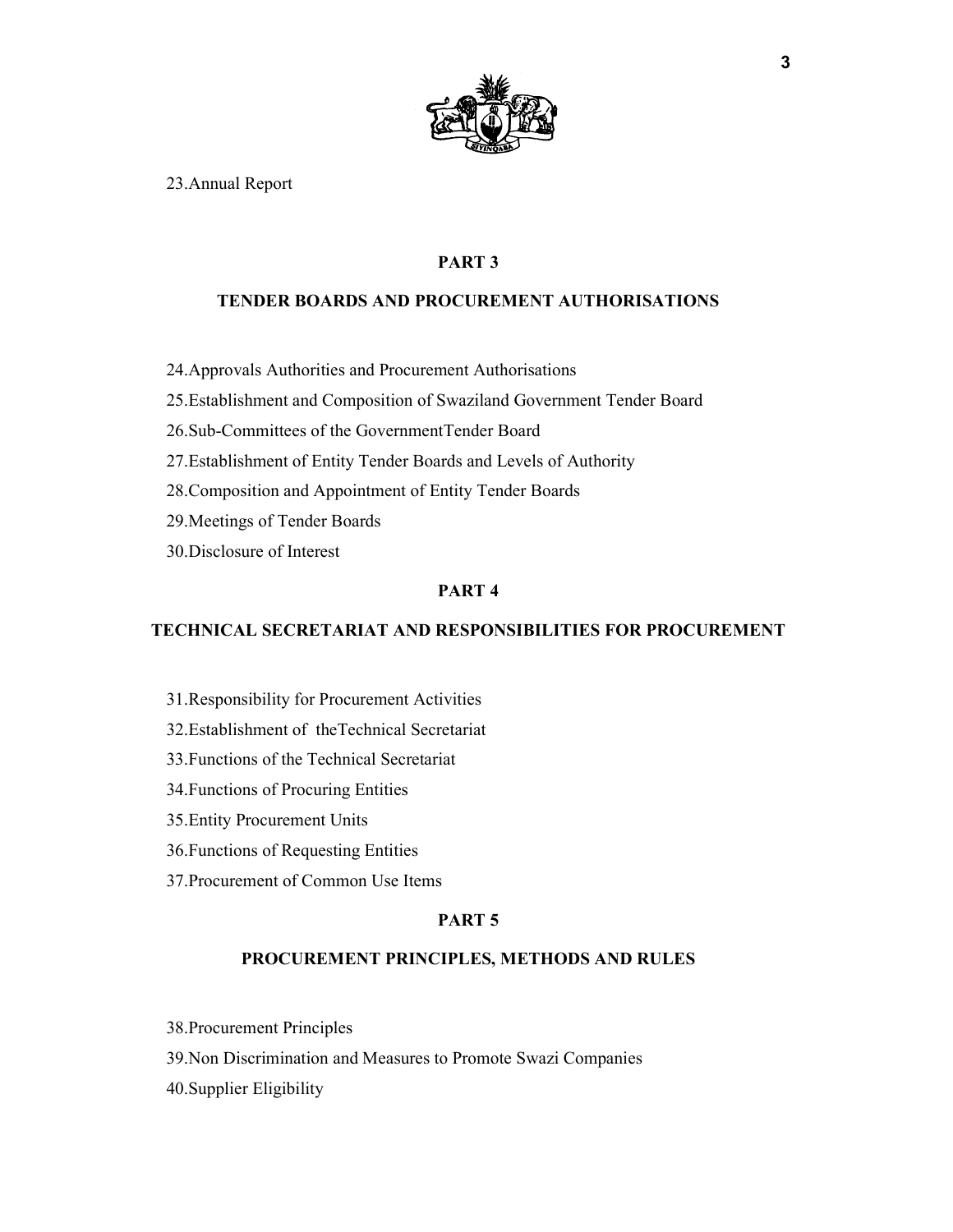

41.Supplier Qualifications

42.Procurement Methods and Process

43.Procedures for procurement of infrastructure on the basis of private financing and for award of concessions

44.General Procurement Rules

45.Contract Award Procedures

### **PART 6**

# **ADMINISTRATIVE REVIEW AND SUSPENSION OF TENDERERS AND SUPPLIERS**

46.Right to Review

47.Review by Procuring Entity

48.Right to Administrative Review

49.Administrative Review Procedures

50.Constitution of an Independent Review Committee

51.Administrative Review by Independent Review Committee

52.Remedies by Independent Review Committee

53.Notification to other Bidders

54.Prohibition on contract award during review proceedings

55.Suspension of Tenderers and Suppliers

56.Grounds for Suspension

57.Appeal against Suspension

58. Legal representation

#### **PART 7**

### **CODES OF CONDUCT, OFFENCES AND PENALTIES**

59.Codes of Conduct

60.Conduct of Public Officers and Politicians involved in Procurement

61.Conduct of Tenderers and Suppliers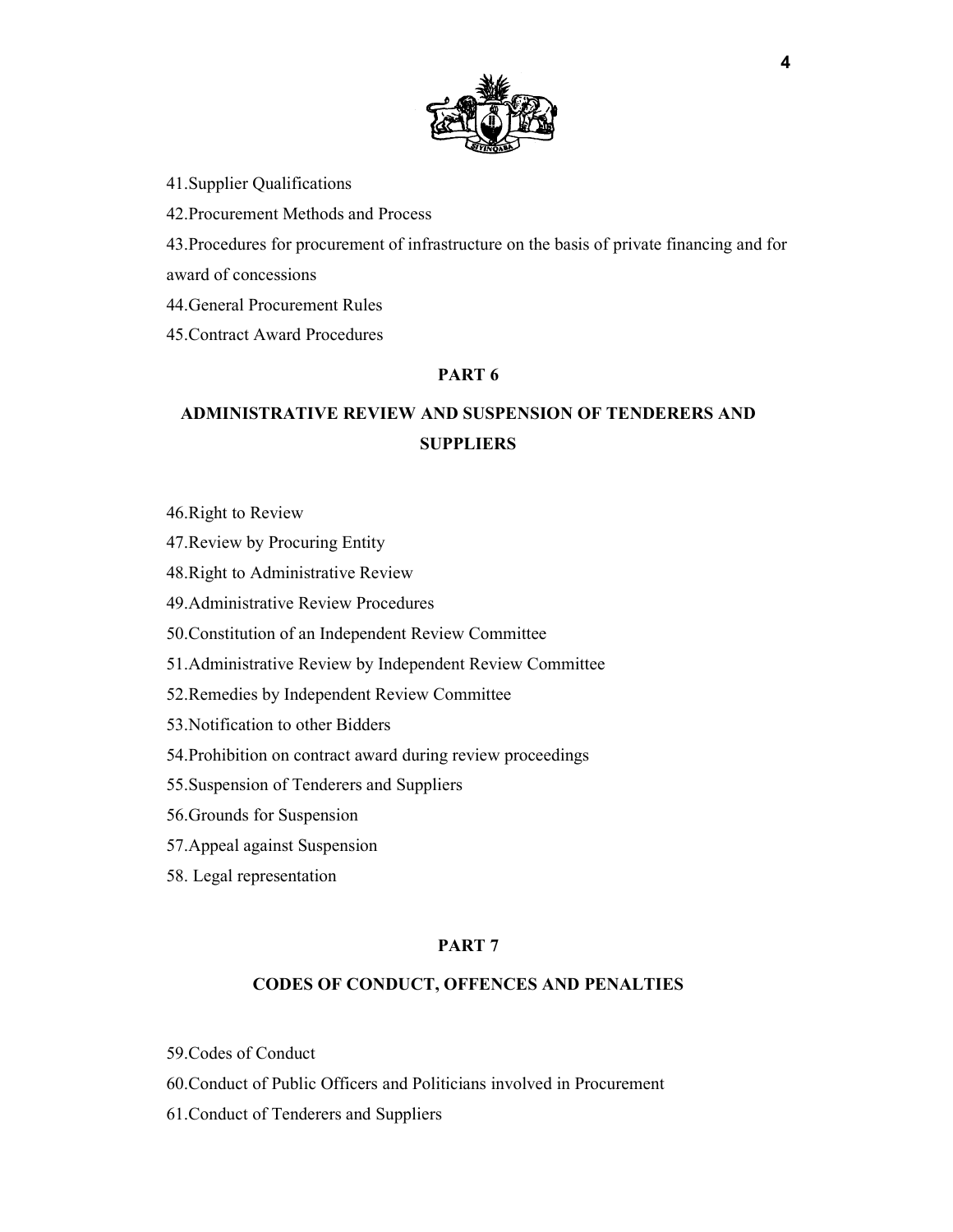

62.Offences

63.Penalties

64.Protection from Prosecution

# **PART 8**

## **MISCELLANEOUS**

65.Public Procurement Regulations

66.Public Procurement Manuals, Circulars and Instructions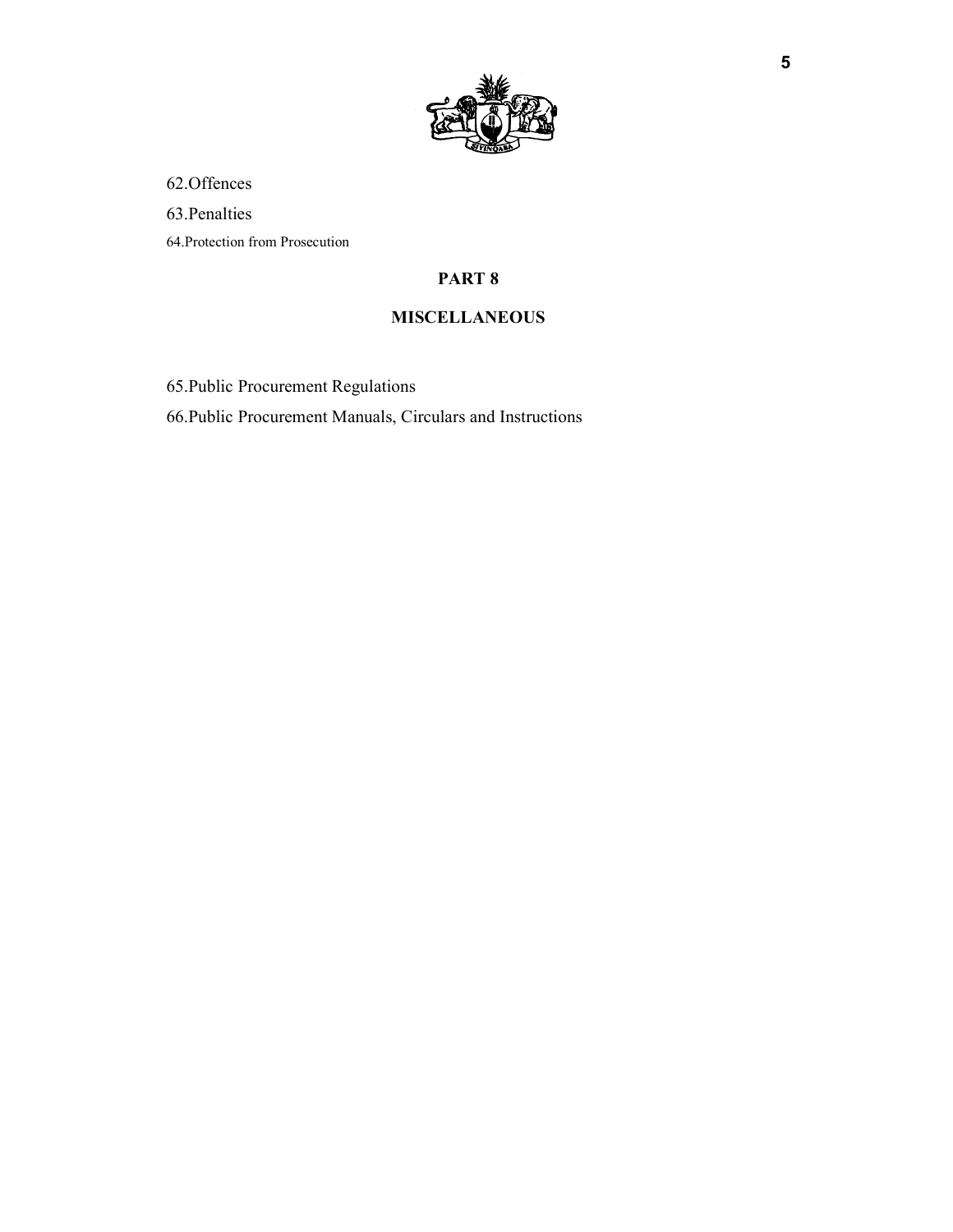

#### **PART I**

#### **PRELIMINARY**

#### *Short title and commencement*

1. (1) This Act may be cited as the Public Procurement Act, 2011, and shall come into force on such date as the Minister may, by Notice published in the Gazette, determine**.** 

(2) The Minister may designate different dates for the coming into force of different parts or provisions of this Act.

#### *Interpretation*

2. In this Act, unless the context otherwise requires-

"Agency" means the Swaziland Public Procurement Regulatory Agency established by section 9;

 "approvals authority" means the body or individual with authority to grant prior authorisation of certain key steps in the procurement process in accordance with section 24 and the levels of authority specified in public procurement regulations;

"Board" means the Board of Directors of the Agency established by section 13;

"category A public enterprise" has the meaning ascribed to it in the Public Enterprises (Control and Monitoring) Act, 1989;

"Cabinet" means the Cabinet of Ministers established in terms of section 66 of the Constitution of Swaziland Act, 2005

"Chief Executive Officer" means the Chief Executive Officer of a public enterprise;

" citizen service provider" means a natural person or incorporated company wholly owned by and controlled by persons who are citizens of Swaziland by descent in terms of section 41 of the Constitution of Swaziland Act, 2005;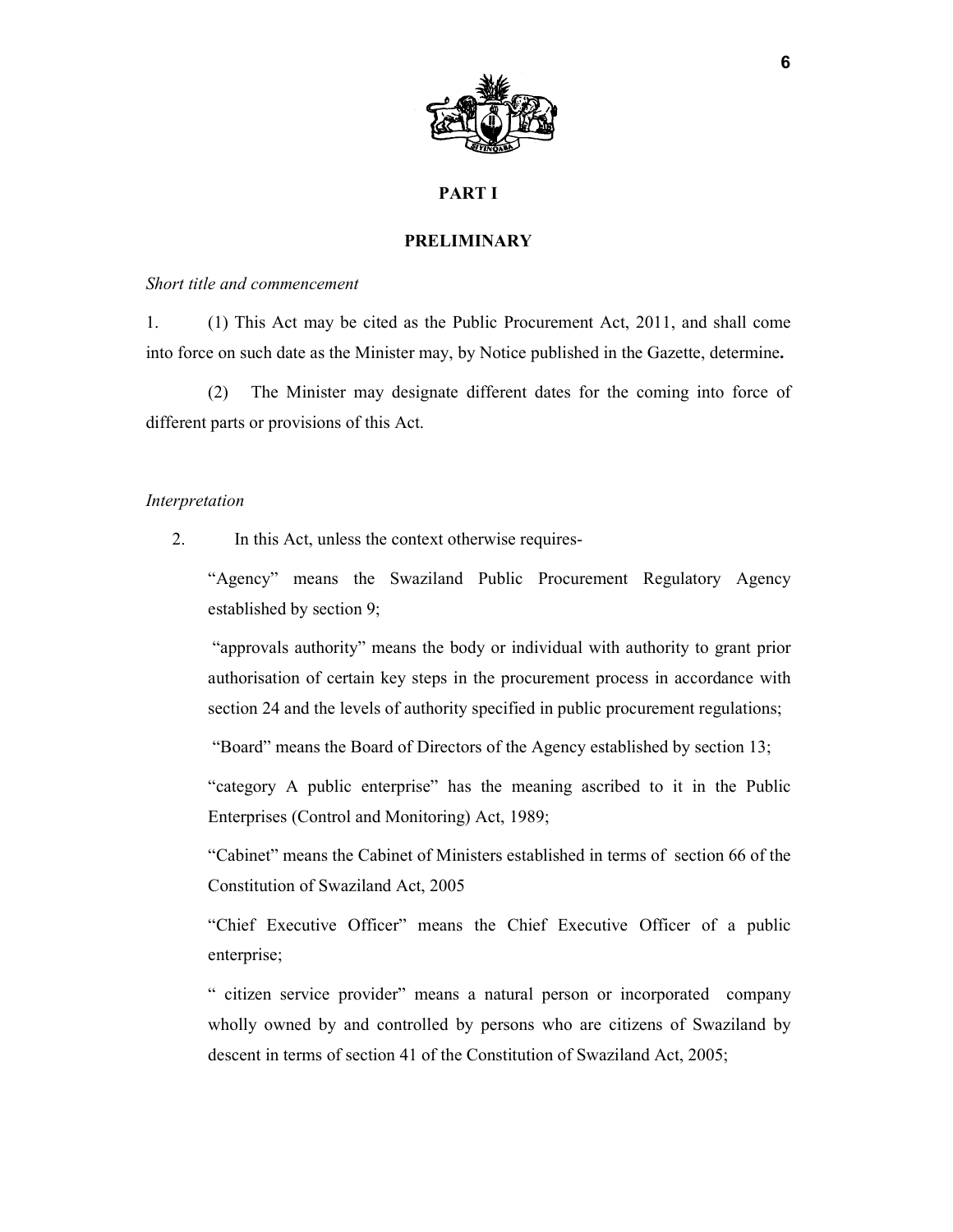

"close relative" means a parent, a spouse, a child, a sibling, or a parent, child or sibling of a spouse;

"coercive practice" means harming or threatening to harm, directly or indirectly, a person, or the property of that person, so as to influence participation or a decision in a procurement process or affect the execution of a contract;

"collusive practice" means a scheme or arrangement between two or more tenderers, with or without the knowledge of the procuring entity, designed to establish tender prices at an artificial, or non-competitive level;

"conflict of interest" means circumstances in which the personal interest of an officer, or of a close relative or close associate of an officer, might benefit, directly or indirectly, from their official actions;

"consulting services" means services of an intellectual or advisory nature, including the delivery of reports, drawings or designs and includes architectural or engineering design or supervision, accountancy, auditing, financial services, procurement services, training and capacity building services, management advice, policy studies and advice, assistance with institutional reforms and software development;

"contract" means an agreement between a procuring entity and a supplier for the provision of goods, works or services;

"controlling officer" means an officer designated by the Minister in terms of the financial and accounting instructions as the officer responsible for the control of each head of expenditure and each item of revenue in the estimates of revenue and expenditure laid before Parliament;

"corrupt practice" means the offering, giving, receiving or soliciting, directly or indirectly, of any thing of value to influence the action of a public officer or politician in the procurement process or in contract execution;

"Executive Director" means the Executive Director of the Agency appointed in accordance with section 18;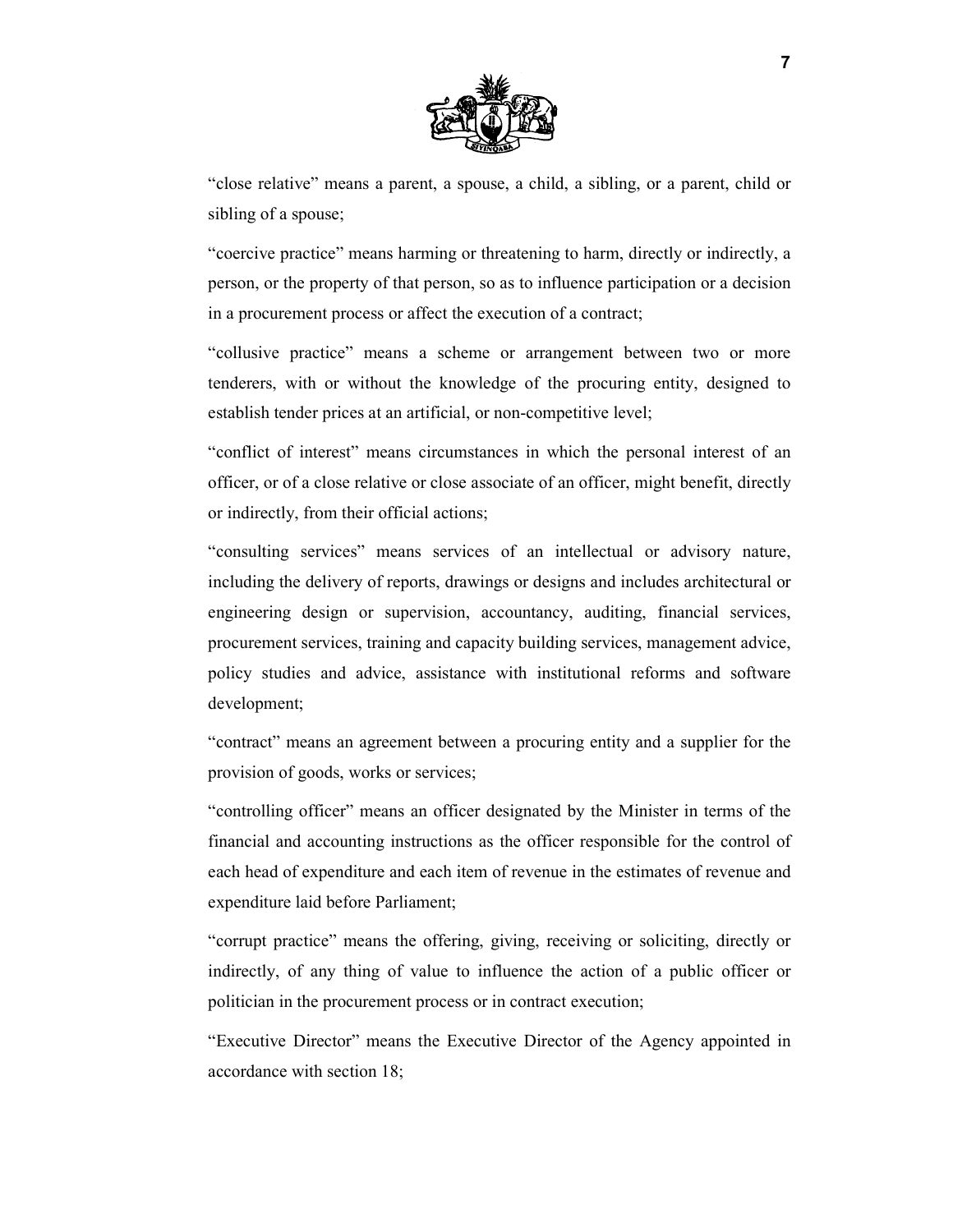

"fraudulent practice" means a misrepresentation or omission of facts in order to influence a procurement process or the execution of a contract;

"goods" means objects of every kind and description, including raw materials, products and equipment, objects in solid, liquid or gaseous form, and electricity, and includes works and services incidental to the supply of the goods if the value of those incidental works and services does not exceed that of the goods themselves;

"Government Tender Board" means the Swaziland Government Tender Board established under section 25;

 "invitation document" means a tender document, request for proposals, request for quotations or any other document inviting tenderers to submit a tender;

"lead procuring entity" means the procuring entity designated with responsibility for procuring a certain category of items or common use items on behalf of all or a group of requesting entities in accordance with section 31;

"Minister" means the minister responsible for Finance;

 "non-consulting services" means services other than consulting services, for the carrying out of work or any kind, with or without the use of vehicles, machinery or equipment or the provision of operators, technicians or drivers;

"politician" means any person who holds a position of-

- 1. Senator
- 2. Member of Parliament
- 3. Member of Bucopho
- 4. Regional Administrator
- 5. King's (Advisory) Councillor
- 6. Chief and Chief's Councillor
- 7. Municipal Councillor
- 8. Indvuna YeNkhundla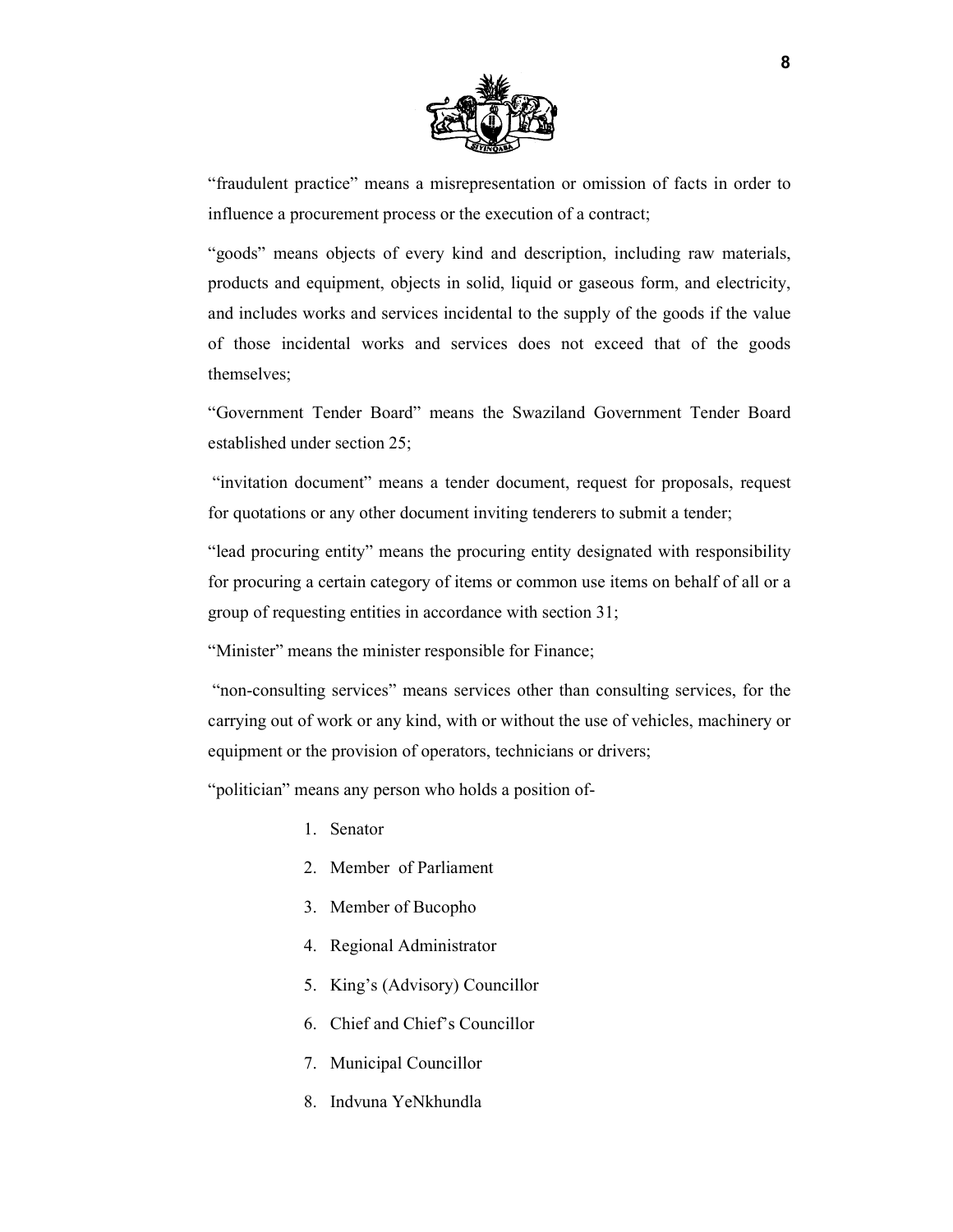

"procurement" means the acquisition, by purchase, rental, lease, hire purchase, license, franchise or any other contractual means, of any type of goods, works, services or assets or any combination of goods, works, services or assets;

"public procurement" means procurement using public funds, whether wholly or partially, in accordance with this Act;

"public procurement regulations means regulations issued in terms of section 65;

"procuring entity" means any entity designated to conduct public procurement activities, in accordance with section 31, whether on behalf of itself or another requesting entity, and may include the Technical Secretariat and any Ministry, Department, Agency, category A public enterprise or Local Government Authority;

"public funds" means monetary resources appropriated to requesting entities through budgetary processes, including the Consolidated Fund, grants and credits put at the disposal of requesting entities by foreign donors, and revenues generated by requesting entities;

"public officer" means any officer employed in the public service including in procuring entities, requesting entities, the Agency and Tender Boards;

"requesting entity" means any Ministry, Department, Agency, category A public enterprise, Local Government Authority or other body initiating a procurement requirement;

"services" means any object of procurement other than goods or works, which involve the furnishing of labour, time or effort;

"statement of requirements" means the description of the technical and quality characteristics of the goods, works or services being procured;

"supplier" means a natural person or an incorporated body that is party to a contract with a procuring entity for the provision of goods, works or services and includes a contractor, consultant or service provider;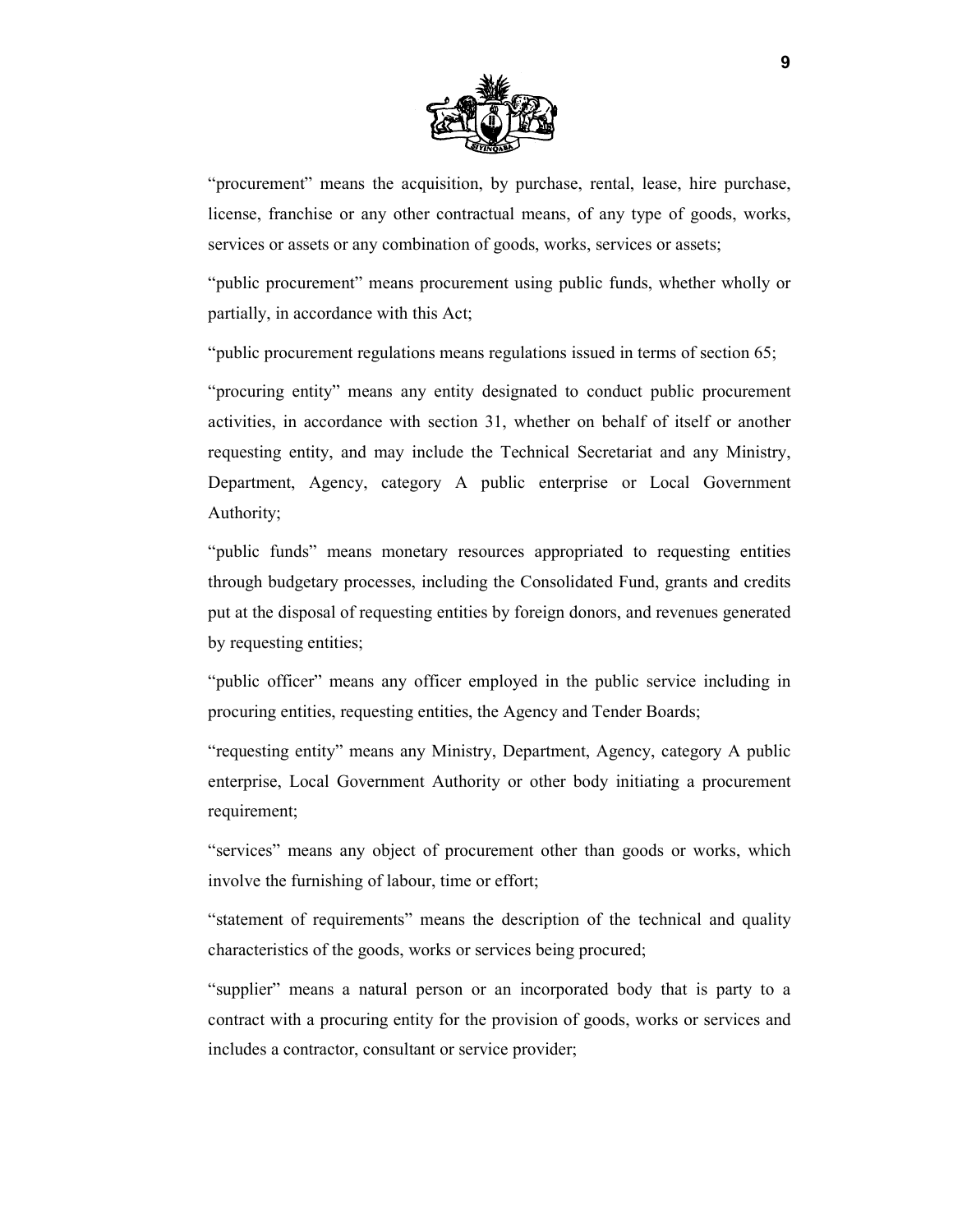

"Swazi company" means a company which is registered in Swaziland and of which at least 60% of the controlling shares are owned by Swaziland citizens;

"tender" means an offer to provide goods, works or services submitted by a tenderer in response to an invitation from a procuring entity and includes tenders, proposals, quotations and, where applicable, applications to pre-qualify;

"Tender Board" means the appropriate Entity Tender Board established in accordance with section 27, and includes, the Swaziland Government Tender Board established under section 25;

"tenderer" means an entity that offers to provide goods, works or services in response to an invitation from a procuring entity and includes, where applicable potential tenderers and applicants to pre-qualify;

"undue influence" includes any form of pressure brought to bear by any official, elected or appointed, who is in a position to either provide a benefit to, or exact punishment against, any person involved in procurement activities or decisions;

"works" means all work associated with the construction, reconstruction, demolition, repair or renovation of a building, road, structure or activities, such as site preparation, excavation, erection, building, installation of equipment or materials, decoration and finishing, as well as services incidental to construction such as drilling, mapping, satellite photography, seismic investigations and similar services provided pursuant to the contract, if the value of those services does not exceed that of the works themselves.

#### *Purpose and Objectives*

3. (1) The purpose of this Act shall be to establish public procurement institutions and to regulate the procurement of goods, works and services by procuring entities.

(2) The objectives of this Act shall be to establish a system and practices that serve to-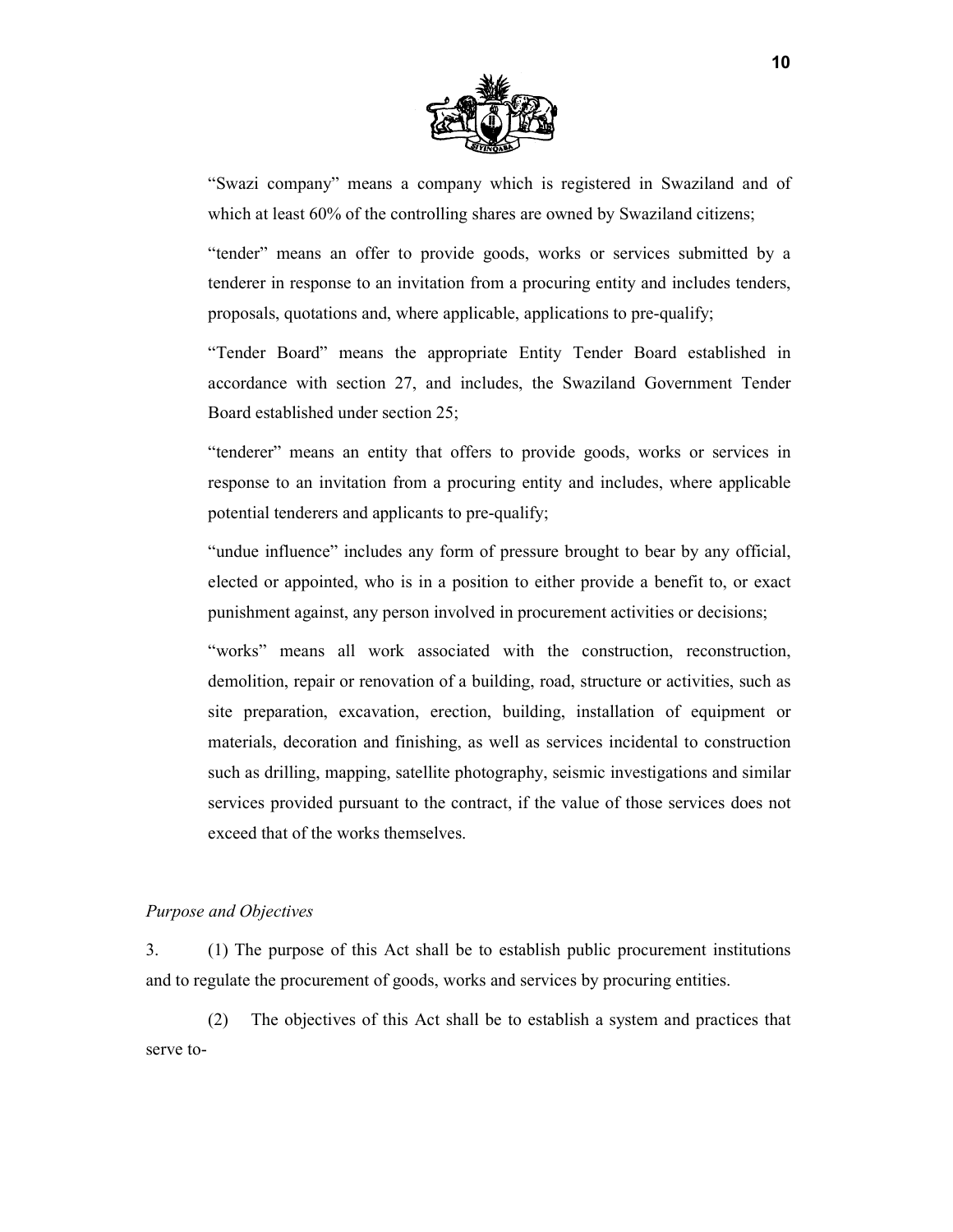

- (a) ensure transparency and accountability in public procurement while maintaining appropriate confidentiality of information;
- (b) achieve economy, efficiency and maximum competition to ensure value for money in the use of public funds;
- (c) promote more diverse private sector participation, through fair and non-discriminatory treatment of tenderers;
- (d) develop economic capacity in Swaziland, through the provision of opportunities for Swazi companies to participate in public procurement; and,
- (e) promote regional and international trade in accordance with agreements entered into by the Government of Swaziland.

## *Application*

4. (1) This Act shall apply to all public procurement conducted by or for requesting or procuring entities, except as provided in sub-section 4(2) and section 5.

(2) Where procurement is related to defence or national security, the application of the rules and procedures set out in this Act may be modified, but only to the extent necessary for the protection of the public interest and in accordance with procedures agreed with the Agency.

## *International Obligations*

5. (1) Where this Act conflicts with an obligation of the Government of Swaziland arising out of an agreement with one or more States or with an international organisation, the provisions of the agreement shall, to the extent that this Act conflicts with that obligation, prevail over this Act; but in all other respects, the procurement shall be governed by this Act.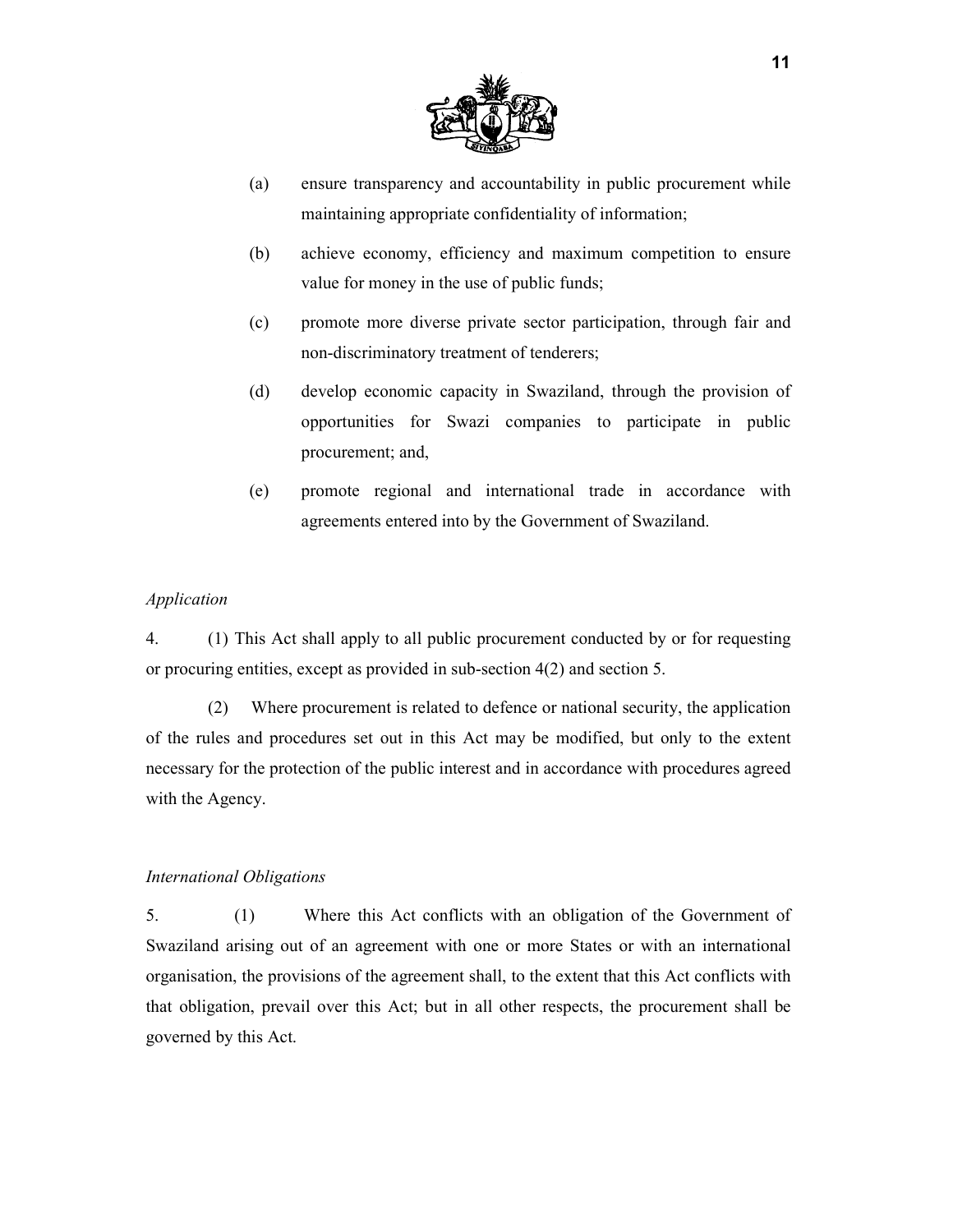

(2) Government entities shall seek the opinion of the Agency before entering into any agreement which requires the application of procurement procedures or arrangements other than those in this Act.

#### *Deviations*

6. (1) A deviation from the use of a public procurement method, rule, process or document may be permitted by the Agency -

- (a) where exceptional requirements make it impossible, impractical or uneconomical to comply with the Act;
- (b) where market conditions or behaviour do not allow effective application of the methods, rules, processes or documents;
- (c) for specialised or particular requirements that are regulated or governed by harmonised international standards or practices; or,
- (d) where national security may be compromised.

(2) The procedure for applying for and issuing deviations shall be as specified in Regulations.

#### *Public Accessibility*

7. The text of this Act, public procurement regulations and all administrative rulings and directives of general application in connection with procurement covered by this Act, and all amendments thereof, shall be promptly made accessible to the public and systematically maintained by the Agency.

#### *Introduction of Information and Communication Technology*

8. (1) The Agency shall examine and recommend ways of introducing in public procurement, at appropriate stages, the use of information and communications technology, and other technical innovations, where such technology promotes the objectives of this Act.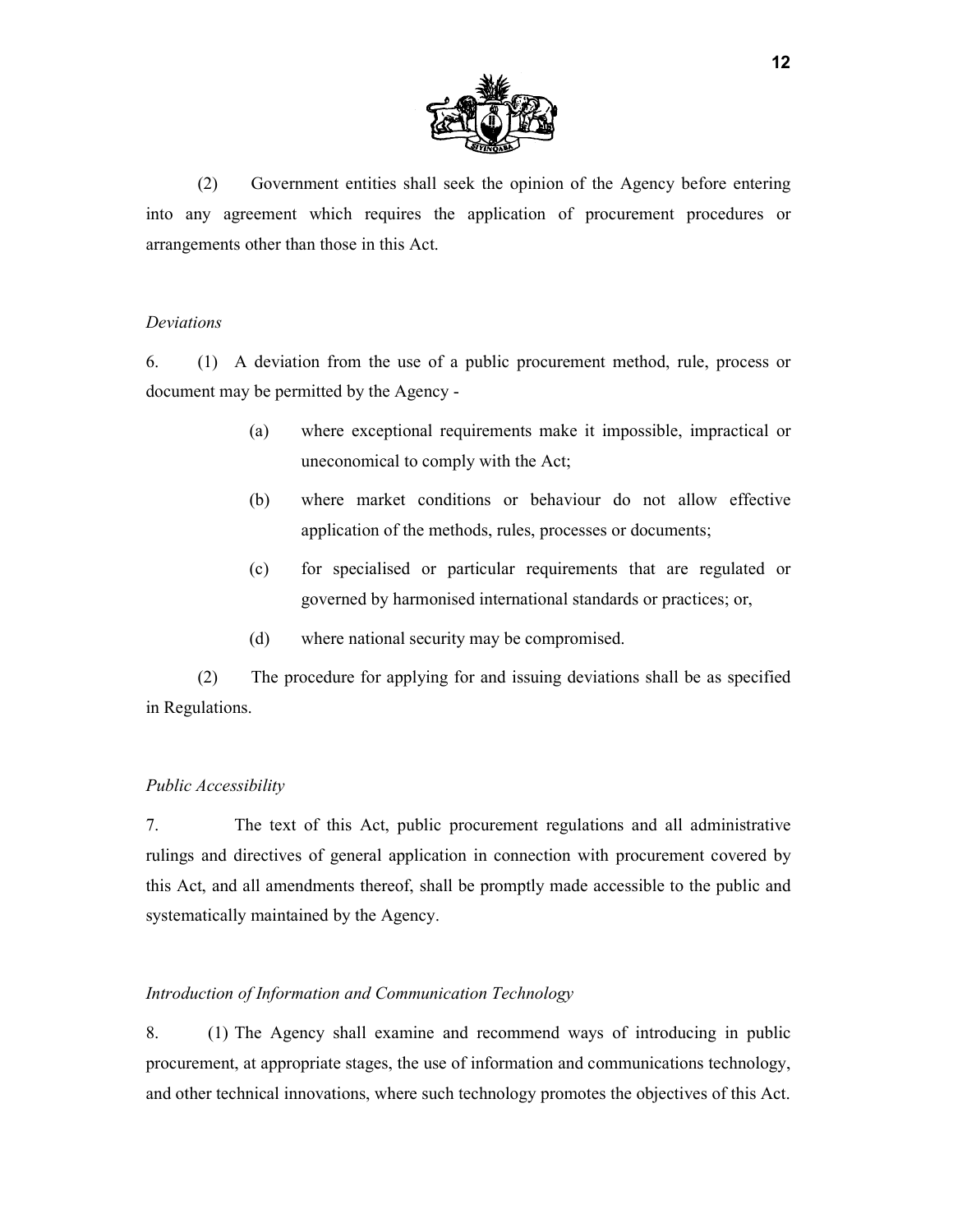

(2) The Agency may issue circulars and instructions on measures and programmes to introduce the use of information and communications technology in public procurement in accordance with section 66.

(3) The Agency shall identify any required additions or amendments to the legal and regulatory framework for public procurement to support the application of information and communications technology and shall promote their introduction.

#### **PART II**

#### **SWAZILAND PUBLIC PROCUREMENT REGULATORY AGENCY**

*Establishment of Swaziland Public Procurement Regulatory Agency* 

9. (1) There is hereby established the Swaziland Public Procurement Regulatory Agency.

(2) The Agency shall serve as an independent regulatory body, with responsibility for policy, regulation, oversight, professional development and information management and dissemination in the field of public procurement.

(3) The Agency shall be a body corporate with perpetual succession and a common seal, capable of suing and of being sued in its corporate name, and with power, subject to the provisions of this Act, to do all such acts and things as a body corporate may, by law, do or perform.

#### *Functions of the Agency*

10. Without prejudice to the generality of section 9 (2), the functions of the Agency are -

- (a) policy formulation, in pursuance of which the Agency shall
	- (i) advise the Government and procuring entities on procurement policy and all other matters relating to public procurement; and,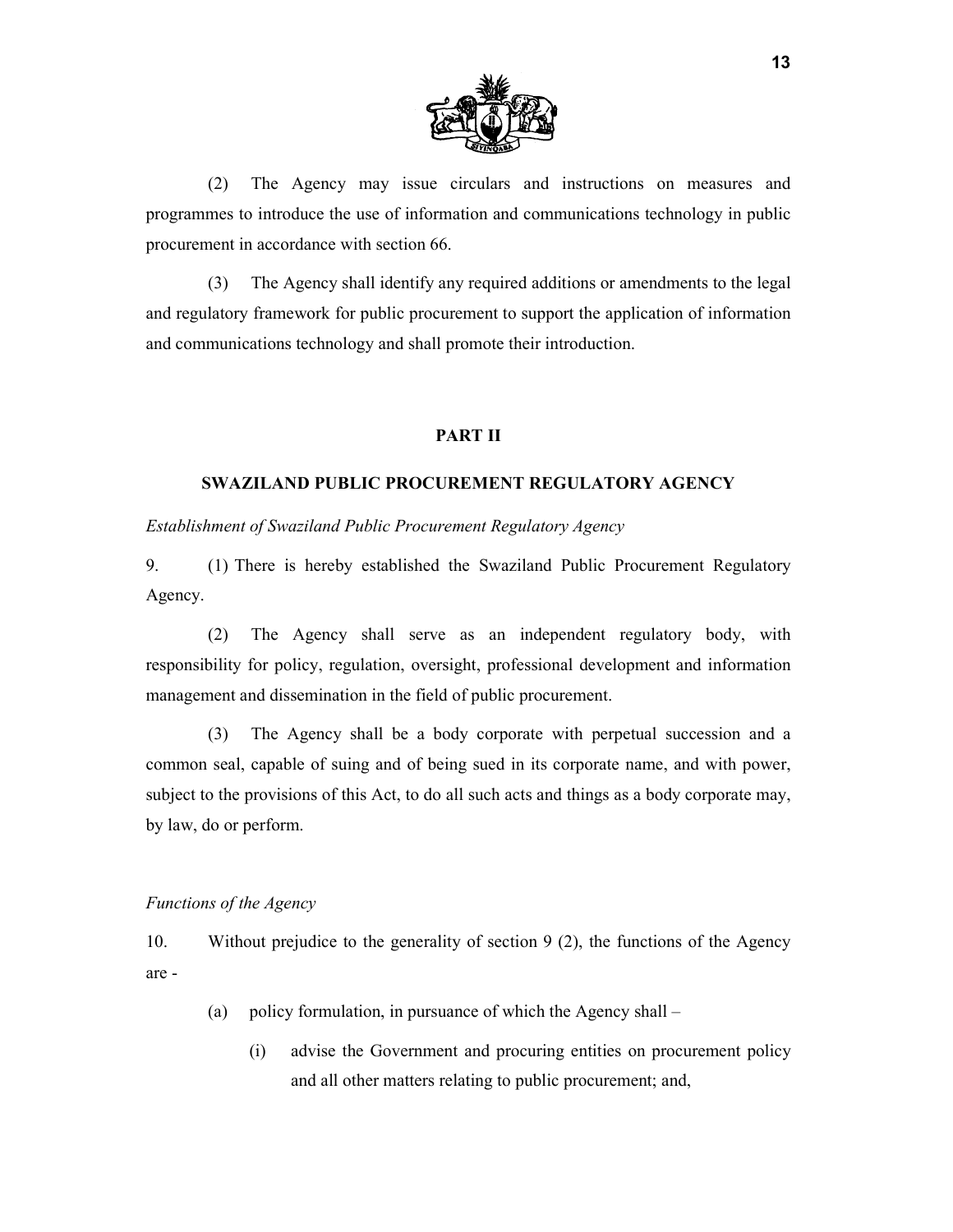

- (ii) report on the performance and functioning of the public procurement system and recommend changes;
- (b) regulation, in pursuance of which the Agency shall
	- (i) formulate regulations governing the procurement of goods, works and services for the Government and recommend these to the Minister;
	- (ii) issue public procurement manuals, circulars and instructions to provide further guidance on the interpretation and application of this Act and public procurement regulations issued under this Act;
	- (iii) issue standard tender documents and other standard procurement documents whose use shall be mandatory in all procurement proceedings by procuring entities, unless otherwise specified by the Agency;
	- (iv) promote measures to facilitate participation by Swazi companies in public procurement; and,
	- (v) consider applications for deviations to public procurement processes, methods and rules in accordance with section 6;
- (c) oversight of public procurement, in pursuance of which the Agency shall
	- (i) monitor compliance with this Act and procurement performance by procuring entities;
	- (ii) conduct audits of any procurement activities governed by this law;
	- (iii) investigate the conduct of any procurement activities that are suspected to involve violations of this law or public procurement regulations;
	- (iv) refer breaches of this Act to the relevant budgetary, oversight and law enforcement bodies or initiate prosecution action by the Agency where appropriate;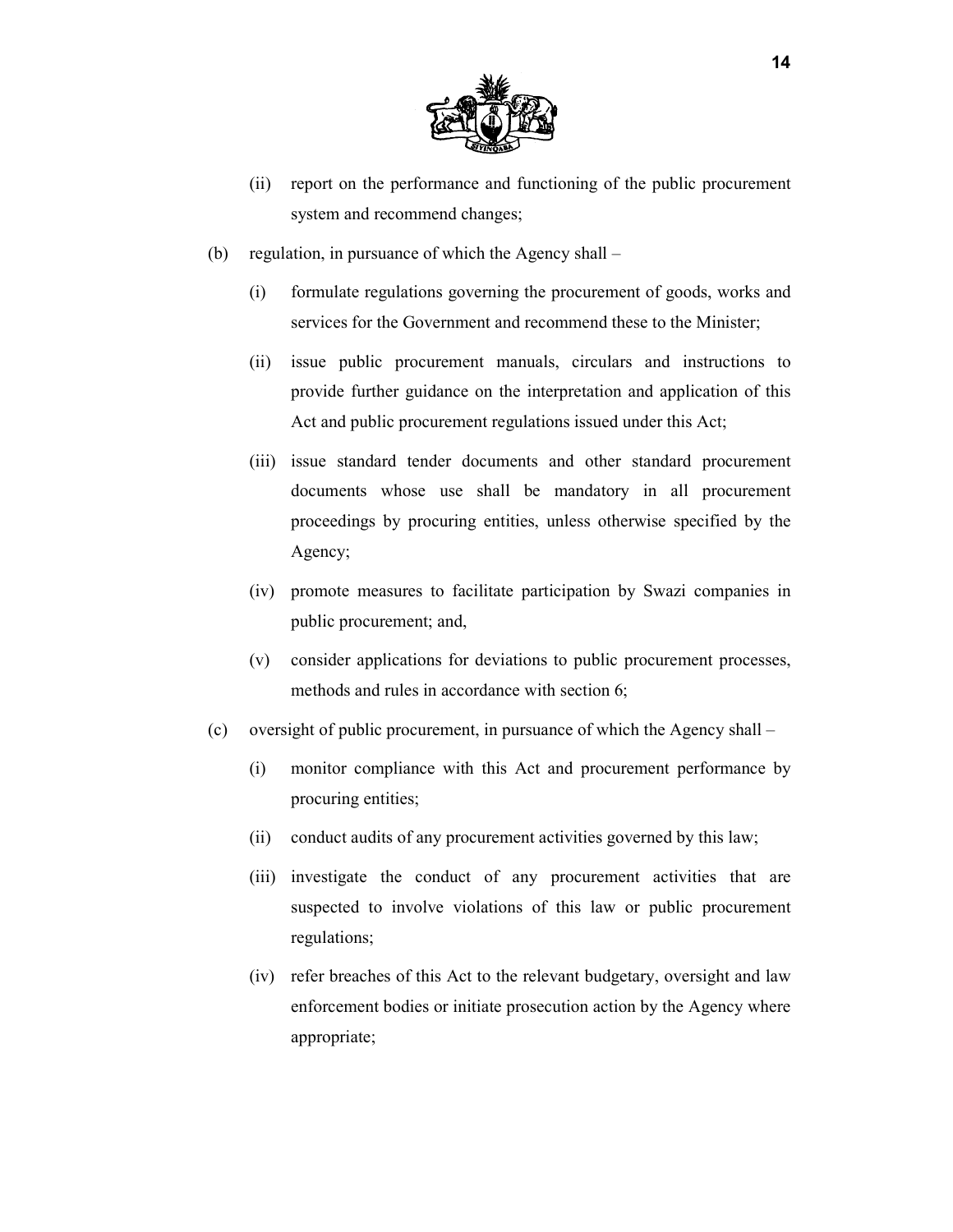

- (v) constitute and provide secretariat services to Independent Review Committees, where required for the purposes of administrative review; and,
- (vi) maintain a list of tenderers and suppliers who are suspended from participation in public procurement;
- (d) capacity building in, and professionalisation of the public procurement system, in pursuance of which the Agency shall –
	- (i) coordinate and promote capacity-building and professional development in the public procurement system; and,
	- (ii) work with the appropriate human resources authorities to set standards and professional qualifications requirements for staff involved in procurement activities; and,
- (e) data and information management, in pursuance of which the Agency shall organise and maintain systems for the management and public dissemination of procurement data, statistics and information.

### *Powers of the Agency*

11. (1) The Agency shall have the competence, authority, power and responsibility to enforce this Act and public procurement regulations issued under this Act.

- (2) In the exercise of its functions, the Agency shall have the power to-
	- (a) collect any data or reports from procuring entities, as determined by the Agency;
	- (b) have access to all information, documents, records and reports belonging to a procuring entity in respect of any public procurement process;
	- (c) have access, at all reasonable times to the premises of any procuring entity whose procurement is being monitored;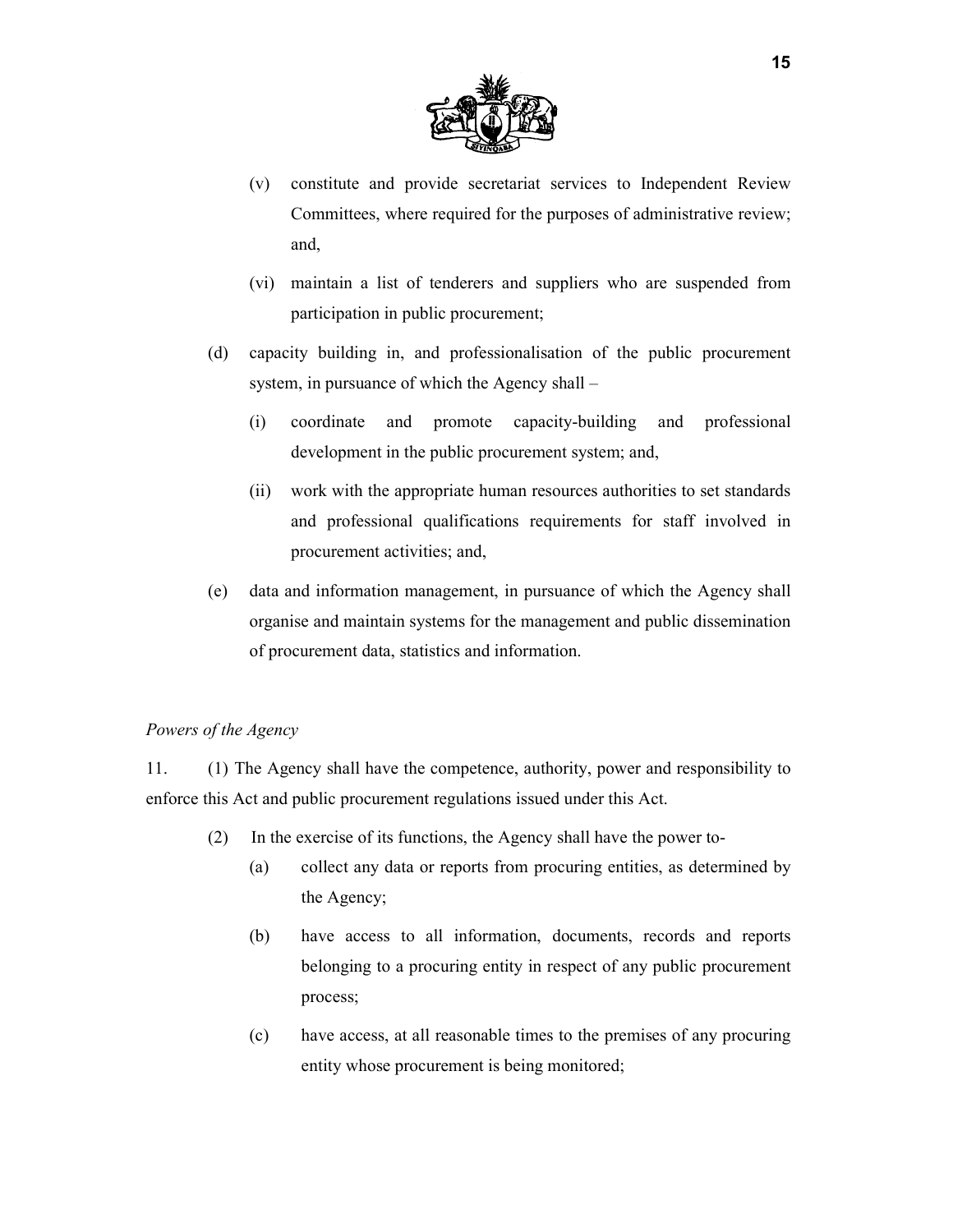

- (d) issue an order to any person to provide testimony regarding any matter that the Agency considers, in the exercise of reasonable discretion, relevant to the conduct of its functions;
- (e) call for any relevant information from persons responsible for the financial administration of any procuring entity whose procurement is being monitored;
- (f) constitute Independent Review Committees in accordance with section 50;
- (g) suspend bidders and suppliers from participation in public procurement in accordance with section 55;
- (h) subject to section 162 (5) of the Constitution, prosecute breaches of this Act or make recommendations for further action to other budgetary, oversight and law enforcement bodies; and,
- (i) authorise deviations in accordance with section 6.

#### *Cooperation with oversight authorities*

12. The Agency shall cooperate with other bodies responsible for exercising oversight functions over public procurement in Swaziland and for that purpose may establish mechanisms for sharing information and work jointly with such bodies.

#### *Establishment and Composition of Board of Directors of the Agency*

13. (1) There is hereby established a Board of Directors of the Agency, which shall be the governing body of the Agency.

(2) The Board shall be composed of a non-executive Chairperson and four nonexecutive members, amongst whom at least two shall be from the private sector, civil society or professional bodies, who shall be appointed by the Minister, in consultation with the Cabinet, from among persons of good standing and recognised for their high levels of professional competence and integrity.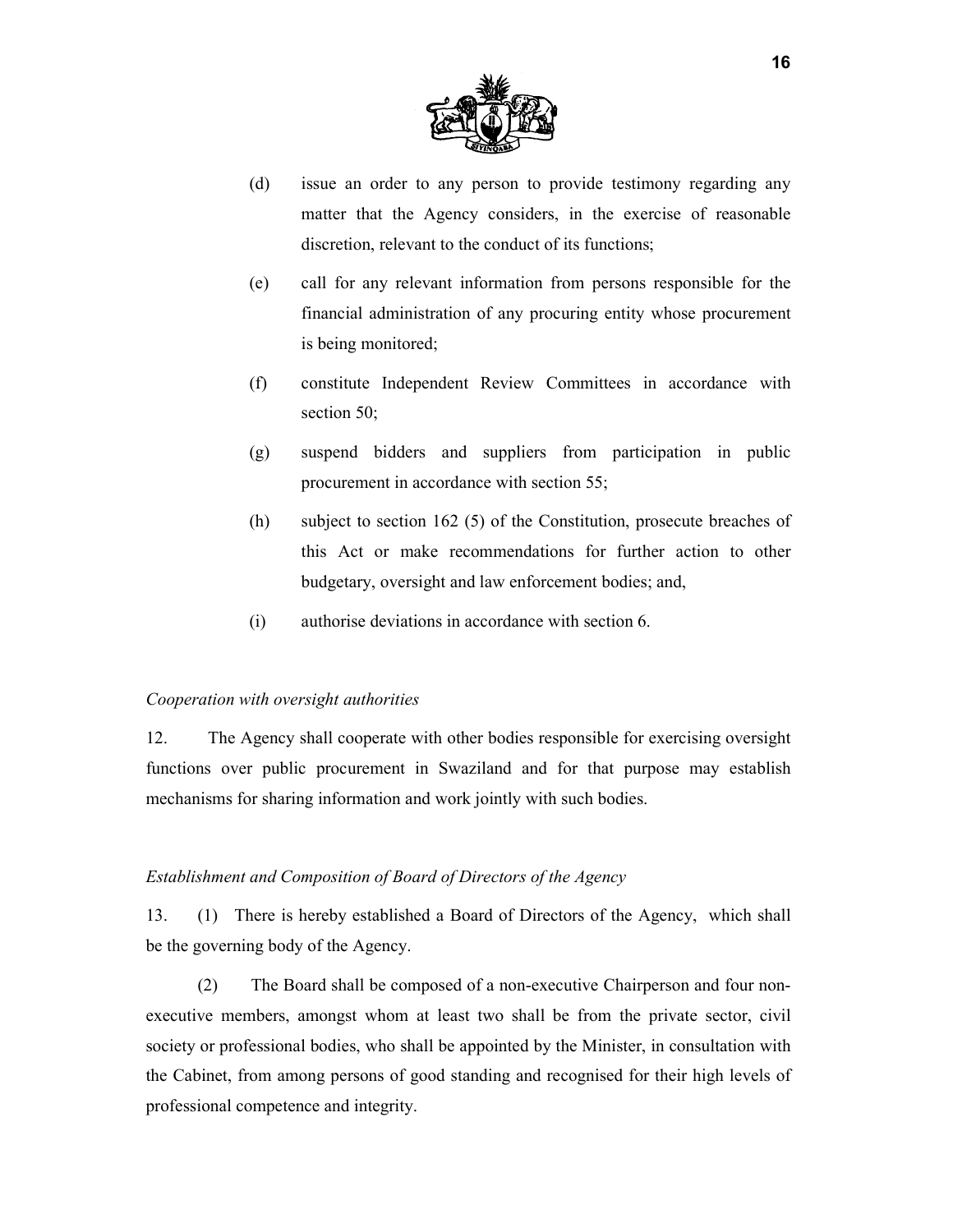

(3) The Chairperson and the members shall be appointed from a range of professional backgrounds, which may include, but not be limited to procurement, law, management, accountancy, auditing, engineering, professional development and commerce.

(4) In appointing the Chairperson and the members, the Minister shall seek to create a Board with multi-sectoral skills and experience, which is representative of all key stakeholders in the public procurement system and reflects the range of functions of the Authority.

(5) The Board may co-opt advisers to provide specific advice to assist it in the discharge of its functions. Advisers shall not vote on any submission and shall only attend the part of the meeting on which their advice is required.

(6) The tenure of the Board members shall be three years and they may be appointed for no more than two consecutive terms.

(7) Notwithstanding the provisions of subsection (5), when appointing members of the Board for the first time, on commencement of this Act, the Minister shall appoint three members for a tenure of two years, in order to ensure both continuity and rotation in the membership of the Board.

(8) Upon the expiry of the period for which a member is appointed, they shall continue to hold office until a successor has been appointed, but in no case shall such further period exceed three months.

(9) A member shall be paid such remuneration or allowance as the Minister may from time to time determine.

(10) Members shall have no direct or indirect personal involvement in public procurement functions during the period of their service on the Board.

#### *Termination of Office of Board Members*

14. (1) The Minister may, at any time, terminate the appointment of a member of the Board for-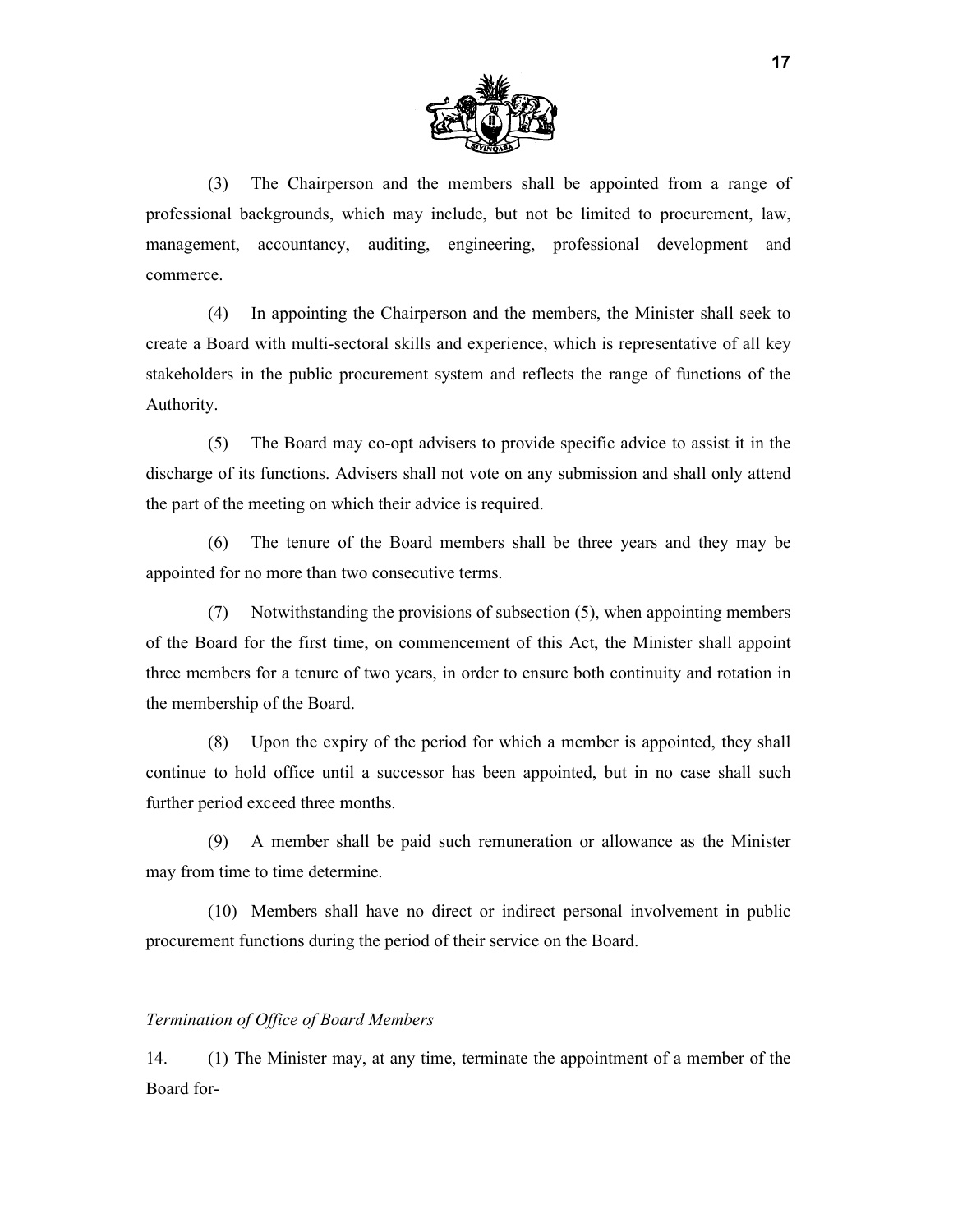

- (a) abuse of office;
- (b) corruption;
- (c) incompetence;
- (d) any physical or mental incapacity that renders a person incapable of performing the duties of that office;
- (e) failure to attend three consecutive scheduled Board meetings without reasonable grounds;
- (f) conviction of an offence involving moral turpitude;
- (g) being adjudged or declared bankrupt; or,
- (h) any other reasonable ground.

(2) Any member of the Board may resign from the Board by giving not less than one month's prior notice in writing.

#### *Meetings of the Board*

15. (1) The Board shall meet as often as is necessary for the proper discharge of its functions but in any event, not less than once every three months. The Chairperson, in consultation with the Secretary, shall determine the times and places for meetings and call meetings.

(2) In the absence of the Chairperson the members present shall elect, from among their number, an acting Chairperson.

(3) Subject to this Act, the Board shall regulate its procedure in the conduct of its business.

(4) The validity of any proceedings, act or decision of the Board shall not be affected by any vacancy in the membership of the Board or by any defect in the appointment of any member or by reason that any person not entitled so to do took part in the proceedings.

(5) The quorum of the Board shall be three of the members holding office at that time, except that when a member has declared an interest in an agenda item, or in a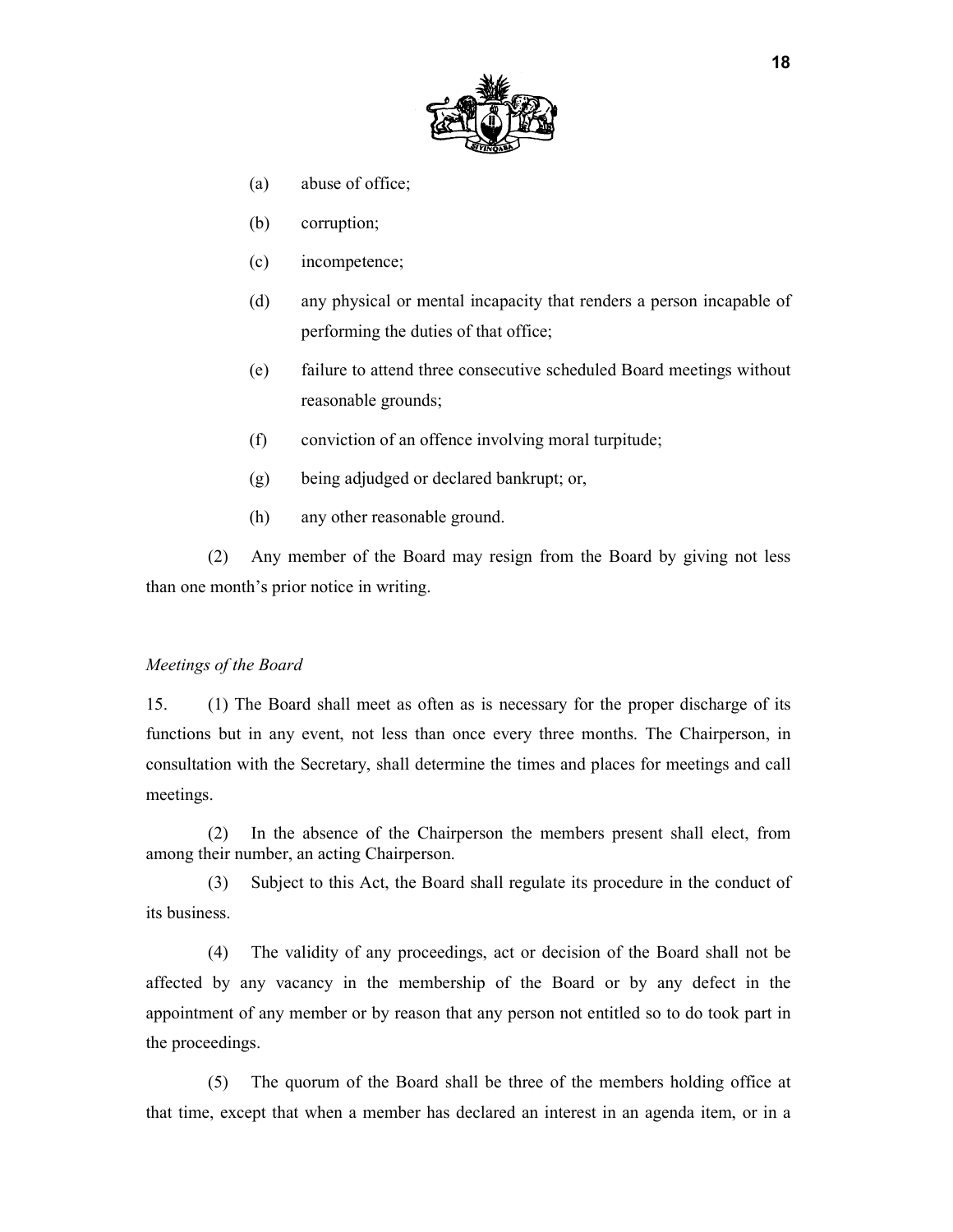

matter before the Board, the member in question shall not be counted for the purpose of forming a quorum in relation to the item or matter in question.

(6) The decision of the Board shall be by a majority of votes of all members present, and where there is an equality of votes, the Chairperson shall have a casting vote in addition to a deliberative vote.

(7) Notwithstanding the provisions of subsection (6), a decision may be made by the Board on any urgent matter by the circulation of the relevant papers among the members, and by the expression in writing of the views of the majority thereof: provided that any member shall be entitled to require that any decision shall be deferred until the matter is considered at a meeting of the Board.

(8) The Board may invite any person, whose presence is in its opinion desirable, to attend and to participate in the deliberations of a meeting of the Board, but such person shall have no vote.

(9) The Board shall cause minutes to be kept of the proceedings of every meeting of the Board and of every meeting of any committee established by the Board.

#### *Committees of the Board*

16. (1) The Board may, for the purpose of carrying out the functions of the Agency under this Act, establish committees and delegate to any such committee such of the Authority's functions as it may think fit.

(2) The Board may appoint as members of a committee established under subsection 16, persons who are or are not members of the Board and such persons shall hold office for such period as the Board may determine.

(3) Subject to any specific or general direction of the Board, any committee established under subsection (1) may regulate its own procedure.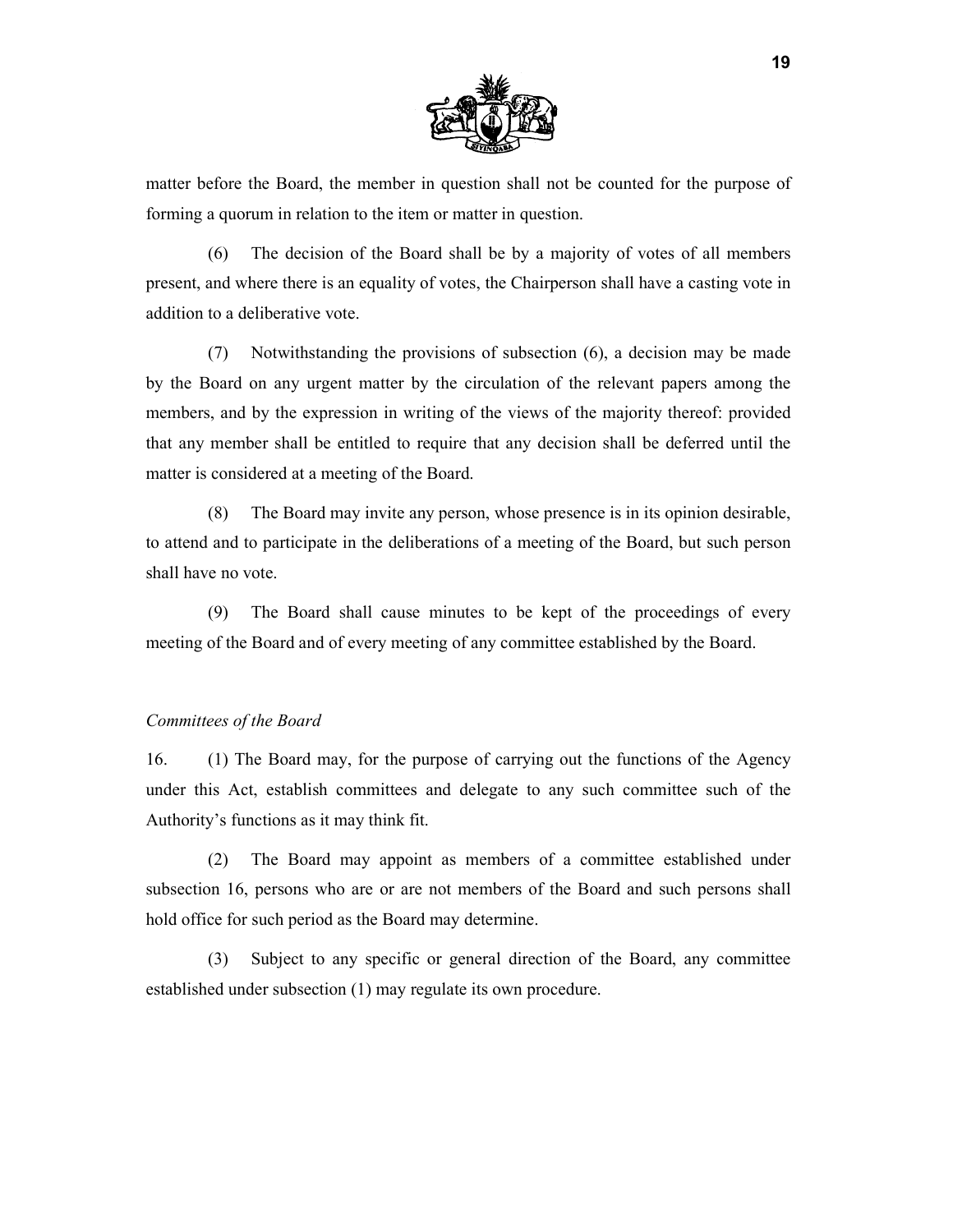

## *Disclosure of Interest*

17. (1) Where a member, or a close relative or close associate of a member, has, or intends to acquire, a direct or indirect personal interest in any agenda item or specific matter requiring the Board's consideration and decision, the member shall-

- (a) disclose such interest, as soon as possible after receiving the agenda of the meeting of the Board, or on notification of a matter being brought to the attention of the Board; and,
- (b) not be present at or participate in the deliberations or decisionmaking process of the Board in relation to the agenda item or the matter in question.

(2) A disclosure of interest made under this section shall be recorded in the minutes of the meeting at which it is made or to which it relates.

#### *Appointment and Functions of Executive Director*

- 18. (1) There shall be an Executive Director, who-
	- (a) shall be the chief executive officer of the Agency;
	- (b) be responsible to the Board for the management and operations of the Agency; and,
	- (c) serve as Secretary of the Board.
	- (2) The Executive Director shall be an officer in the public service.
	- (3) The Executive Director shall-
		- (a) be of high moral character and proven integrity;
		- (b) have acceptable academic qualification and experience in procurement, law, commerce, audit, investigation, human resources development or any other related profession relevant to the functions of the Agency; and,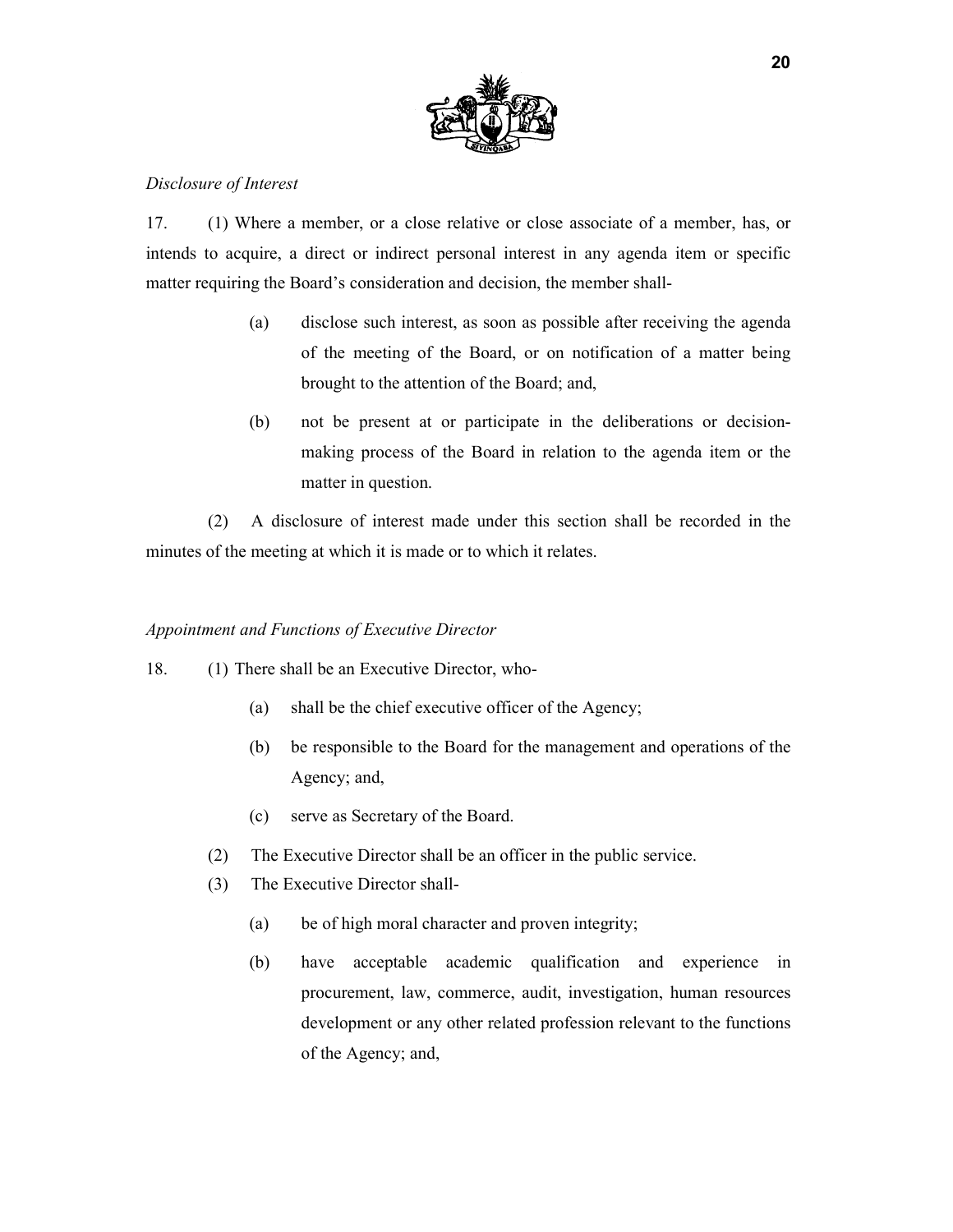

(c) possess considerable experience and demonstrated professional competence in the field of procurement and in the development and implementation of policy and strategy.

(4) The Executive Director shall attend all meetings of the Board and shall be entitled to address such meetings, but shall not vote on any matter under discussion. The Board may, for good cause, request the Executive Director to withdraw from any meeting of the Board, but such withdrawal shall be noted in the minutes of the meeting.

#### *Staff of the Agency*

19. (1) The Agency shall be staffed by such other staff, in addition to the Executive Director, as are necessary for the efficient and professional performance of the Agency's functions under this Act, including prosecutors to enable the Agency to fulfil its functions and powers in accordance with sections  $10(c)(iv)$  and  $11(2)(h)$ .

(2) Public officers may be seconded on such terms and conditions as may be decided in line with government secondment policy.

### *Funds of the Agency*

- 20. The funds of the Authority shall consist of-
	- (a) money appropriated by Parliament for the purposes of the Agency;
	- (b) loans or grants received by the Agency for its activities;
	- (c) revenues collected from services that are rendered by the Agency; and,
	- (d) any such other money received or made available to the Agency for the purposes of its functions.

## *Accounts and Audit*

21. (1) The Agency shall keep proper books of account and other records relating thereto and shall prepare in respect of each financial year a statement of account and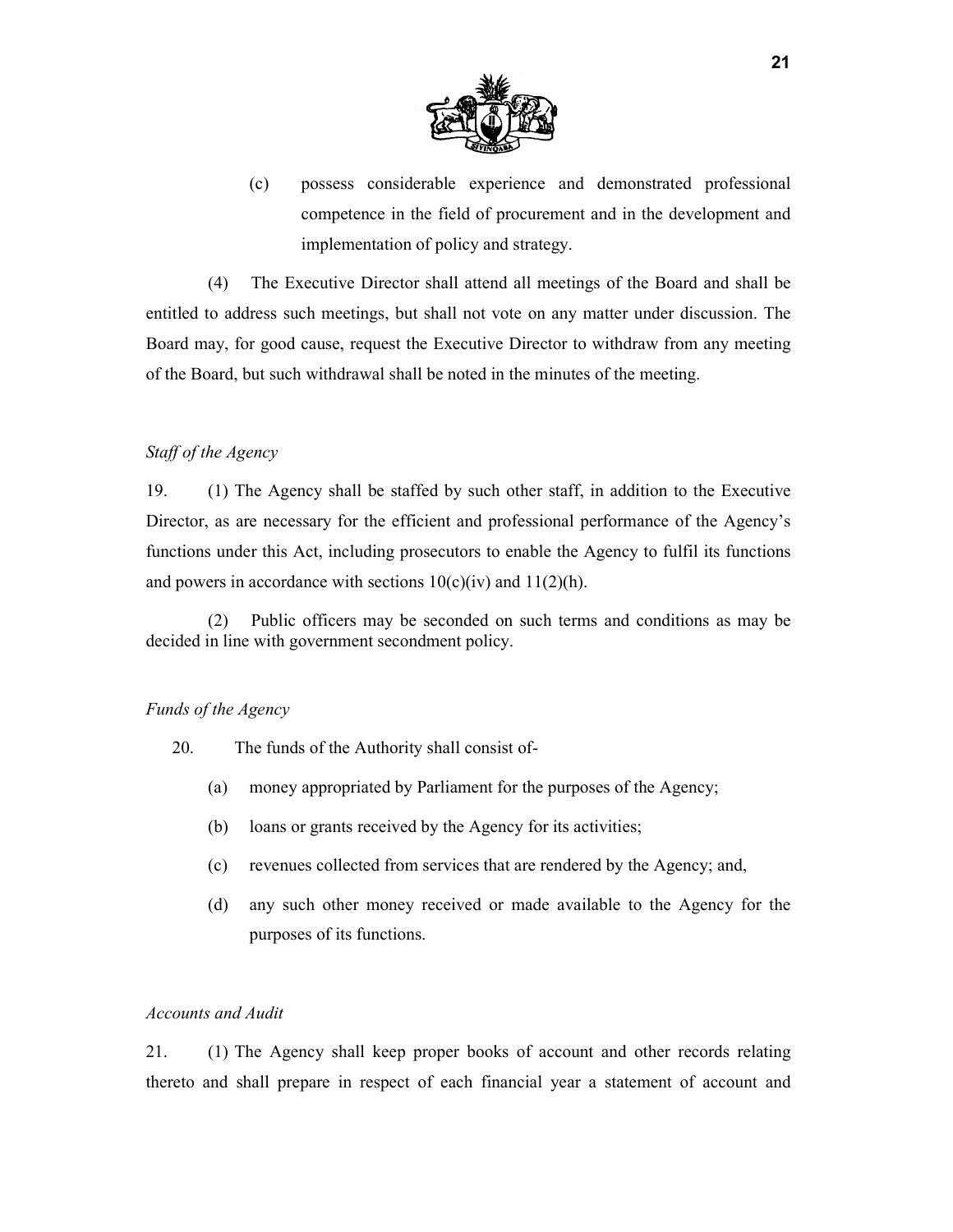

balance sheet showing, in all necessary detail, the income and expenditure and the assets and liabilities of the Agency.

(2) The accounts of the Agency shall be audited annually by auditors appointed by the Board and a detailed report shall be submitted to the Minister and to the Board.

(3) The Auditor General shall review such audit reports and shall have access at all reasonable times to all books of accounts, records, returns, reports and other documents relating to the Agency's accounts.

#### *Annual Management Plan and Budget*

22. (1) The Executive Director shall, not later than three months before the end of each financial year, prepare and submit to the Board for its approval, a Management Plan, including a budget, setting out its objectives and planned activities for the next year.

(2) The Executive Director may, at any time, prepare and submit to the Board for approval any estimates supplementary to the budget of the current financial year.

(3) Expenditure shall not be made out of the funds of the Agency, unless that expenditure is part of the budget or supplementary estimates approved by the Board.

#### *Annual Report*

23. (1) The Board shall, as soon as practicable, but not later than four months after the expiry of each financial year, submit to the Minister a report concerning the Agency's activities during that financial year.

(2) The report shall be in such form as the Minister shall approve and shall include-

- (a) an evaluation of the Agency's activities during that year, including performance against its plans and budget;
- (b) the Agency's audited financial statements;
- (c) information on the performance and functioning of the public procurement system; and,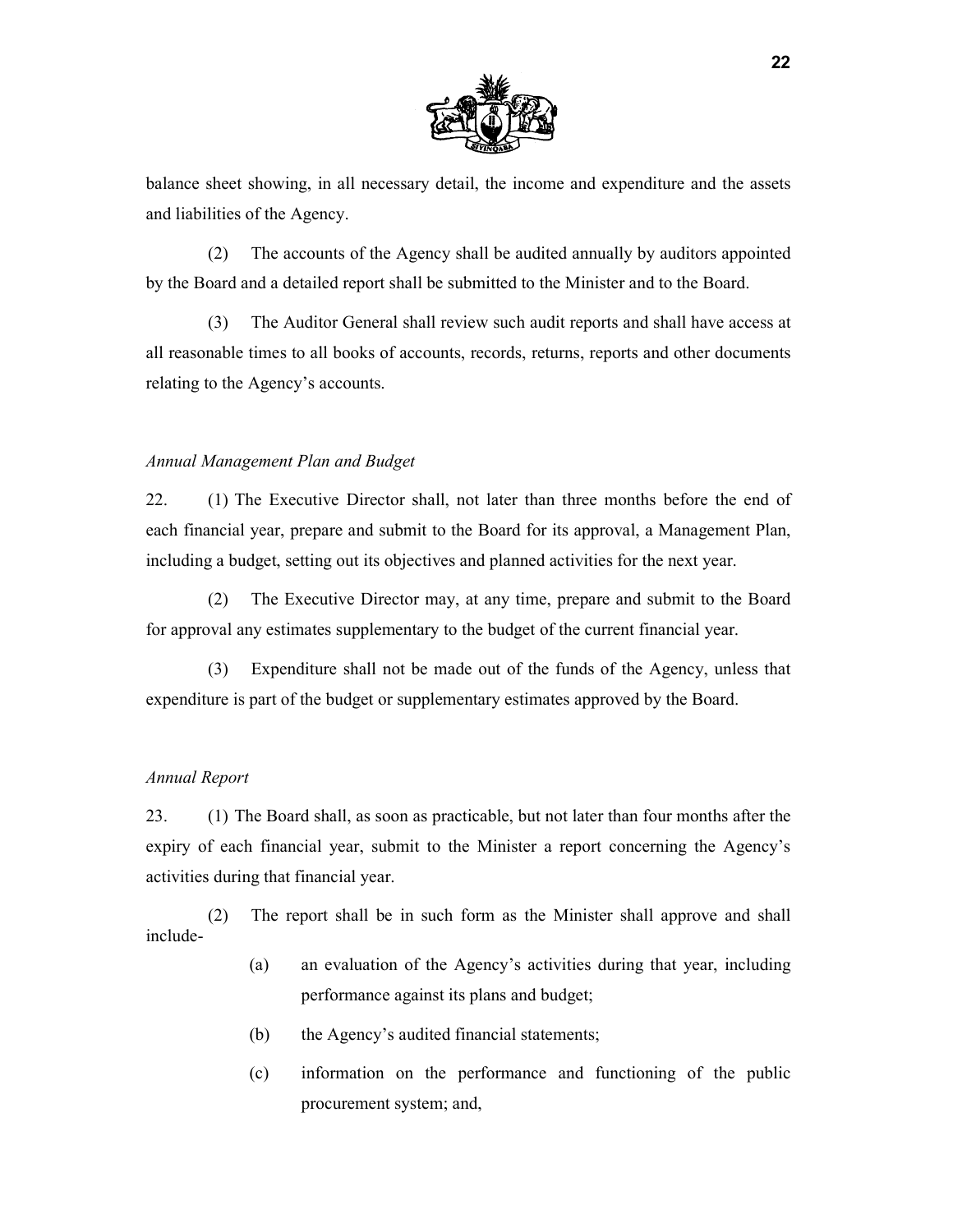

(d) such other information as the Minister may direct or as the Board may consider appropriate.

(3) The Minister shall cause the report to be laid before Parliament within thirty days after receipt of the report, or within fourteen days of the next sitting of Parliament, whichever comes first.

## **PART III**

## **TENDER BOARDS AND PROCUREMENT AUTHORISATIONS**

#### *Approvals Authorities and Procurement Authorisations*

24. (1) The function of the approvals authority shall be to ensure that procurement is conducted in accordance with this Act and public procurement regulations by providing prior authorisation of specified stages of the procurement process in accordance with subsection 24(2) and public procurement regulations.

(2) Public procurement regulations shall define the stages of the procurement process which require the prior authorisation of the relevant approvals authority.

- (3) The approvals authority shall be the-
	- (a) controlling officer or Chief Executive Officer, where the value of the procurement does not exceed the level of authority specified in public procurement regulations;
	- (b) appropriate Entity Tender Board, where so established in accordance with section 27 and where the value of the procurement does not exceed the level of authority granted in accordance with section  $27(3)$ ; or,
	- (c) Government Tender Board established under section 25, or any appropriate sub committee established in accordance with section 27(3), where the value of the procurement exceeds the levels of authority of all lower approvals authorities.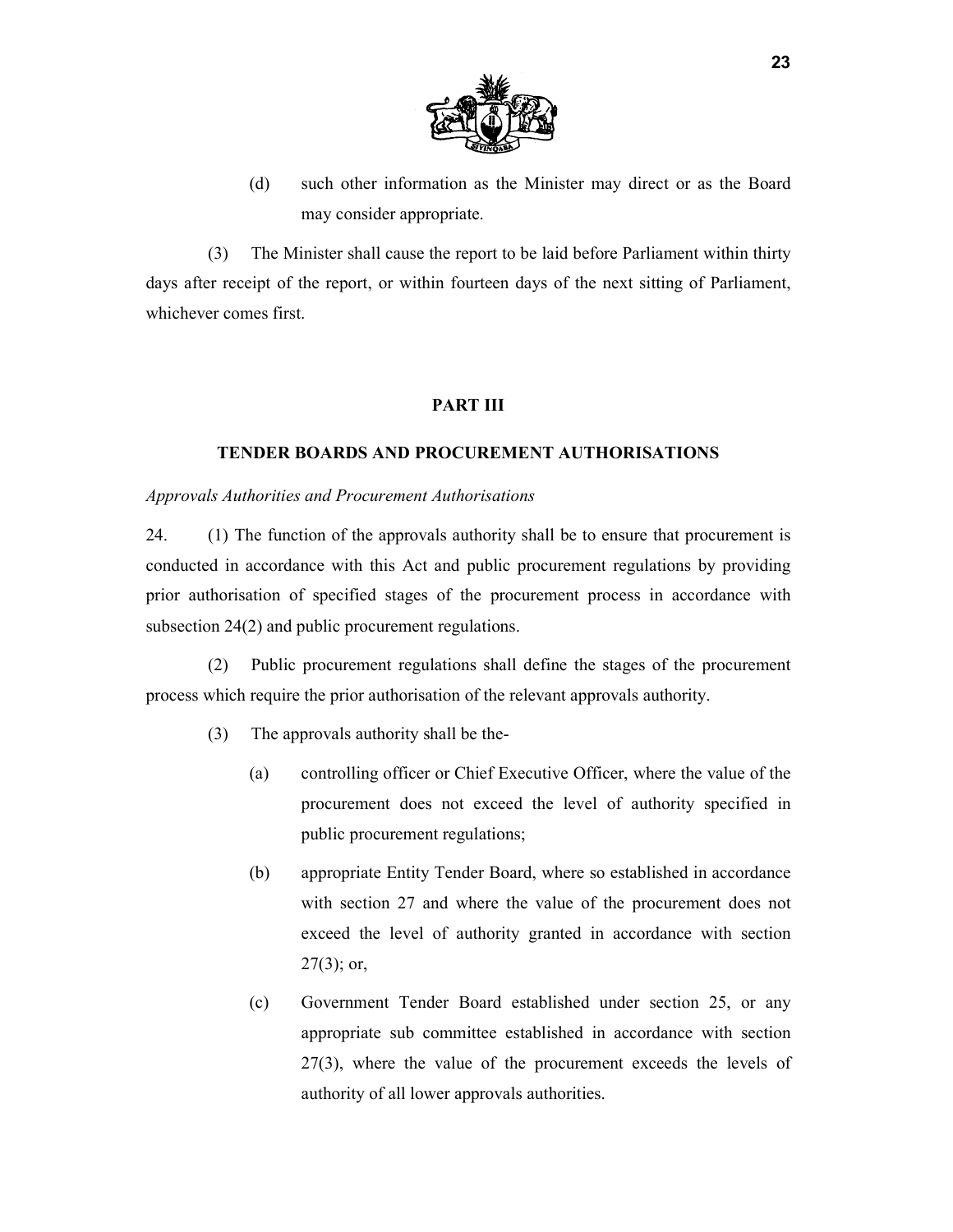

## *Establishment and Composition of Swaziland Government Tender Board*

25. (1) There is hereby established the Swaziland Government Tender Board, which shall be the highest approvals authority for the Government of Swaziland.

(2) The Government Tender Board shall have an unlimited level of authority, but shall have no authority over any procurement which falls within the level of authority of any subsidiary Tender Board or officer.

- (3) The Government Tender Board shall be composed of-
	- (a) a Chairperson who shall be a person with a minimum degree qualification and of high repute;
	- (b) the Principal Secretary, Ministry of Economic Planning and Development or a representative;
	- (c) the Principal Secretary, Ministry of Public Works and Transport or a representative;
	- (d) the Principal Secretary, Ministry of Commerce, Industry and Trade or a representative;
	- (e) the Principal Secretary Ministry of Finance or a representative
	- (f) a representative of the Attorney General's Office;
	- (g) two representatives form the private Sector; and,
	- (h) the Head of the Technical Secretariat, who shall be Secretary, but shall not have a vote.
- (4) The two members referred to in subsection  $25(3)(g)$  shall-
	- (a) be appointed by the Minister, in consultation with the Cabinet, for a period not exceeding two years and shall be entitled to reappointment; and,
	- (b) not participate as tenderers in public procurement during the period of their service on the Government Tender Board.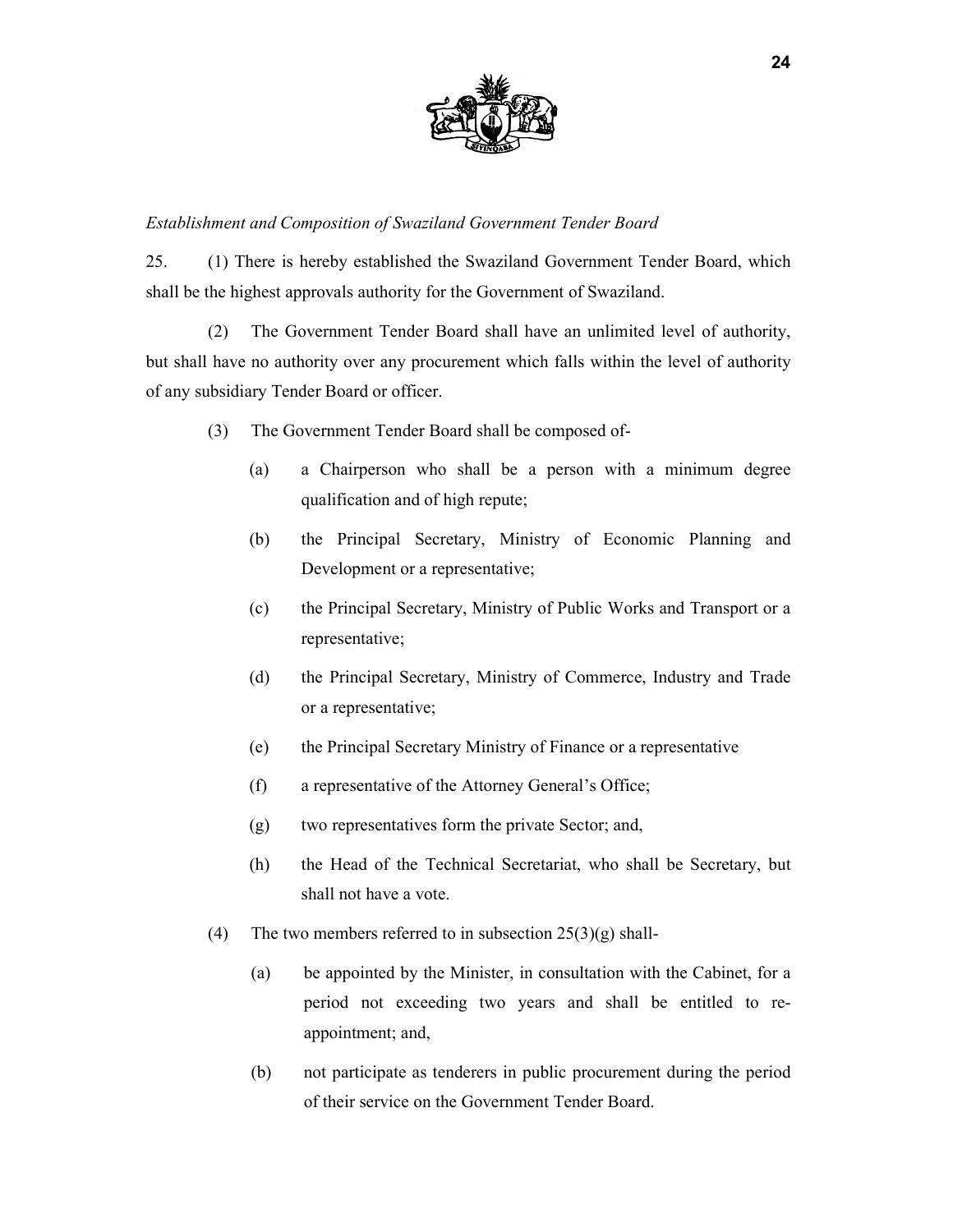

(5) Where the Members have voted upon a matter and the votes are tied, the Chairperson shall have a casting vote.

(6) A member may nominate a alternate to attend a meeting of the Government Tender Board, or any subcommittee established in accordance with section 26, on their behalf.

(7) The Government Tender Board may co-opt advisers to provide specific advice to assist it in the discharge of its functions whom-

- (a) shall not vote on any submission; and,
- (b) shall only attend the part of the meeting on which their advice is required.

*Sub-Committees of the Government Tender Board* 

- 26. (1) The Government Tender Board may establish subcommittees to-
	- (a) conduct particular functions of the Government Tender Board, such as the opening of tenders;
	- (b) provide prior authorisations under delegated authority from the Government Tender Board up to a level of authority specified by the Government Tender Board; or,
	- (c) approve sources of supply for common use items.

(2) Notwithstanding subsection (1), the Government Tender Board shall remain responsible and accountable for the activities of any subcommittees.

#### *Establishment of Entity Tender Boards and Levels of Authority*

27. (1) The Agency may authorise a procuring entity to establish an Entity Tender Board.

(2) An Entity Tender Board shall act as the approvals authority for all procurement conducted by the entity, whether for itself or on behalf of another requesting entity, which falls within the level of authority granted in accordance with subsection (3)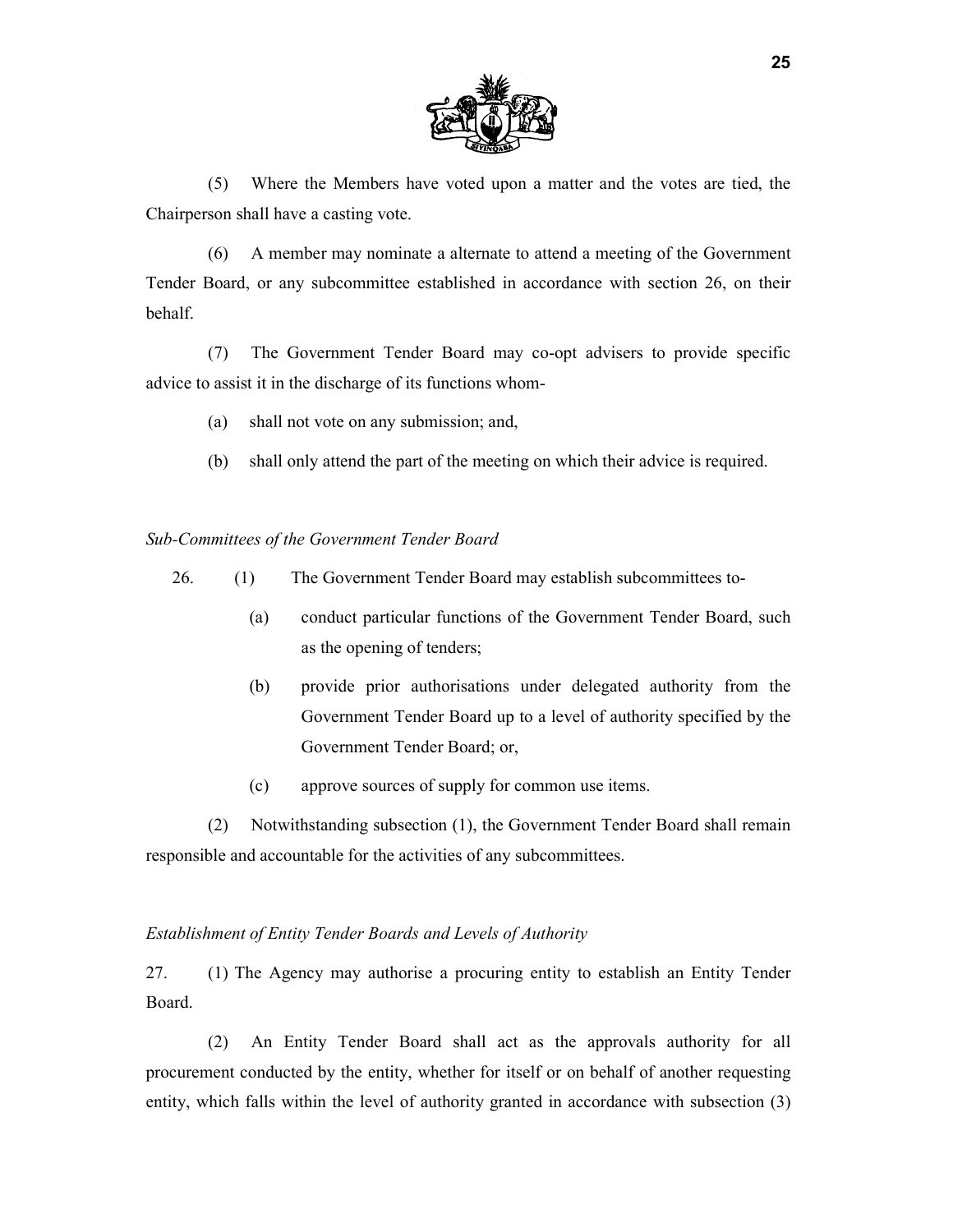

and all procurement with a value above this level of authority shall be submitted to the Government Tender Board for prior authorisation.

(3) The Agency shall grant levels of authority, which shall be determined by the capacity and workload of each entity,. for each Entity Tender Board established by issue of circulars.

(4) The Agency shall assess the procurement capacity and workload of each entity to determine-

- (a) the need for an Entity Tender Board, taking into account the procurement workload of the entity;
- (b) the procurement capacity of the entity, taking into account the capacity of both the Entity Procurement Unit and the current or proposed members of the Entity Tender Board; and,
- (c) the appropriate level of authority for the Entity Tender Board.

(5) The Agency shall also advise the entity of the findings of its capacity assessment and any actions needed to improve procurement capacity.

(6) The Authority shall agree its work programme and methodology for capacity assessments with the Government Tender Board and shall keep the Government Tender Board informed of all assessment findings and levels of authority issued.

(7) A procuring entity which has implemented measures to improve its capacity may request the Agency to review its capacity and level of authority and the Agency shall undertake such review as soon as possible, but in no case later than three months from the date of the request.

#### *Composition and Appointment of Entity Tender Boards*

- 28. (1) An Entity Tender Board shall be composed of-
	- (a) a chairperson appointed by the controlling officer or Chief Executive Officer, who shall be of a level not below Under Secretary, Director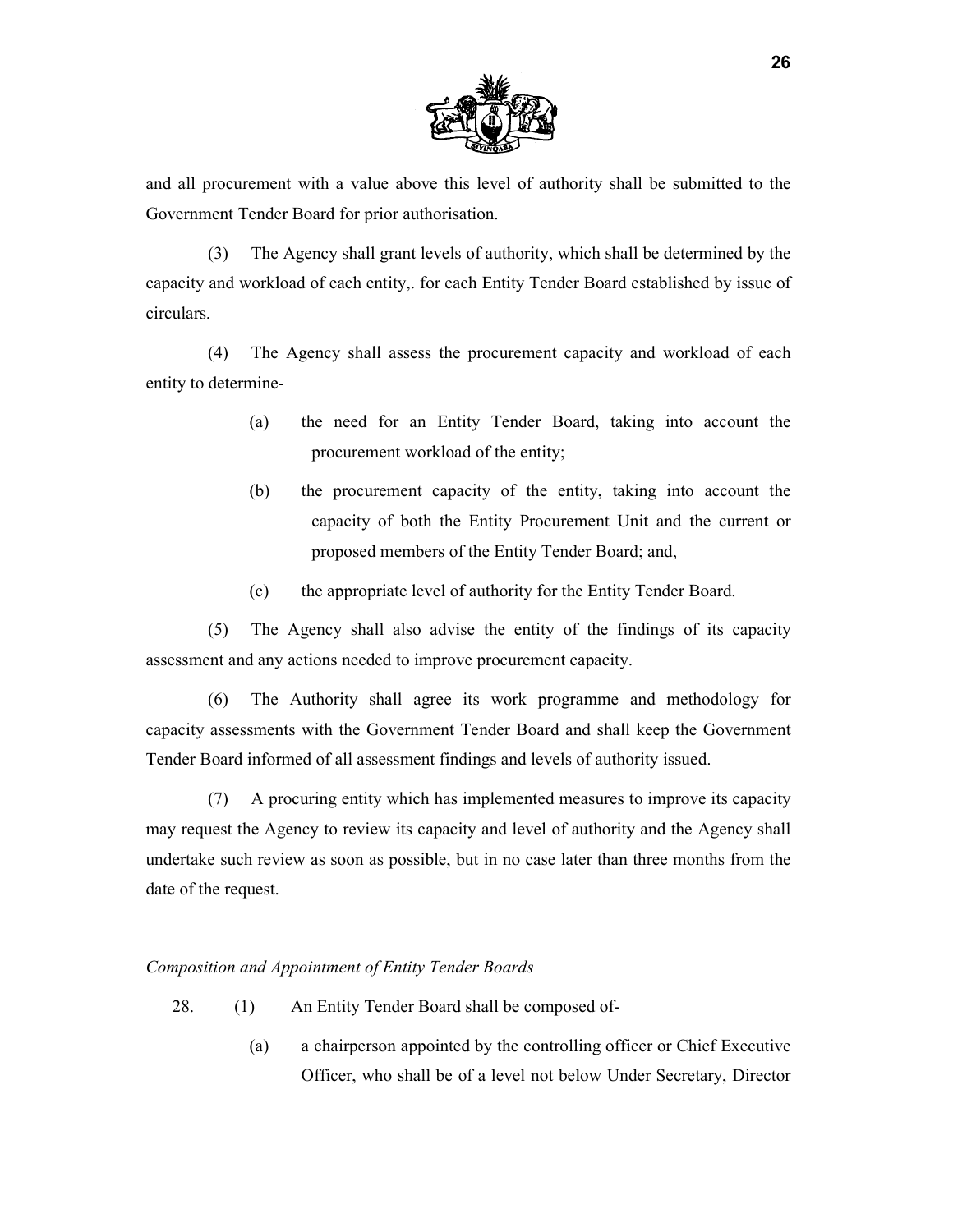

or equivalent level or shall be a member of the procuring entity's senior management team;

- (b) between two and four other members appointed by the controlling officer or Chief Executive Officer in accordance with subsection (2); and,
- (c) the head of the entity's Procurement Unit, who shall be Secretary, but shall not have a vote.

(2) In appointing members of an Entity Tender Board, the controlling officer or Chief Executive Officer shall ensure that members-

- (a) are of an appropriate level of seniority and experience in decision making;
- (b) are appointed with due regard to their technical competence and the skills and knowledge required for the discharge of the functions of the Entity Tender Board; and,
- (c) provide a balance of skills and experience across the Entity Tender Board.

#### *Meetings of Tender Boards*

29. (1) A Tender Board shall meet as often as is necessary for the proper and timely review and authorisation of procurement requirements within it's authority and the Chairperson, in consultation with the Secretary, shall determine the times and places for meetings and call meetings.

(2) In the absence of the Chairperson the members present shall elect, from among their number, an acting Chairperson.

(3) The quorum of a Tender Board shall be one-half of the members holding office at that time; except that when a member has declared an interest in an agenda item, or in a matter before the Tender Board, the member in question shall not be counted for the purpose of forming a quorum in relation to the item or matter in question.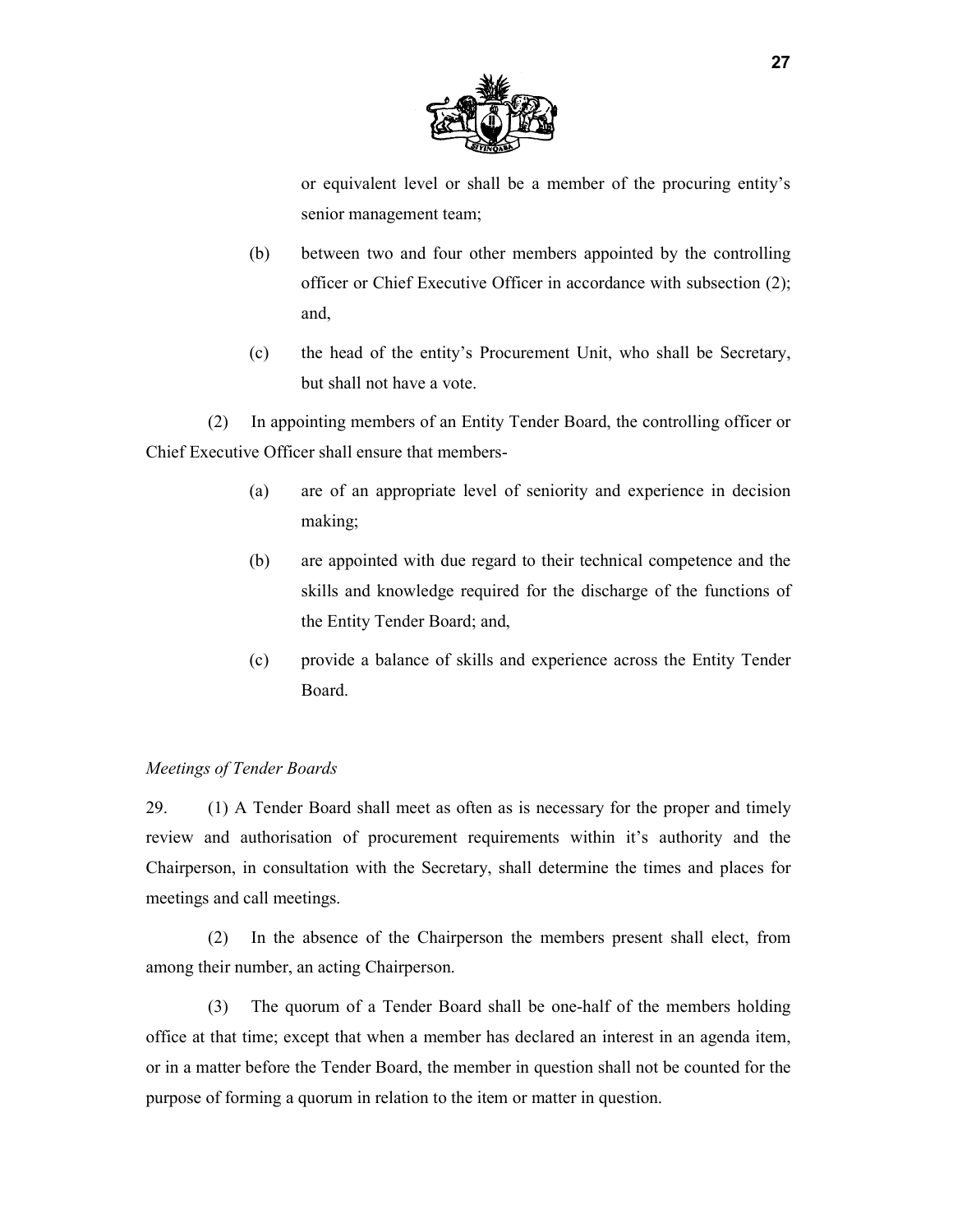

(4) The decision of a Tender Board shall be by a majority of votes, and where there is an equality of votes, the Chairperson shall have a casting vote in addition to a deliberative vote.

(5) A Tender Board shall consider each submission made, based on the information and supporting documents contained in the submission and shall approve or reject each submission, but shall not vary a recommendation submitted, particularly a contract award recommendation.

(6) Where a submission is rejected, a Tender Board shall state its reasons in writing. A rejected submission may be re-submitted, following correction of the reasons for its rejection.

(7) A Tender Board may give a conditional approval to a submission, where there is a minor issue to be resolved.

(8) A Tender Board may co-opt advisers to provide specific advice to assist it in the discharge of its functions, but an adviser shall not vote on any submission and shall only attend the part of the meeting on which their advice is required.

(9) Observers, including representatives of the Agency, may attend a meeting of a Tender Board, where so agreed by the Tender Board but shall not vote on any submission.

(10) A Tender Board shall cause minutes to be kept of the proceedings of every meeting of the Tender Board, which shall record at least-

- (a) the members present at the meeting;
- (b) any advisers or observers attending the meeting;
- (c) any disclosure of interest made in accordance with section 30;
- (d) all submissions considered and whether the submission was approved or rejected;
- (e) the reasons for rejection of any submission and any conditions to approved submissions; and,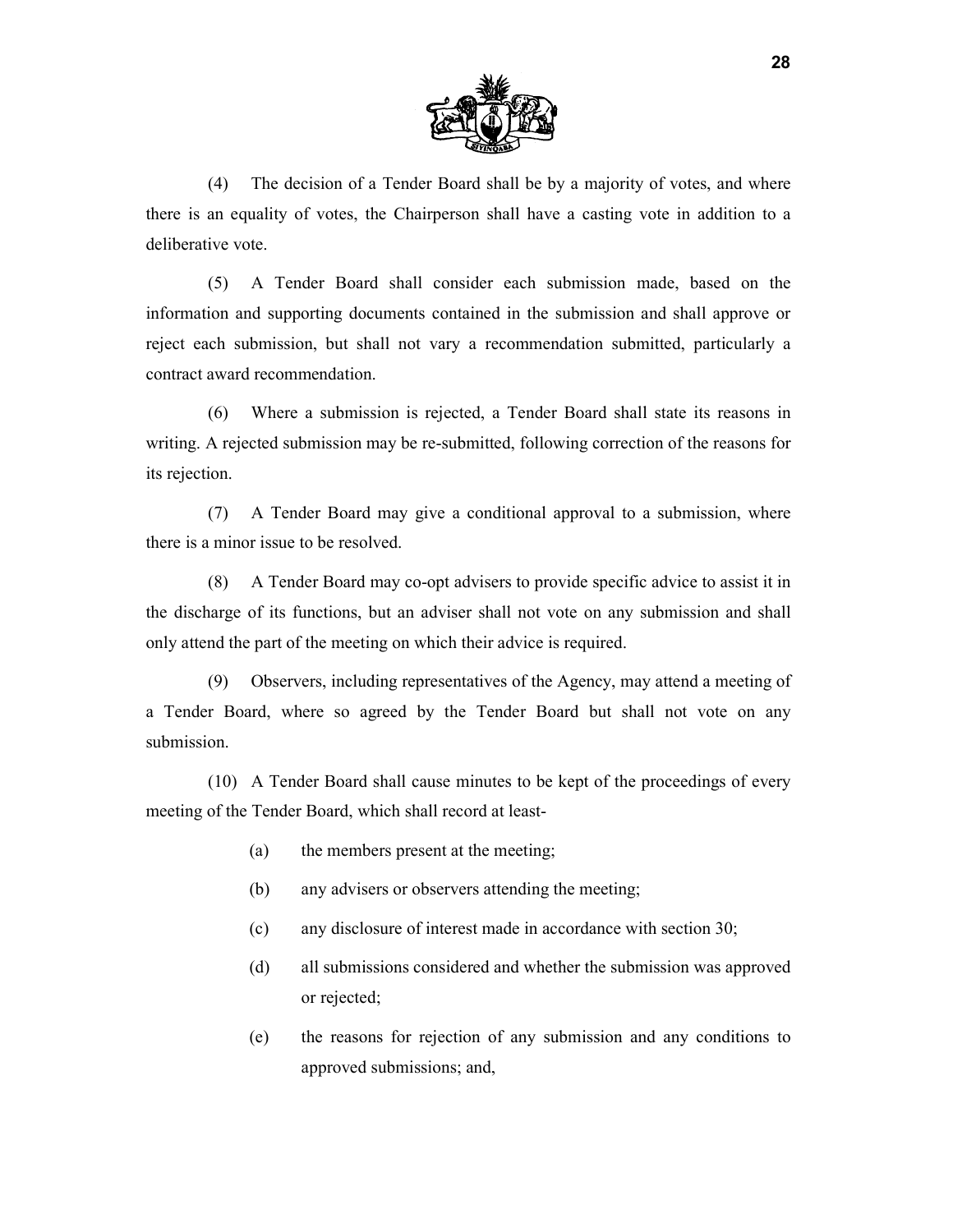

(f) the key issues discussed in relation to each submission, including any advice given or disagreement between the members.

(11) Minutes and decisions of a Tender Board shall be available and distributed within two working days of the Tender Board meeting.

(12) A decision may be made by a Tender Board on any urgent matter by the circulation of the relevant papers among the members, and by the expression in writing of the views of the majority thereof: provided that any member shall be entitled to require that any decision shall be deferred until the matter is considered at a meeting of the Tender Board.

#### *Disclosure of Interest*

30. (1) Where a member, or a close relative or close associate of a member, has, or intends to acquire, a direct or indirect personal interest in any agenda item or specific matter requiring a Tender Board's consideration and decision, the member shall-

- (a) disclose such interest, as soon as possible after receiving the agenda of the meeting of the Tender Board, or on notification of a matter being brought to the attention of the Tender Board; and,
- (b) not be present at or participate in the deliberations or decisionmaking process of the Tender Board in relation to the agenda item or the matter in question.

(2) A disclosure of interest made under this section shall be recorded in the minutes of the meeting at which it is made or to which it relates.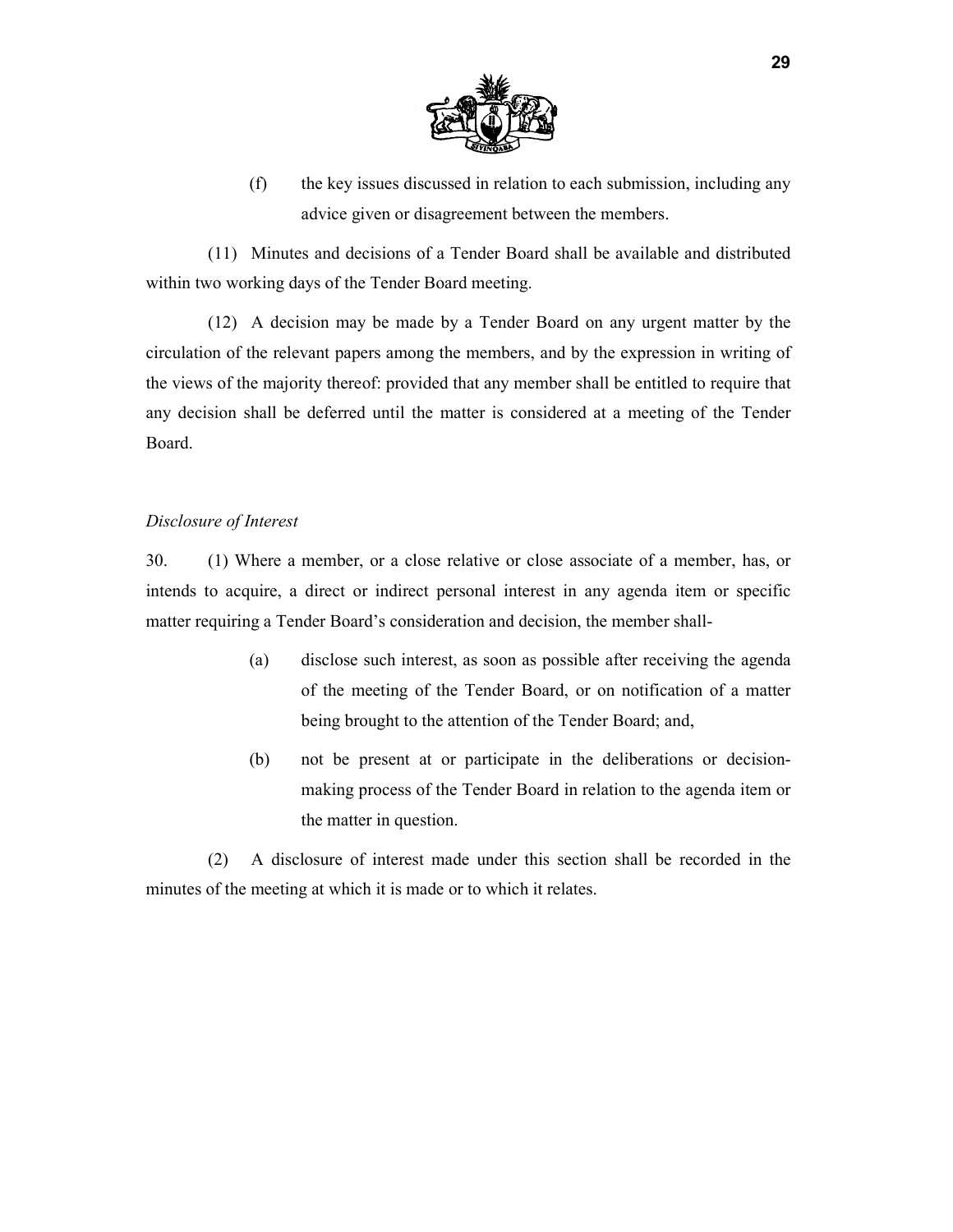

## **PART IV**

## **TECHNICAL SECRETARIAT AND RESPONSIBILITIES FOR PROCUREMENT**

### *Responsibility for Procurement Activities*

31. (1) Public procurement regulations shall define the procuring entity responsible for different types and values of procurement, according to the following principles-

- (a) certain specialised items or categories of procurement shall be purchased solely by a designated lead procuring entity with technical or sector specific expertise;
- (b) common use items shall be purchased centrally on behalf of all procuring entities by one or more designated lead procuring entities;
- (c) items other than those in (a) and (b) may be purchased directly by the requesting entity, providing the estimated value does not exceed the monetary threshold for the entity specified in accordance with subsections  $(3)$  and  $(4)$ ; and,
- (d) all other items shall be purchased by the Technical Secretariat or a procuring entity designated by the Technical Secretariat.

(2) Public procurement regulations may specify alternative responsibilities for central government bodies, public enterprises and local government authorities.

(3) The monetary threshold specified in subsection (c) shall be determined by the procurement capacity of the requesting entity, but shall be no less than the level of authority of the controlling officer or Chief Executive Officer in accordance with section  $24(3)(a)$ .

(4) The monetary threshold specified in subsection (c) shall be issued by the Authority.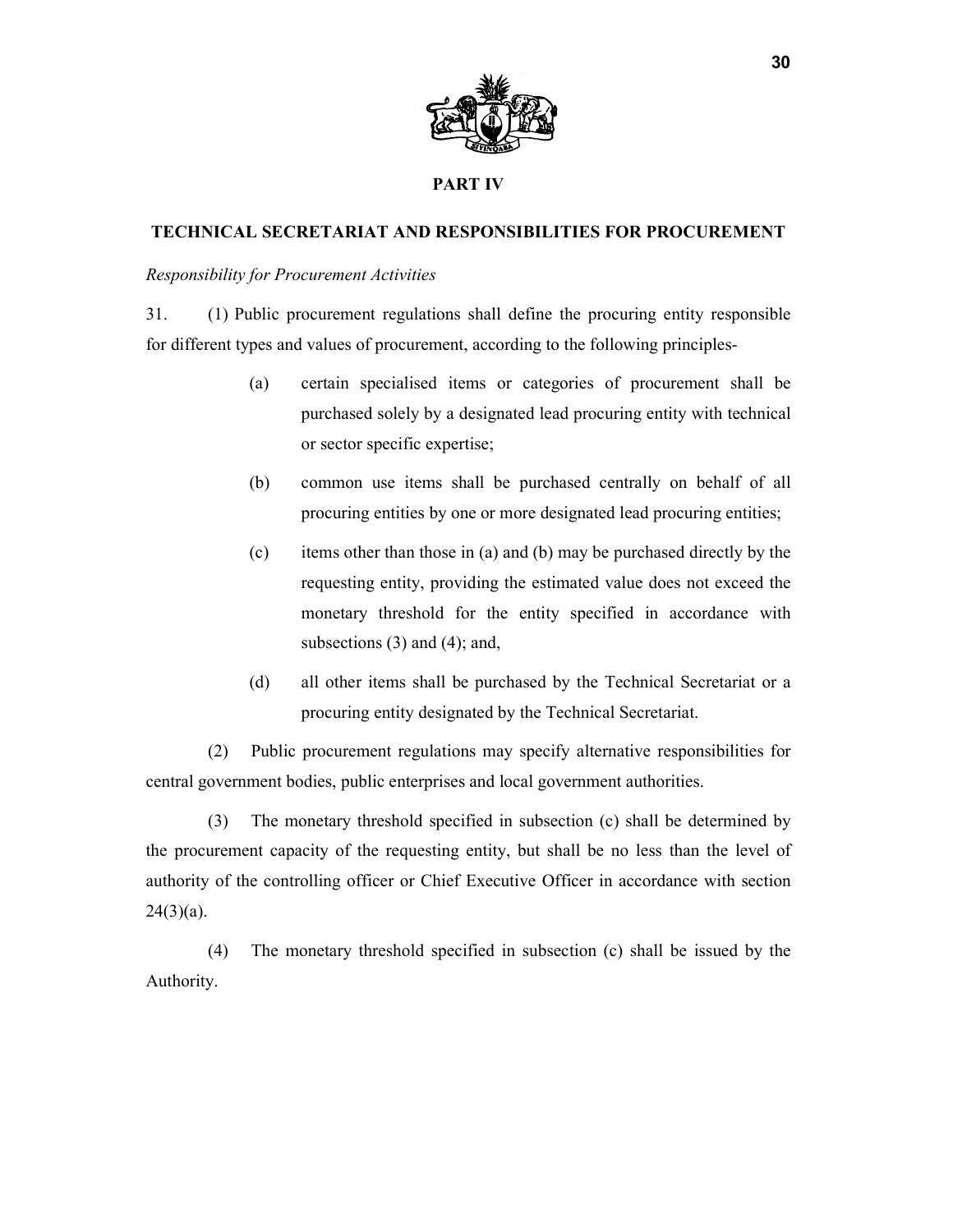

### *Establishment of the Technical Secretariat*

32. (1) There shall be established within the Ministry of Finance a Technical **Secretariat** 

- (2) The Technical Secretariat shall be responsible for-
	- (a) the management of designated procurement activities as a lead procurement organisation in accordance with section 31; and,
	- (b) providing secretarial services for the Government Tender Board.

(3) The Technical Secretariat shall be staffed by professional procurement staff with appropriate training and experience in procurement and may hire such expertise as required from time to time.

(4) The head of the Technical Secretariat shall be secretary to the Government Tender Board, but shall not have a vote.

#### *Functions of the Technical Secretariat*

- 33. The functions of the Technical Secretariat shall include-
	- (a) all functions of a procuring entity, in accordance with section 34, for procurement for which it is designated as responsible;
	- (b) providing support to the Government Tender Board in managing the tendering process, including the receipt and opening of tenders;
	- (c) reviewing all requests for prior authorisation, prior to their submission to the Government Tender Board;
	- (d) providing secretarial services to the Government Tender Board, including preparation of agendas and minutes, distribution of tender documents and notification of Tender Board decisions to procuring entities;
	- (e) coordinating Government wide procurement planning; and,
	- (f) coordinating activities relating to the procurement of common use items in accordance with section 37.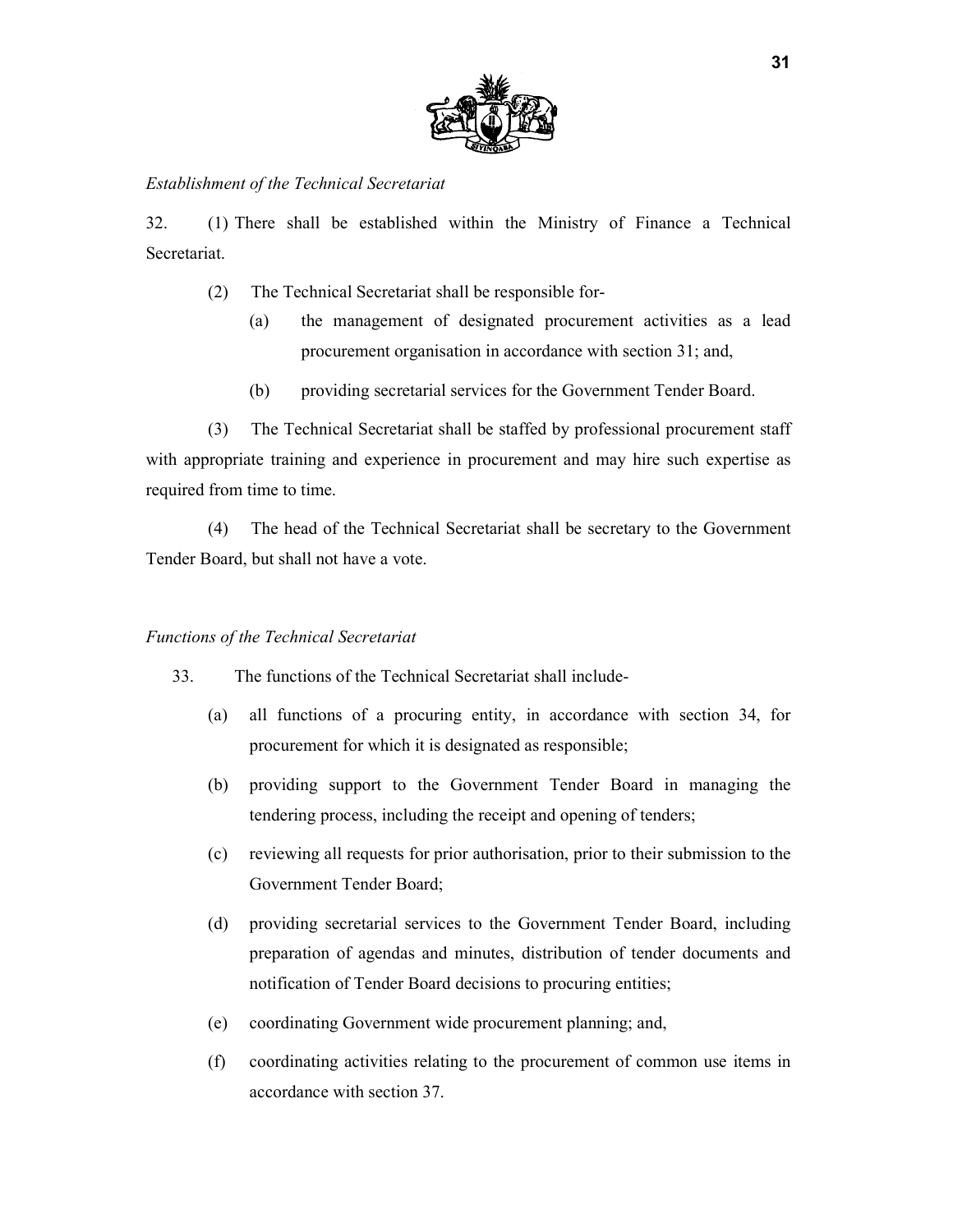

## *Functions of Procuring Entities*

34. (1) The functions of the procuring entity designated as responsible for any procurement in accordance with section 31 shall include-

- (a) preparing individual procurement plans where appropriate;
- (b) developing statements of requirements where appropriate;
- (c) recommending the appropriate method of procurement;
- (d) preparing invitation documents, advertisements and shortlists;
- (e) providing technical inputs during the procurement process, including to pre-bid meetings and clarifications, or obtaining technical inputs from appropriately qualified persons;
- (f) leading the evaluation of tenders and preparation of evaluation reports, including contract award recommendations;
- (g) preparing contract documents and amendments;
- (h) managing contracts, including supplier performance, where appropriate; and,
- (i) providing reports on procurement as may be required.
- (2) The procuring entity shall-
	- (a) liaise with the requesting entity throughout the procurement process;
	- (b) obtain technical inputs and advice, where required, from the requesting entity; and,
	- (c) include representatives of the requesting entity and/or end user of the goods, works or services on the evaluation committee.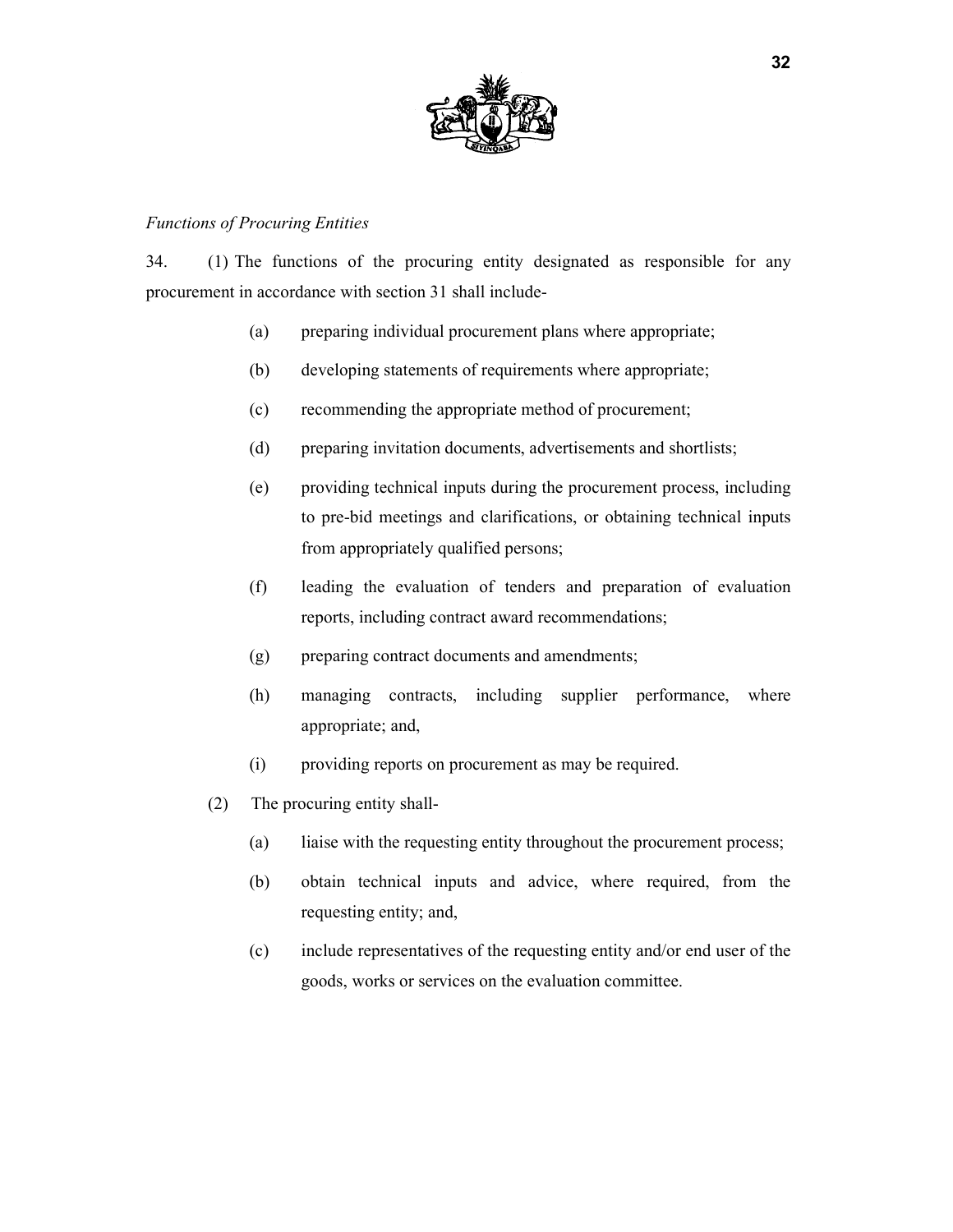

#### *Entity Procurement Units*

35. (1) Where its procurement workload is sufficient, a procuring entity may establish an Entity Procurement Unit, which shall be responsible for managing the procurement activities of the procuring entity in accordance with this Act.

- (2) In particular, the functions of an Entity Procurement Unit shall include-
	- (a) performing the functions of the procuring entity in accordance with section 34; and,
	- (b) obtaining all required approvals from the appropriate approvals authority.
- (3) A procuring entity shall have an Entity Procurement Unit in order to-
	- (a) act as a lead procuring entity in accordance with section 31(a) or  $31(b)$ ; or,
	- (b) establish its own Tender Board in accordance with section 27.

(4) An Entity Procurement Unit shall be staffed by professional procurement staff with appropriate training and experience in procurement and may hire such expertise as required from time to time.

## *Functions of Requesting Entities*

36. The functions of requesting entities, in relation to public procurement, shall include-

- (a) preparing an annual procurement plan and providing information on forecast procurement requirements to the Technical Secretariat;
- (b) initiating procurement requirements and obtaining all necessary authorisations for the commitment of funds;
- (c) preparing statements of requirements for the goods, works or services required;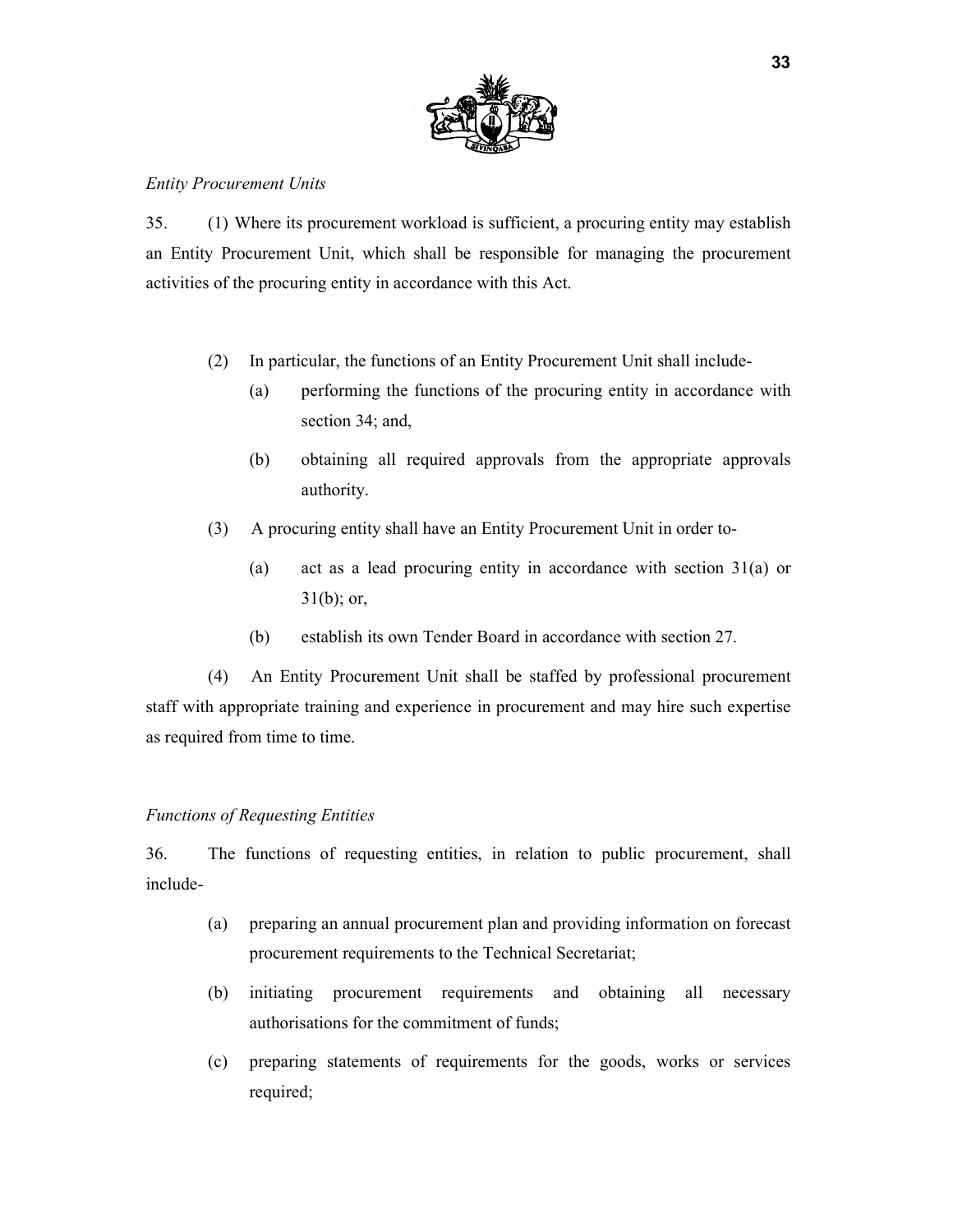

- (d) participating in the evaluation of tenders and preparation of evaluation reports as members of the evaluation committee in accordance with section  $34(2)(c)$ ;
- (e) managing contracts, including supplier performance;
- (f) liaising with and providing all required information to the designated procuring entity or entities throughout the procurement process; and,
- (g) providing procurement reports as may be required.

## *Procurement of Common Use Items*

37. (1) Common use items shall be purchased centrally on behalf of all requesting entities, or a group of requesting entities, by one or more lead procuring entities designated in accordance with section 31(b).

(2) Common use items shall be any goods, works or services required by more than one requesting entity, for which the Government can obtain greater efficiency and value for money through centralised purchasing.

(3) The Technical Secretariat shall determine which goods, works or services are common use items and shall regularly distribute a list of items designated as common use items, the designated lead procuring entities and the requesting entities for which they are purchasing.

- (4) The lead procuring entity for any common use items
	- (a) shall liaise with all requesting entities, as part of the annual procurement planning process and on an ongoing basis, to establish a detailed list of common use items and estimated needs;
	- (b) may evaluate suppliers for common use items in order to issue a list of approved sources of supply;
	- (c) may enter into framework contracts or other appropriate contractual arrangements for the purchase of common use items;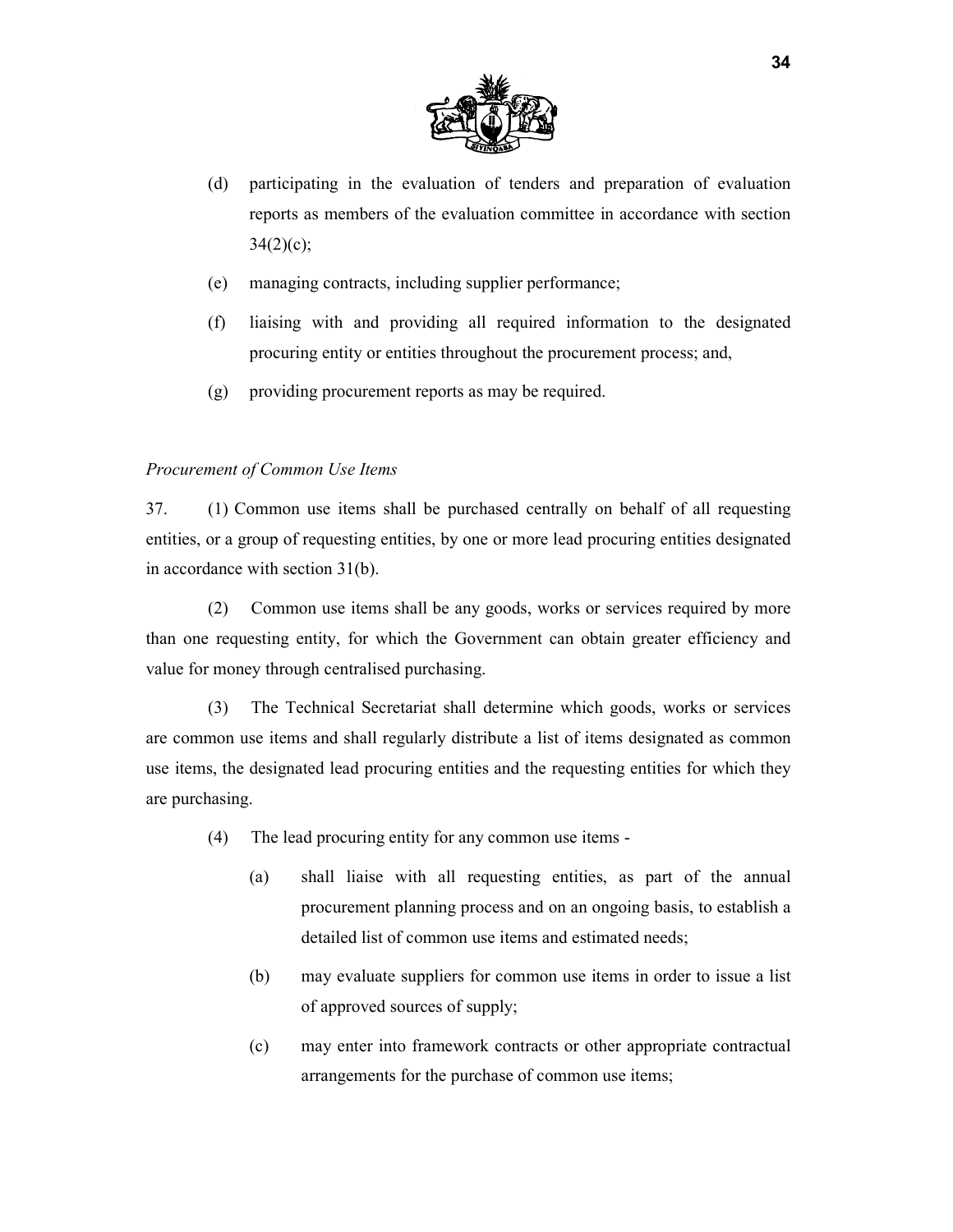

- (d) may utilise warehouses for cost effective storage and distribution of common use goods; and,
- (e) shall issue regularly updated information to all requesting entities on the items available, prices, delivery times and arrangements established for ordering or obtaining such items.

(5) A requesting entity shall utilise approved sources of supply or framework contracts to obtain common use items in accordance with instructions issued by the lead procuring entity.

#### **PART V**

#### **PROCUREMENT PRINCIPLES, METHODS AND RULES**

#### *Procurement Principles*

38. All procurement shall be conducted in a manner which promotes economy, efficiency, transparency, accountability, fairness, competition and value for money.

#### *Non Discrimination and Measures to Promote Swazi Companies*

39. (1) A tenderer shall not be excluded from participating in public procurement on the basis of nationality, race, religion, gender or any other criterion not related to its eligibility or qualifications, except to the extent provided for in this Act or public procurement regulations.

(2) Notwithstanding the provisions of sub-section (1), the Government, through Regulations, shall, with a view to promoting economic capacity and the competitiveness of businesses in Swaziland, initiate measures to facilitate participation by Swazi companies in public procurement.

(3) Such measures, including but not limited to preferences in the evaluation of tenders and proposals, may be specified in public procurement regulations.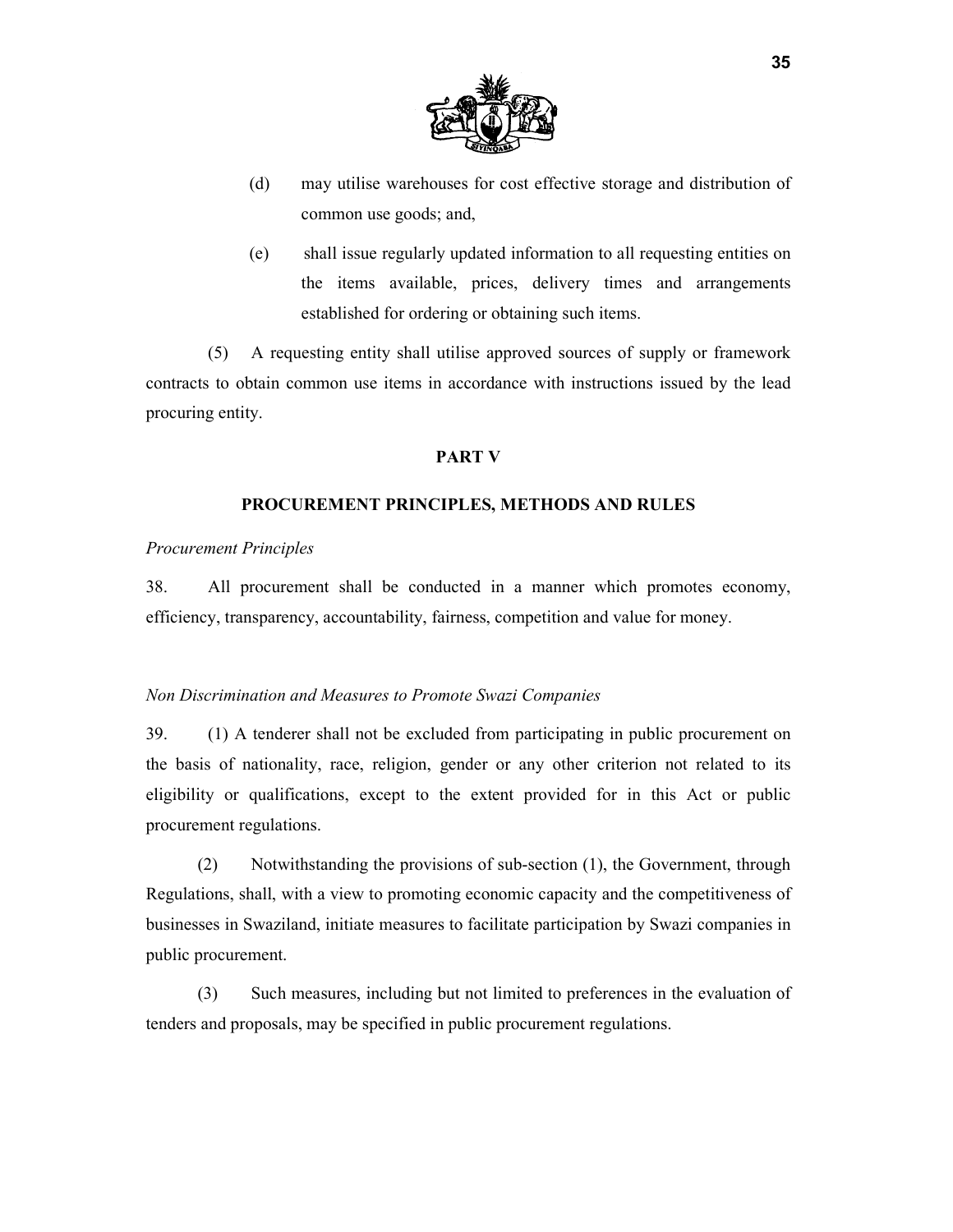

## *Supplier Eligibility*

40. (1) In order to be eligible to participate in public procurement, a tenderer shall demonstrate to the satisfaction of the procuring entity that –

- (a) it has the legal capacity to enter into the contract;
- (b) it is not insolvent, in receivership, bankrupt or being wound up, its affairs are not being administered by a court or a judicial officer, its business activities have not been suspended, and it is are not the subject of legal proceedings for any of the foregoing;
- (c) it has fulfilled its obligations to pay taxes and social security contributions;
- (d) it adheres to basic labour legislation;
- (e) it does not have a conflict of interest in relation to the procurement requirement;
- (f) it, or any of its directors or officers, have not been convicted of any criminal offence relating to professional conduct or the making of false statements or misrepresentations as to its qualifications to enter into a procurement contract within a period of five years preceding the commencement of procurement proceedings; and,
- (g) it is not subject to suspension in accordance with section 55, and none of its directors or officers have been involved in a tenderer or supplier currently subject to suspension.

(2) All invitation documents shall state the eligibility requirements and specify any documentary evidence required as proof of eligibility.

#### *Supplier Qualifications*

41. (1) A procuring entity may require bidders to meet such qualification criteria as the procuring entity considers appropriate to a particular procurement requirement, to demonstrate that it has the capability and resources to effectively perform a contract.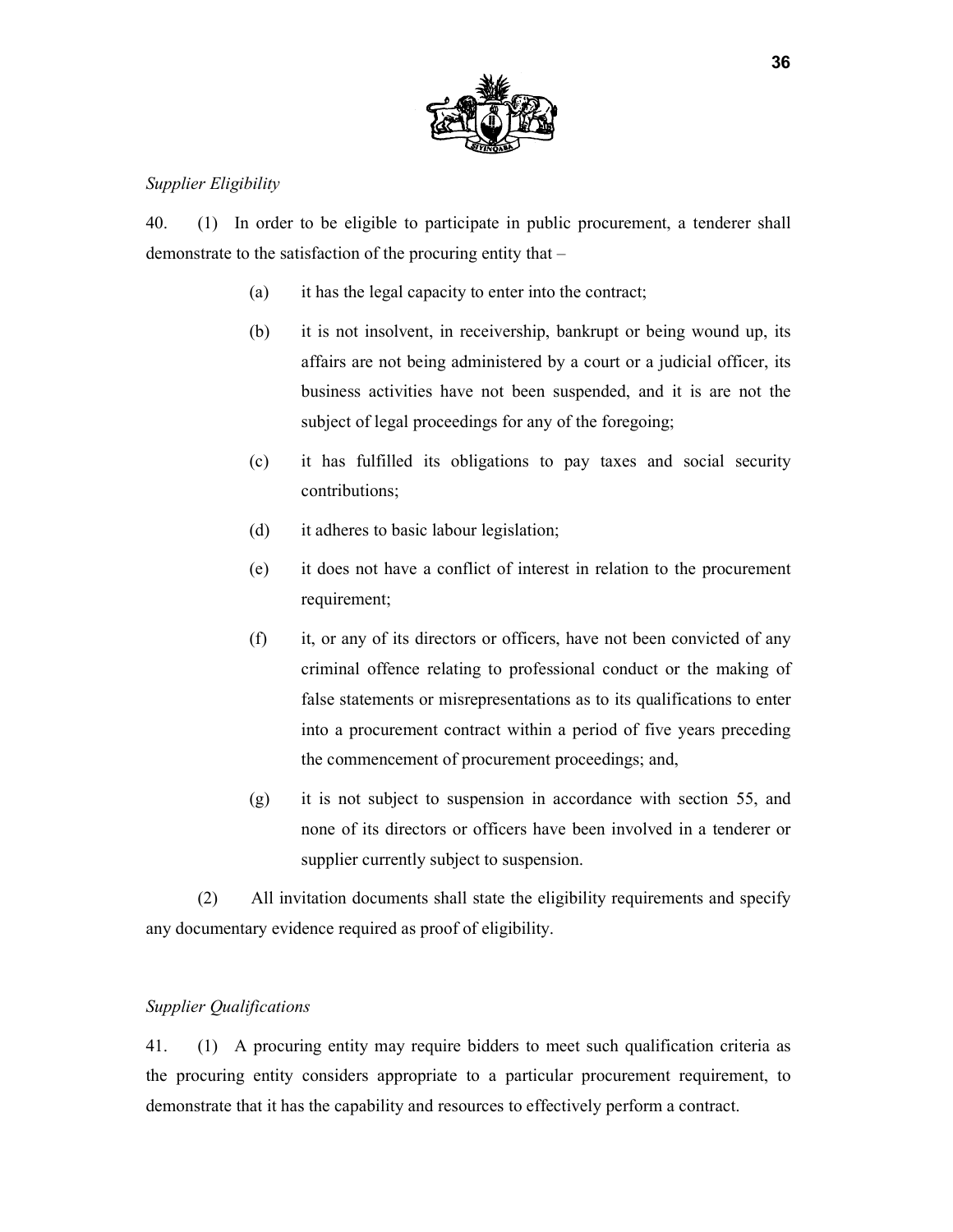

(2) Any qualification criteria shall be specified in the invitation document and may relate to-

- (a) professional and technical qualifications;
- (b) financial resources and condition;
- (c) equipment and other physical facilities;
- (d) personnel and managerial capability;
- (e) record of past performance of similar contracts; or,
- (f) registration or licensing with the relevant professional body in Swaziland or in the tenderer's country of origin where so required by law.

(3) Invitation documents shall state any qualification requirements and specify the documentary evidence or information required to demonstrate the tenderer's qualifications.

#### *Procurement Methods and Process*

42. (1) A procuring entity shall use one of the methods specified in the public procurement regulations for all procurement.

- (2) The preferred methods of procurement shall be-
	- (a) open tendering for goods, works and non-consulting services; and,
	- (b) request for proposals for consulting services,

and other methods shall only be used where the procurement meets the conditions for use of an alternative method specified in the public procurement regulations.

(3) All procurement activities shall be conducted in accordance with the detailed rules specified in public procurement regulations.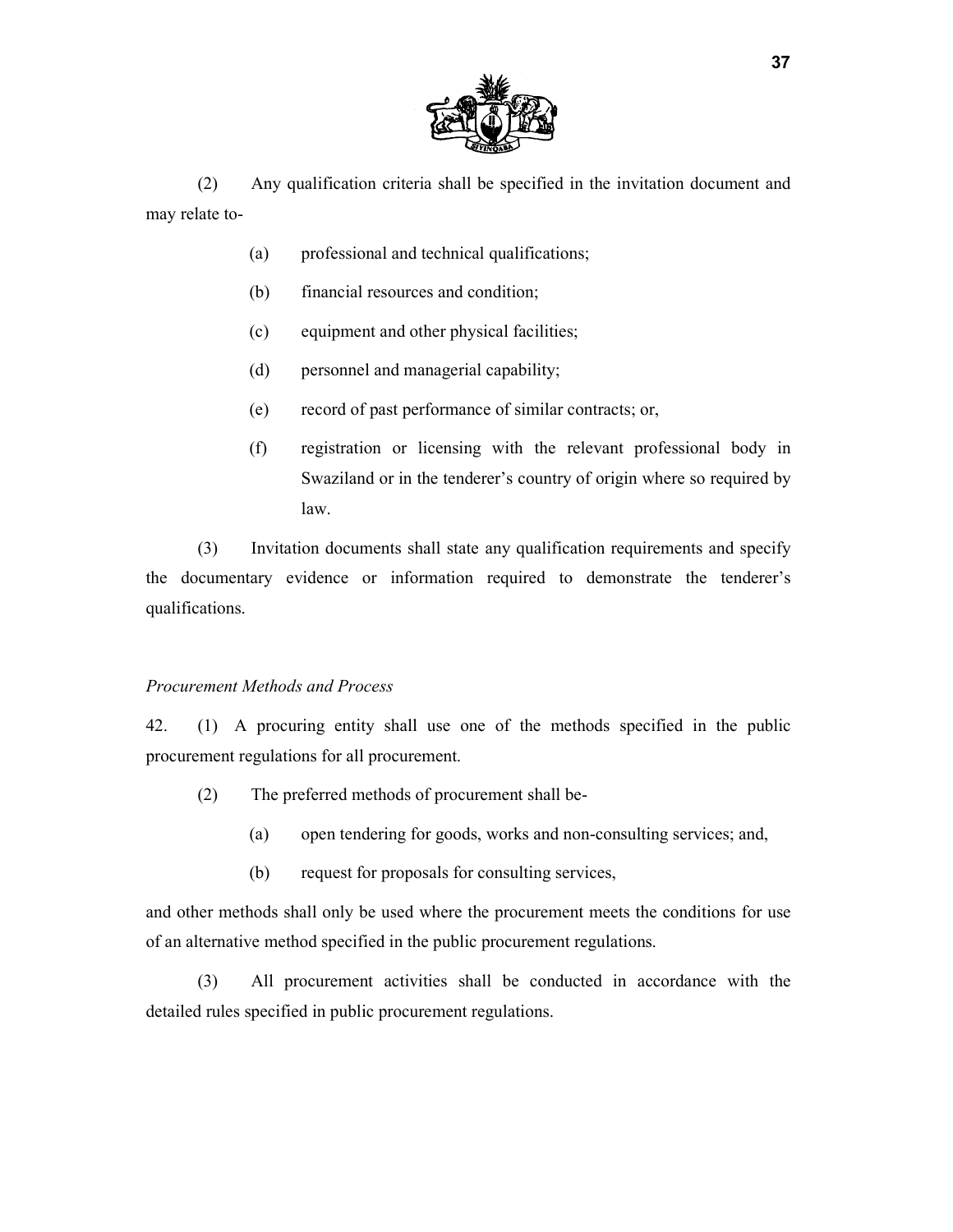

*Procedures for procurement of infrastructure on the basis of private financing and for award of concessions* 

43. (1) Contracts for the construction and/or operation of public infrastructure and other public goods on the basis of private investment, and contracts for service concessions, shall be awarded in accordance with the principles and objectives of this Act and Government policy.

(2) Special methods and procedures for the implementation of subsection (1) may be specified in regulations.

## *General Procurement Rules*

- 44. Requesting and procuring entities shall-
	- (a) maintain records of all procurement proceedings;
	- (b) ensure that all communications with tenderers and suppliers are in writing;
	- (c) keep confidential the information that comes into their possession relating to procurement proceedings;
	- (d) plan their procurement in a rationale manner;
	- (e) document requirements and obtain authorisation before initiating procurement proceedings;
	- (f) define their needs in a statement of requirements which gives a correct and complete description of the goods, works or services and use this in invitation documents, evaluation and contracts;
	- (g) use the appropriate standard documents issued or authorised by the Agency in accordance with section 10(b)(iii);
	- (h) clearly state the methodology and criteria to be used in the evaluation of tenders and the determination of the best evaluated tender; and,
	- (i) comply with such other rules as are specified in this Act and public procurement regulations.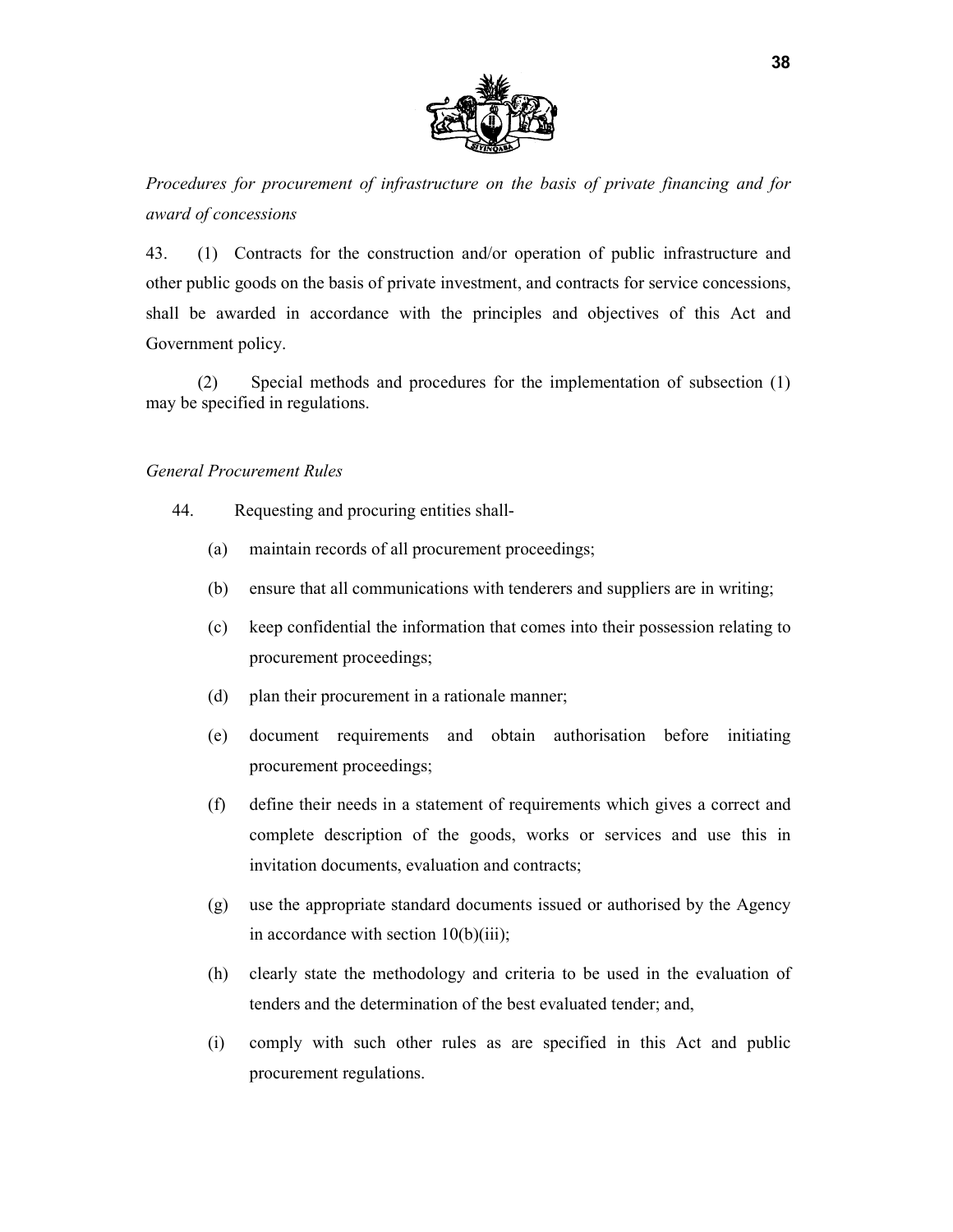

## *Contract Award Procedures*

45. (1) **T**he awarding of contract shall be recommended to the best evaluated tenderer, as determined by the evaluation methodology and criteria specified in the invitation document.

(2) The contract award decision shall be taken by the appropriate approvals authority, but the award decision does not constitute a contract.

(3) Following the contract award decision, the procuring entity shall prepare a notice indicating the name of the best evaluated tenderer, the value of the proposed contract and any evaluation scores. The notice shall be-

- (a) sent directly to all tenderers who submitted tenders by letter and, where appropriate, by fax or email; and,
- (b) published on the Government's public procurement website.

(4) A procuring entity shall allow a period of at least ten working days to elapse from the date of despatch and publication of the notice in accordance with subsection (3) before a contract is awarded.

- (5) The provisions of subsections (3) and (4) shall not apply
	- (a) where the value of the procurement does not exceed the threshold specified in public procurement regulations; or,
	- (b) in any other circumstances specified in public procurement regulations.

#### **PART VI**

# **ADMINISTRATIVE REVIEW AND SUSPENSION OF TENDERERS AND SUPPLIERS**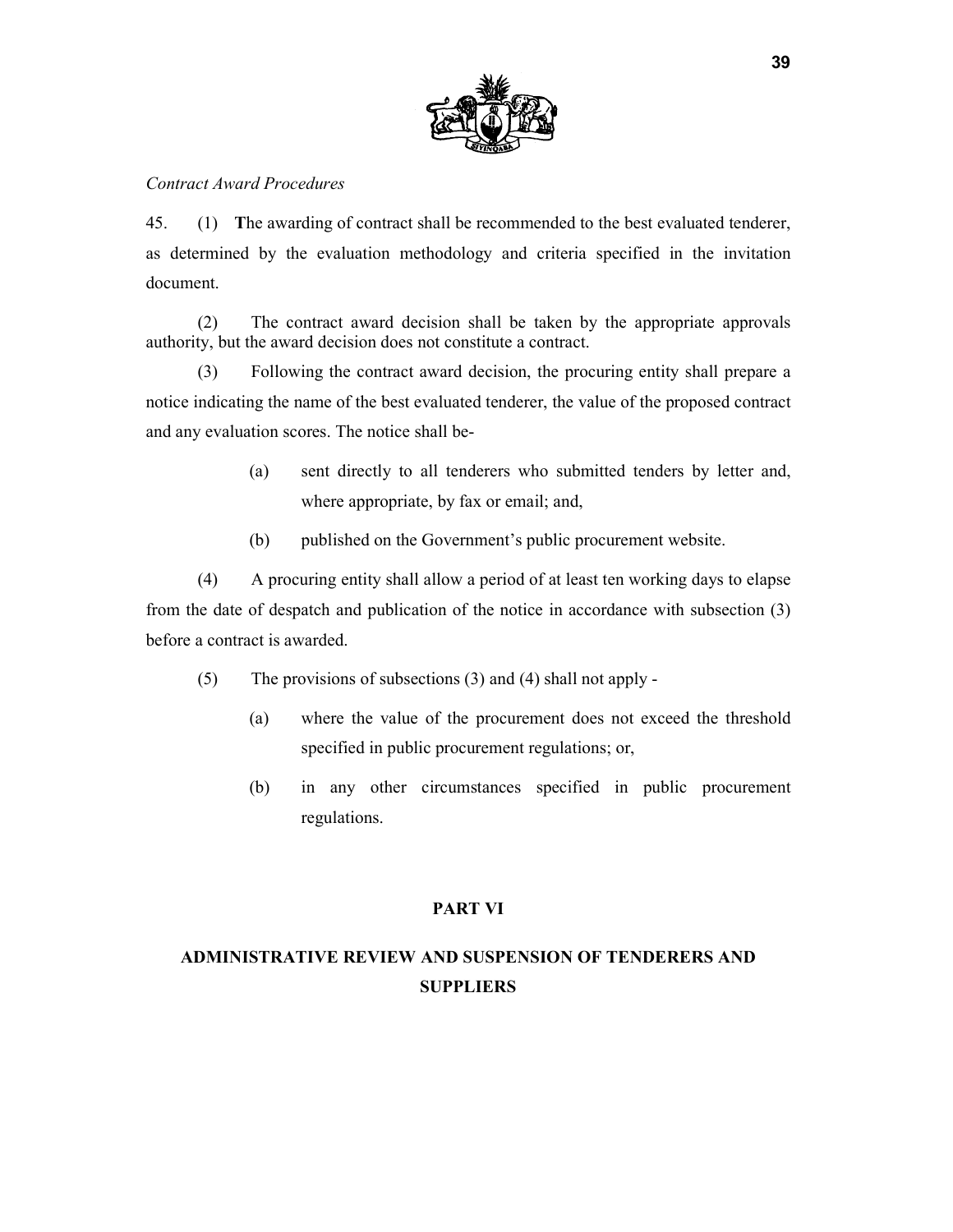

## *Right to Review*

46. (1) Any tenderer that claims to have suffered, or that may suffer, loss or injury due to a breach of a duty imposed on a procuring entity by this Act or public procurement regulations, may seek review in accordance with section 47.

(2) A tenderer seeking review may be required to pay a fee, in accordance with public procurement regulations.

## *Review by Procuring Entity*

47. (1) An application for review shall, in the first instance, be submitted in writing to the controlling officer or Chief Executive Officer of the procuring entity conducting the procurement.

(2) The controlling officer or Chief Executive Officer of the procuring entity shall not entertain an application for review, unless it was submitted within ten working days of when the tenderer submitting it became aware of the circumstances giving rise to the application for review or of when that tenderer should have become aware of those circumstances, whichever is earlier.

(3) Despatch and publication of a notice indicating the best evaluated tenderer in accordance with section 45(3) shall be deemed to satisfy the requirements of awareness in subsection (2).

(4) Unless the application is dismissed or resolved by mutual agreement of the tenderer that submitted it and the procuring entity, the controlling officer or Chief Executive Officer of the procuring entity shall-

- (a) immediately institute an investigation;
- (b) ensure that no contract award is made prior to completion of the review process; and,
- (c) issue a written decision, within ten working days after the submission of the application.
- (5) The decision shall state-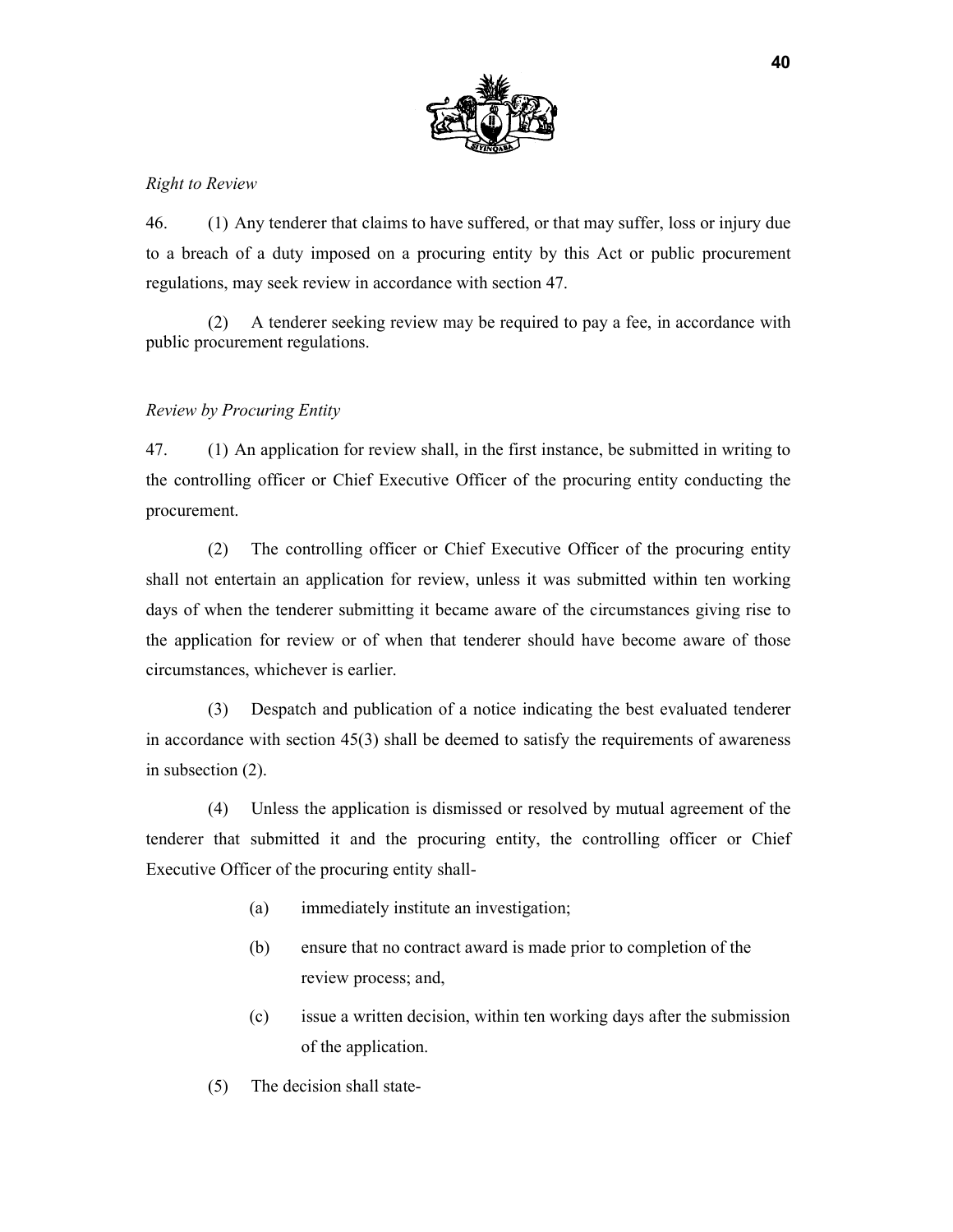

- (a) whether the application is upheld, in whole or in part or dismissed;
- (b) the reasons for the decision; and,
- (c) any corrective measures that are to be taken.

#### *Right to Administrative Review*

- 48. (1) Where-
	- (a) the controlling officer or Chief Executive Officer does not issue a decision within the period specified in section  $47(4)(c)$ ; or,
	- (b) the tenderer is not satisfied with the decision of the controlling officer or Chief Executive Officer;

a tenderer may seek administrative review in accordance with section 49.

(2) A tenderer seeking administrative review may be required to pay a fee, in accordance with public procurement regulations.

#### *Administrative Review Procedures*

49. (1) An application for administrative review in accordance with section 48, shall be submitted in writing to the Agency.

(2) The Agency shall not entertain an application for administrative review, unless it was submitted within ten working days of the date of issue of the controlling officer or Chief Executive Officer's decision or the date by which the controlling officer or Chief Executive Officer should have issued a decision.

- (3) Upon receipt of an application for administrative review, the Agency shall-
	- (a) immediately give notice of the application to the procuring entity;
	- (b) prohibit the procuring entity from awarding a contract prior to completion of the administrative review process; and,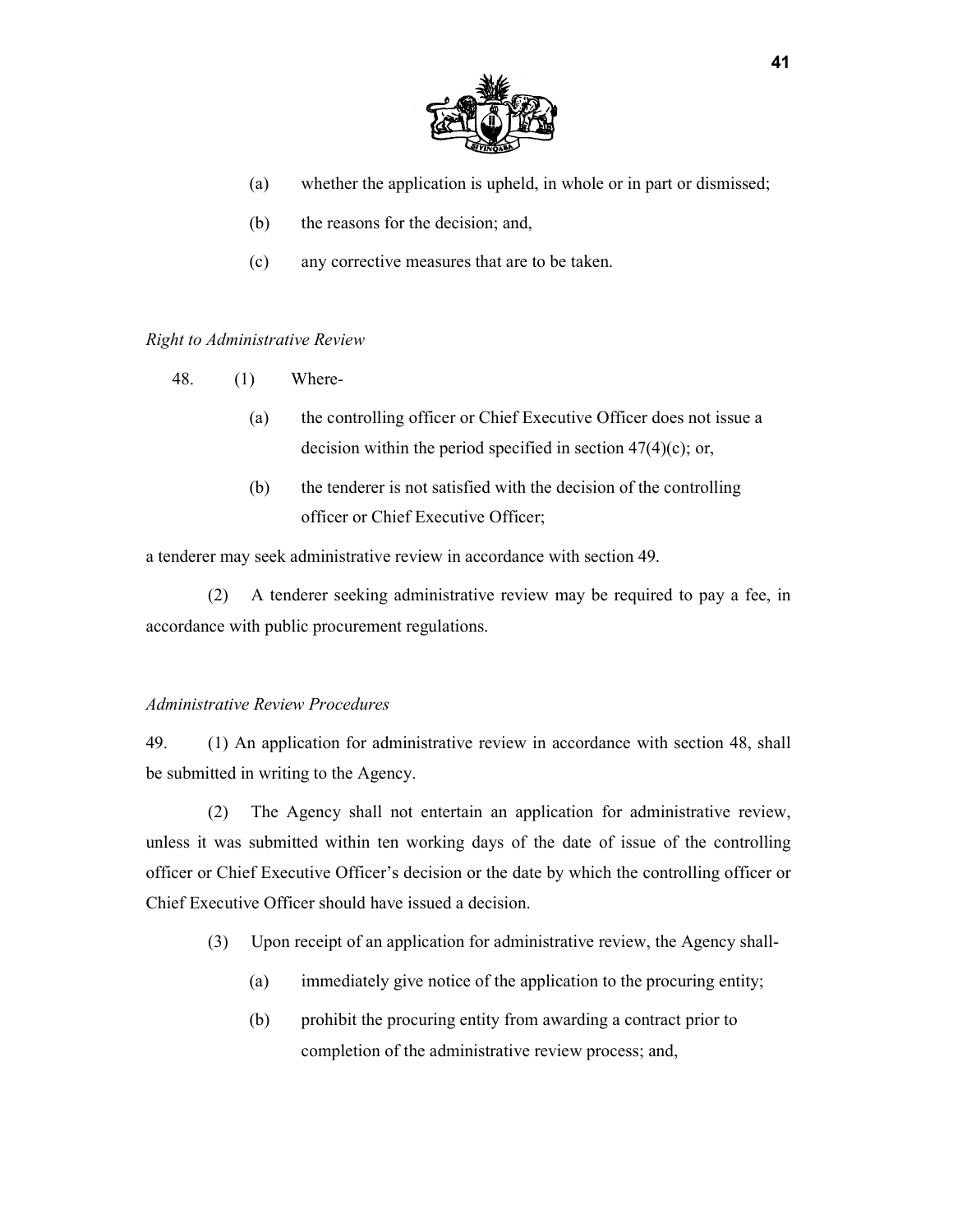

(c) establish an Independent Review Committee in accordance with section 50, which shall investigate and decide on the application in accordance with section 51.

## *Constitution of an Independent Review Committee*

50. (1) For the purposes of hearing applications for administrative review and appeals against suspension, the Authority shall constitute a standing review panel**.** 

(2) The standing review panel shall consist of members of high integrity with experience in public procurement or related fields, but with no direct or indirect personal involvement in public procurement functions during the period of their service on the standing review panel.

(3) For each application for administrative review or appeal against suspension, the Agency shall constitute an Independent Review Committee, composed of three members of the standing review panel.

(4) In selecting members for an Independent Review Committee, the Agency shall seek to establish a balance of relevant knowledge and experience among members to ensure that the Independent Review Committee has both-

- (a) knowledge and experience of the applicable public procurement rules; and,
- (b) technical knowledge of the subject of the contract.

(5) The Agency shall designate staff to provide secretariat services to the Independent Review Committee, but no Board members or staff of the Agency shall be included on the standing review panel or selected as a member of any Independent Review Committee.

(6) The Independent Review Committee may engage technical specialists to assist in its work if so required.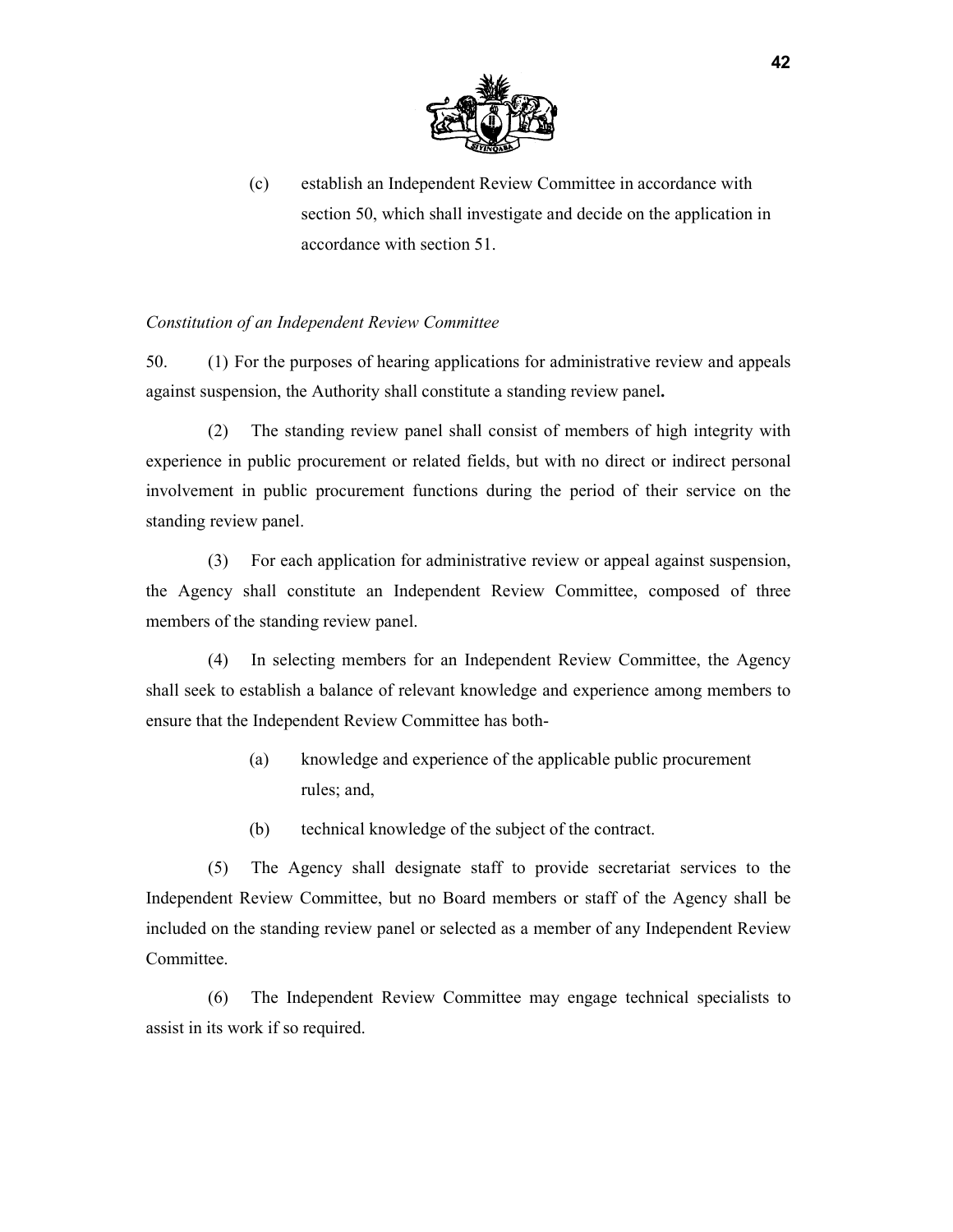

(7) The members of an Independent Review Committee, technical specialists and staff providing secretariat services shall be required to declare that they have no conflict of interest in relation to the application being heard.

(8) The members of an Independent Review Committee shall be paid sitting allowance and travelling allowances as are paid to the members of the governing body of a category A, Group 1 public enterprise.

#### *Administrative Review by Independent Review Committee*

- 51. (1) Unless the application is dismissed, the Independent Review Committee shall-
	- (a) immediately institute an investigation; and,
	- (b) issue a written decision, within fifteen working days after the submission of the application.

(2) In conducting its investigation, the Independent Review Committee shall have the power to-

- (a) access any information, documents, records and reports in respect of any aspect of the procurement process subject to the investigation; and,
- (b) summon witnesses and examine witnesses and parties concerned.
- (3) The decision shall state-
	- (a) whether the application is upheld, in whole or in part or dismissed;
	- (b) the reasons for the decision; and,
	- (c) any corrective measures that are to be taken or remedies ordered in accordance with section 52.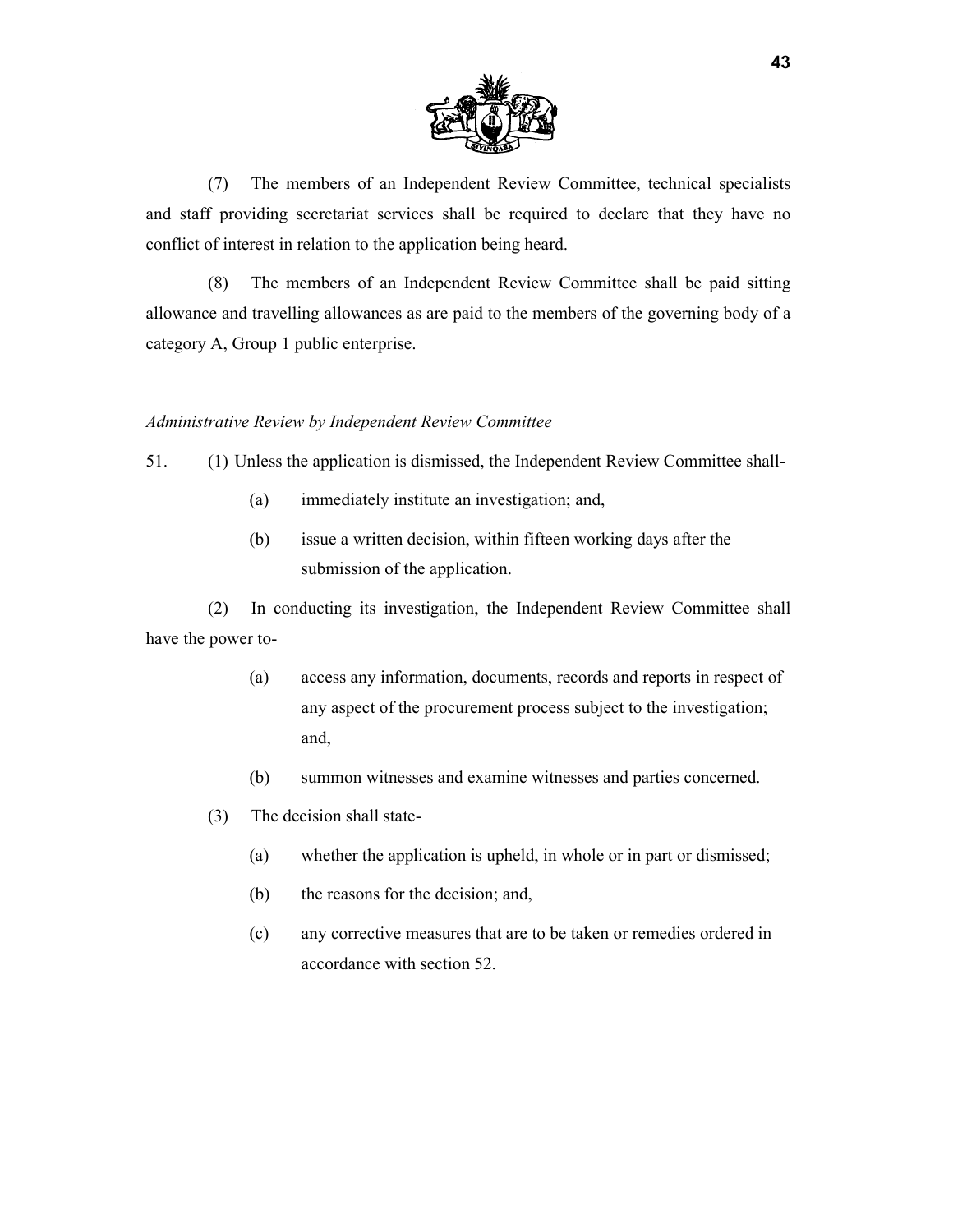

#### *Remedies by Independent Review Committee*

52. (1) The Independent Review Committee may grant one or more of the following remedies-

- (a) prohibit a procuring entity from acting or deciding unlawfully or from following an unlawful procedure and require the procuring entity to act or to proceed in a lawful manner or to reach a lawful decision;
- (b) annul in whole or in part or revise an unlawful act or decision of the procuring entity or substitute its own decision for such a decision, other than any act or decision bringing a contract into force;
- (c) require the payment of compensation for any reasonable costs incurred by the tenderer submitting the complaint in connection with the procurement proceedings as a result of an unlawful act or decision of the procuring entity;
- (d) order that the procurement proceedings be terminated;
- (e) recommend to the procuring entity that a contract be terminated; or,
- (f) recommend to the Agency that specific action be taken including prosecution.

#### *Notification to other Bidders*

53. (1) Promptly after the submission of an application for administrative review, the Agency shall notify all tenderers who participated in the procurement proceedings to which the application relates of the submission of the application and of its substance.

(2) Any such tenderer or any other party whose interests are or could be affected by the review proceedings has the right to participate in the review proceedings.

(3) A tenderer who fails to participate in the review proceedings is barred from subsequently making the same type of claim.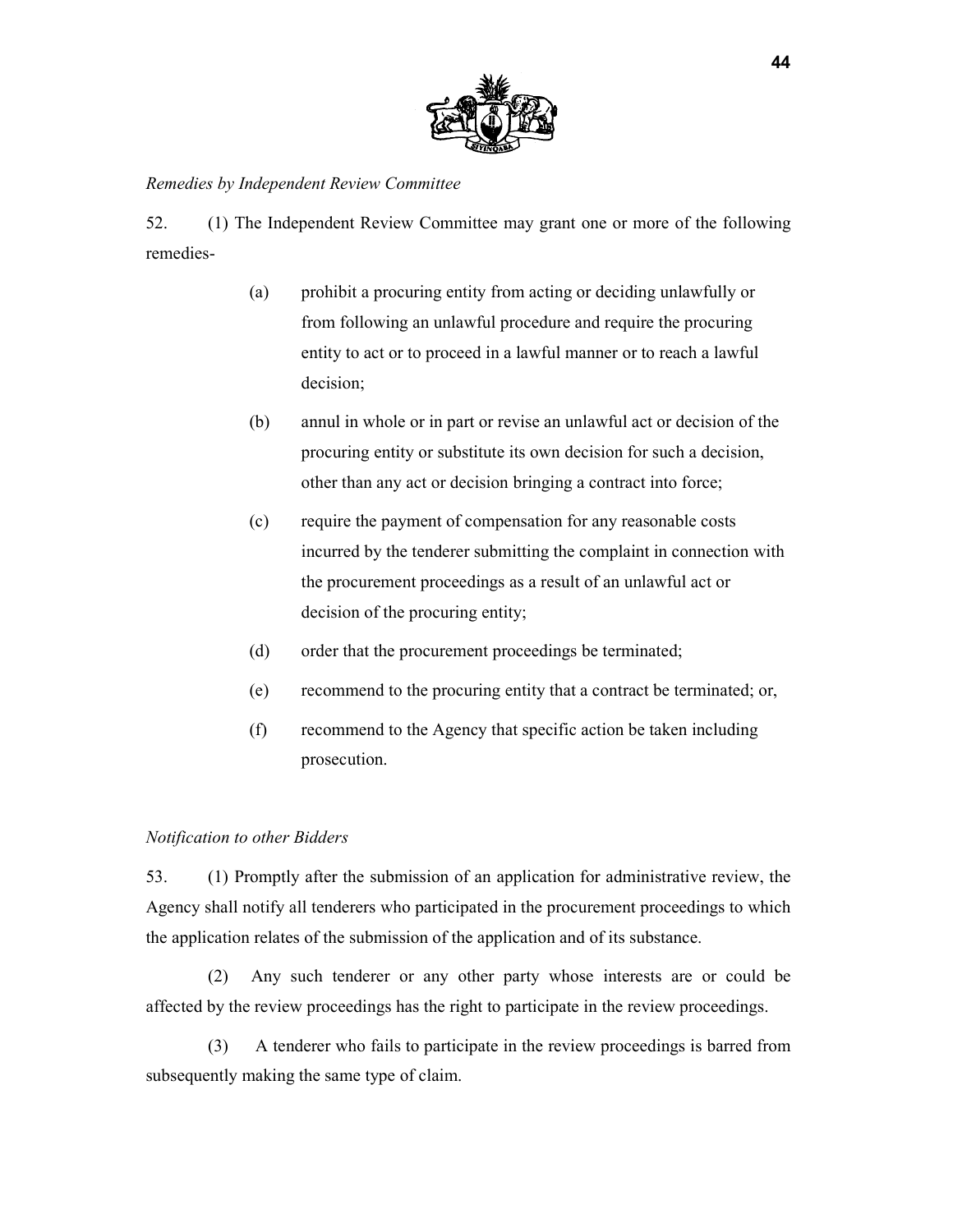

*Prohibition on contract award during review proceedings* 

- 54. (1) Where a procurement requirement is subject to
	- (a) review in accordance with section 47, no contract shall be awarded until ten working days after completion of the review process; or,
	- (b) administrative review in accordance with section 49, no contract shall be awarded prior to completion of the administrative review process.

(2) Notwithstanding the provisions of subsection 54, where urgent public interest considerations require goods, works or services to be contracted, the Government Tender Board may authorise an award of contract or an extension to an existing contract prior to completion of the review or administrative review process. Such award shall be limited to the quantity of goods, works or services required to meet urgent needs during the time period for completion of the review or administrative review process.

(3) Where a procuring entity seeks a contract award or extension in accordance with subsection (2), it shall prepare a submission to the Government Tender Board which-

- (a) states that urgent public interests require a contract award or extension;
- (b) justifies the grounds for claiming urgent public interests;
- (c) specifies the quantity of goods, works or services required to meet urgent needs; and,
- (d) recommends the tenderer or supplier to whom the contract or extension is to be awarded.

(4) The submission shall be made a part of the record of the procurement proceedings and shall be copied to the controlling officer, Chief Executive Officer or Independent Review Committee responsible for the review or administrative review.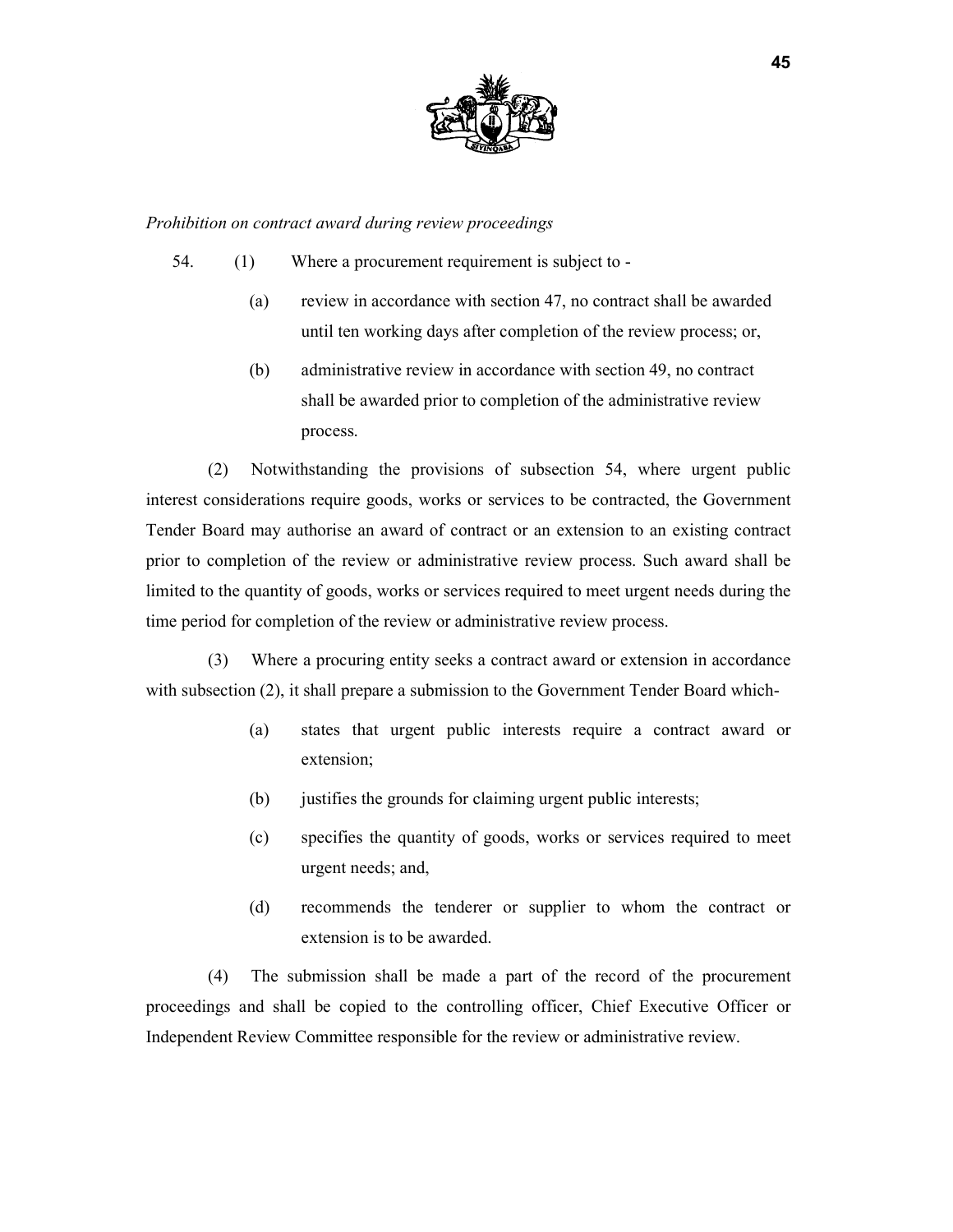

#### *Suspension of Tenderers and Suppliers*

55. (1) The Agency may suspend a tenderer or supplier from participation in public procurement on the grounds specified in section 56.

- (2) A tenderer or a supplier shall not be suspended prior to-
	- (a) reasonable notice in writing to the tenderer or supplier involved of the grounds for the proposed suspension and the details of the alleged grounds;
	- (b) reasonable opportunity for the tenderer or supplier to respond to the alleged grounds and provide information in its defence; and,
	- (c) a thorough investigation of the facts of the case by the Agency.

(3) Any suspension shall be for a minimum period of one year and a maximum period of five years.

(4) A suspension in accordance with subsection (1) may also apply to named directors, shareholders or staff of a tenderer or supplier, where the investigation demonstrates the involvement of such individuals.

(5) Where an investigation into a tenderer or supplier causes the Agency to suspect misconduct or breach of this Act by a public officer or politician, such suspicions shall be referred to the appropriate authority for further investigation.

(6) Notwithstanding the provisions of subsection (2), any tenderer, supplier or person endorsed on the Register for Tender Defaulters in accordance with the Prevention of Corruption Act, 2006, shall automatically be suspended from participation in procurement.

(7) Notwithstanding the provisions of subsection (3), the suspension shall be for the full duration of the time the tender, supplier or person is endorsed on the Register.

## *Grounds for Suspension*

56. A tenderer or supplier may only be suspended from participation in procurement on the following grounds –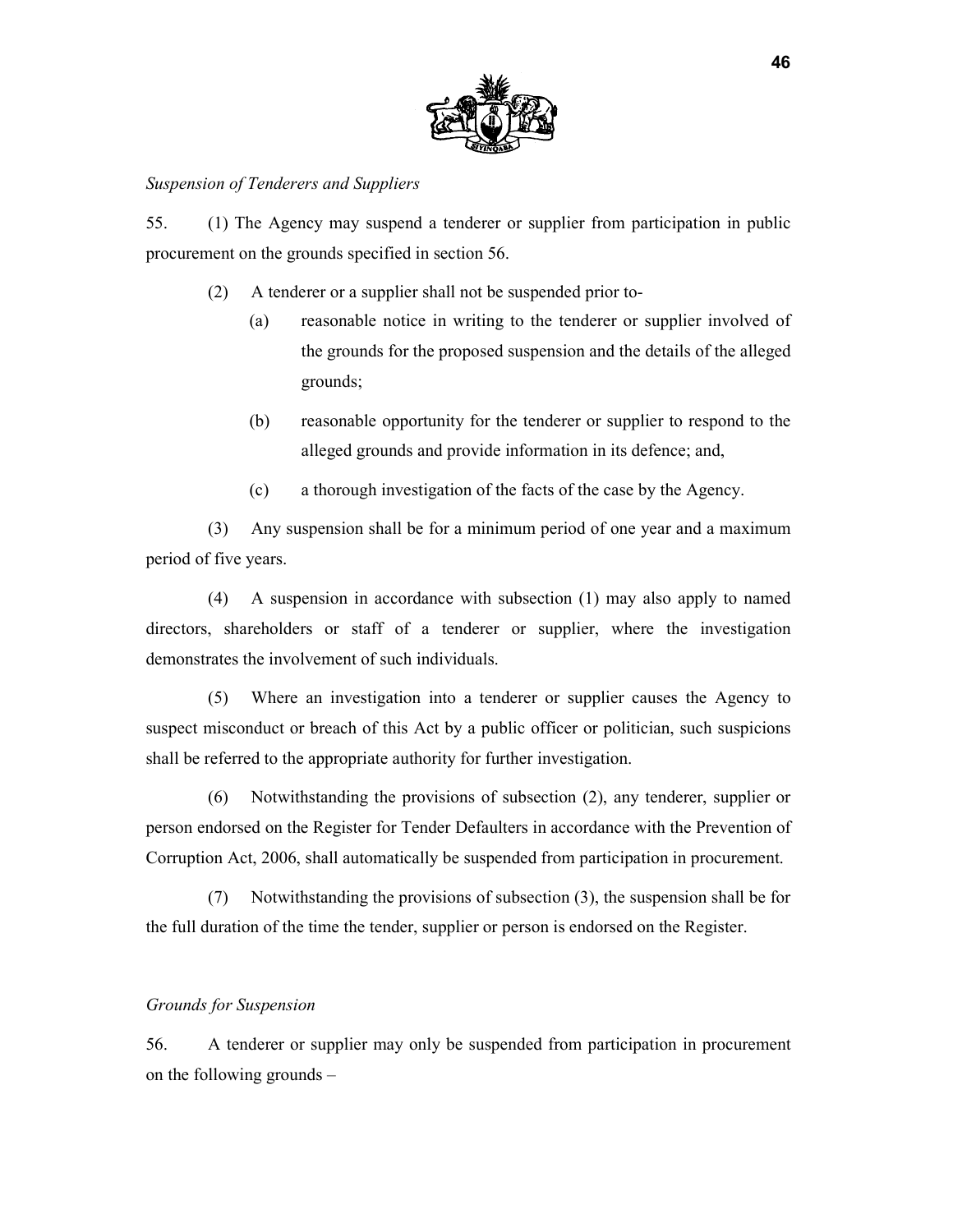

- (a) knowing provision of false information in a tender or any other document submitted to a procuring entity in connection with a procurement process or contract;
- (b) connivance to interfere with the participation of other tenderers;
- (c) misconduct relating to the submission of tenders, including corrupt, fraudulent, collusive or coercive practices, price fixing, a pattern of underpricing of tenders and breach of confidentiality;
- (d) taking an order knowing that the order had not been authorised or was not in a proper format or had been issued by a person not authorised to do so;
- (e) making delivery against an order knowing that the order had not been authorised or was not in a proper format or had been issued by a person not authorised to do so;
- (f) making a claim for payment against an order knowing that the order had not been authorised or was not in a proper format or had been issued by a person not authorised to do so;
- (g) refusal to sign a contract or to furnish a performance security in accordance with the terms of the invitation document and tender if required to do so;
- (h) substantial non-performance of contractual obligations, provided that the non-performance was not due to circumstances beyond the control of the supplier;
- (i) conviction of a criminal offence relating to obtaining or attempting to obtain a contract or subcontract; or,
- (j) conviction of a crime related to business or professional activities.

## *Appeal against Suspension*

57. (1) A tenderer or supplier may appeal against a decision to suspend the tenderer or supplier from participation in public procurement by submitting an appeal in writing to the Agency for review by an Independent Review Committee.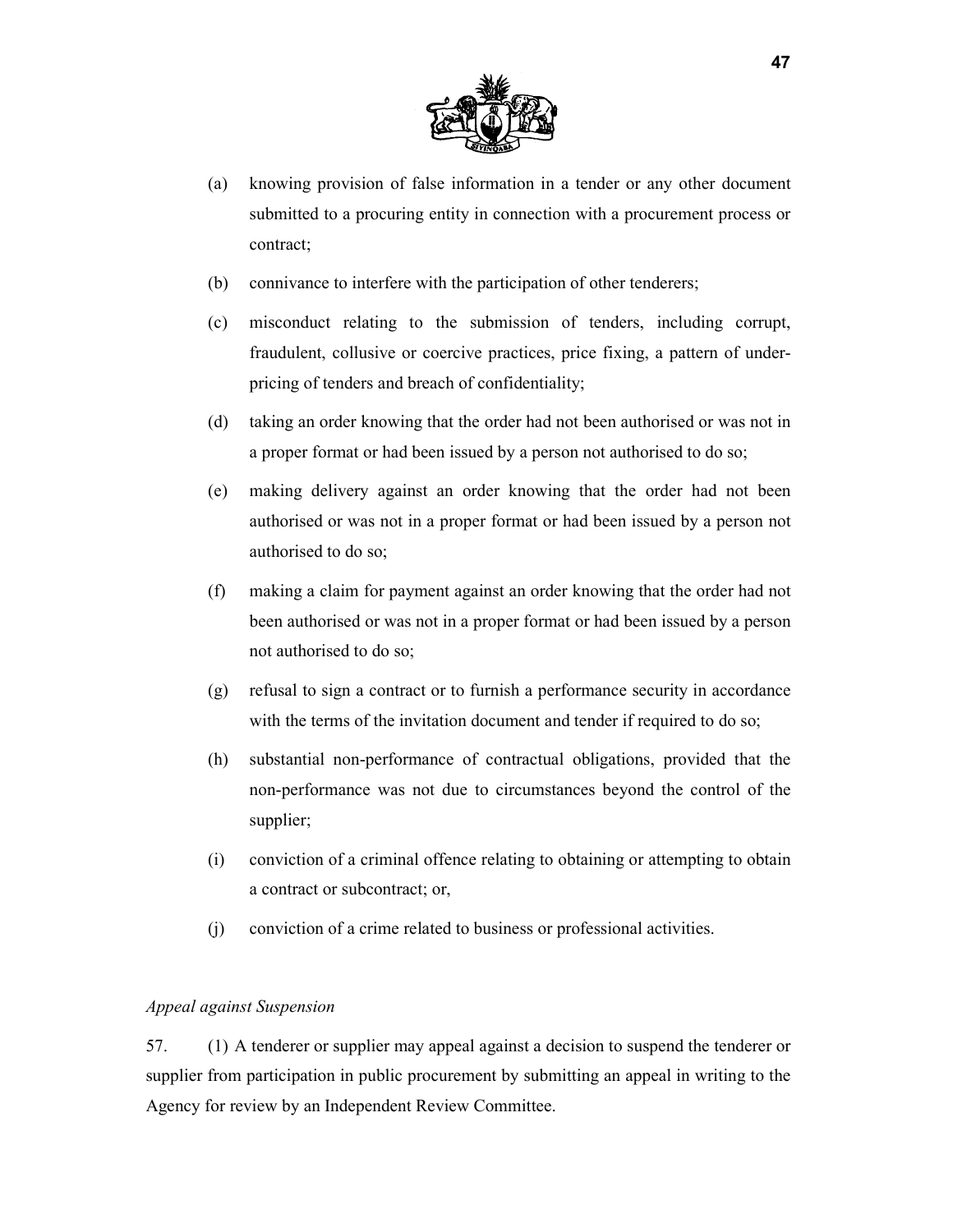

(2) The Agency shall not entertain an appeal unless it was submitted within ten working days of the date of issue of the suspension notice by the Agency.

(3) For the purposes of hearing such appeals the Agency shall constitute an Independent Review Committee composed of three members of the standing review panel selected in accordance with section 50(3).

- (4) The Independent Review Committee shall-
	- (a) immediately review the original investigation and decision by the Agency; and,
	- (b) issue a written decision, within fifteen working days after the submission of the appeal.

(5) In conducting its review, the Independent Review Committee shall have the power to-

- (a) access any information, documents, records and reports in respect of any aspect of the procurement process or contract; and,
- (b) summon witnesses and examine witnesses and parties concerned.
- (6) The decision of the Independent Review Committee shall state-
	- (a) whether the suspension is upheld or overturned or the period of the suspension or named individuals revised; and,
	- (b) the reasons for the decision.

(7) A tenderer or supplier seeking to appeal against suspension may be required to pay a fee, in accordance with public procurement regulations.

(8) Where an investigation into a tenderer or supplier causes the Independent Review Committee to suspect misconduct or breach of this Act by a public officer or politician, such suspicions shall be referred to the appropriate authority for further investigation.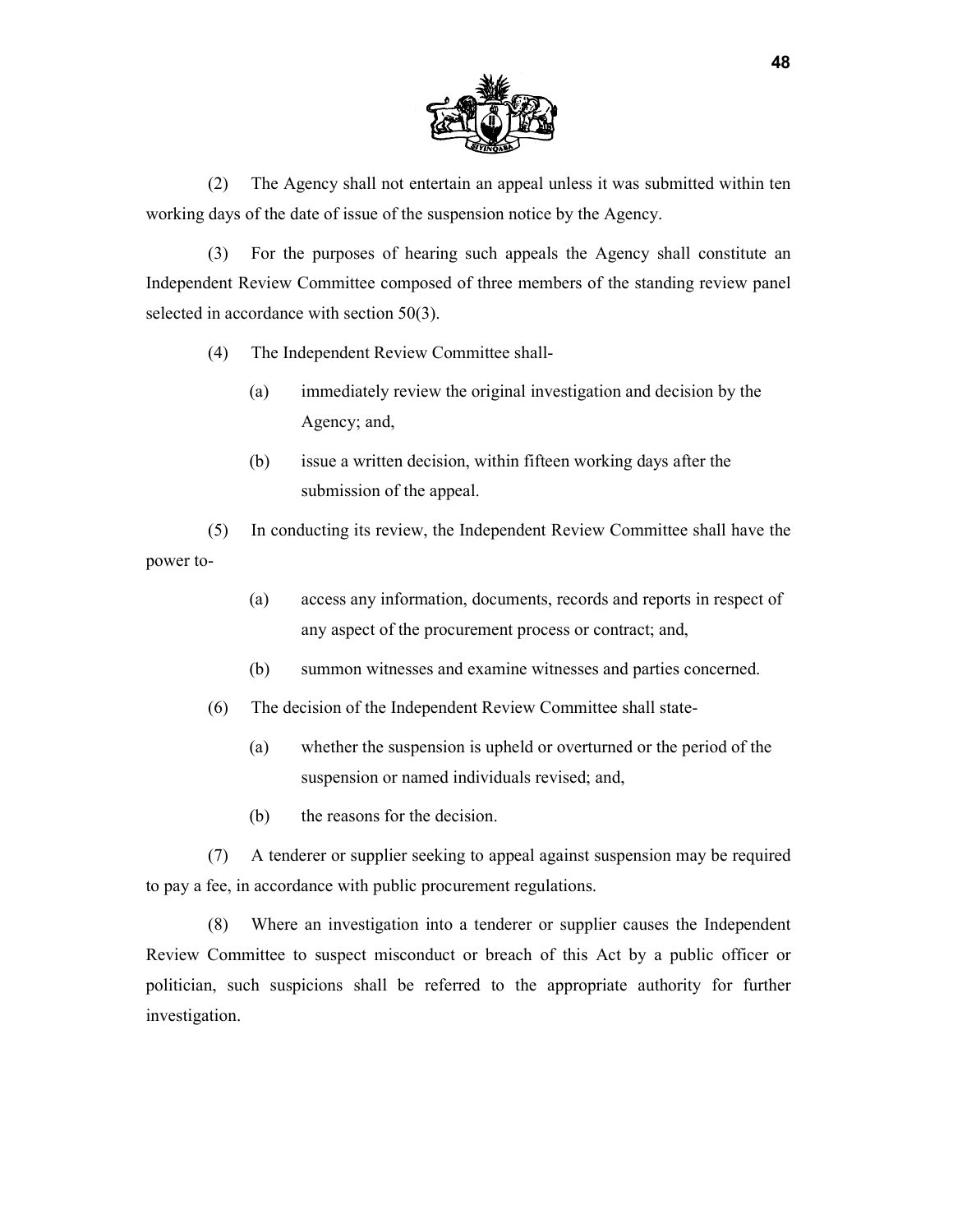

## *Legal Representation*

58. A tenderer or supplier who appeals in terms of this Part, shall have the right to be represented by legal counsel in the appeal proceedings.

## **PART VII**

## **CODES OF CONDUCT, OFFENCES AND PENALTIES**

## *Codes of Conduct*

59. The Agency may promulgate codes of conduct to guide the behaviour of public officers, politicians, tenderers and suppliers involved in public procurement.

## *Conduct of Public Officers and Politicians involved in Procurement*

60. (1) All public officers and politicians who have responsibilities for procurement shall-

- (a) always act in the public interest and in accordance with the objectives and procedures set out in this Act and public procurement regulations;
- (b) exercise powers and discharge duties for a proper purpose, consistent with their responsibilities, and with the degree of care and diligence that a reasonable person would exercise in similar circumstances;
- (c) discharge duties impartially so as to assure fair competitive access to public procurement by tenderers;
- (d) not use their position, or information obtained because of their position, improperly to gain an advantage for themselves or someone else or cause a detriment to a procuring entity;
- (e) not interfere with or exert undue influence on any person to affect a procurement activity or decision;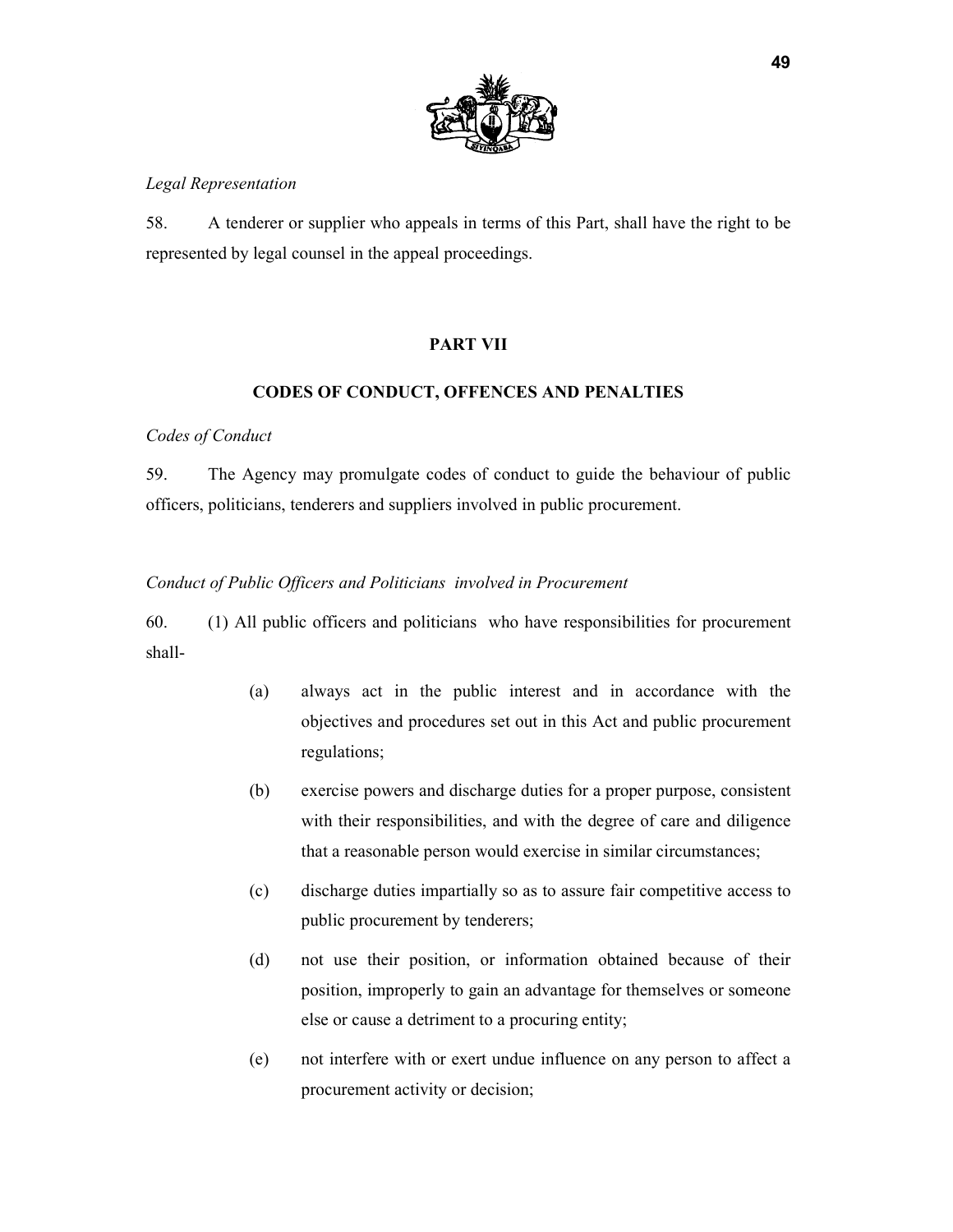

- (f) at all times avoid conflicts of interest and the appearance of conflicts of interest;
- (g) not commit or abet corrupt, fraudulent, collusive or coercive practices; and,
- (h) keep confidential the information that comes into their possession relating to procurement, including tenderers' proprietary information.

(2) Public officers and politicians shall not participate as tenderers in public procurement.

#### *Conduct of Tenderers and Suppliers*

- 61. Tenderers or suppliers participating in public procurement shall-
	- (a) at all times abide by their obligations under this Act and public procurement regulations, contracts and other instruments applicable to their conduct and activities related to public procurement; and,
	- (b) not commit or abet corrupt, fraudulent, collusive or coercive practices.

#### *Offences*

- 62. A person commits an offence who-
	- (a) without reasonable excuse fails or refuses to give information, or produce any document, records or reports required under section 11,  $51(2)(a)$  or  $57(5)(a);$
	- (b) without reasonable excuse refuses to answer summons as required under section 11, 51(2)(b) or 57(5)(b);
	- (c) knowingly gives false or misleading information or evidence in purported compliance with a summons under section 11,  $51(2)(b)$  or  $57(5)(b)$ ;
	- (d) assaults, resists or obstructs any member of staff of the Authority, or any other authority exercising monitoring and oversight functions over public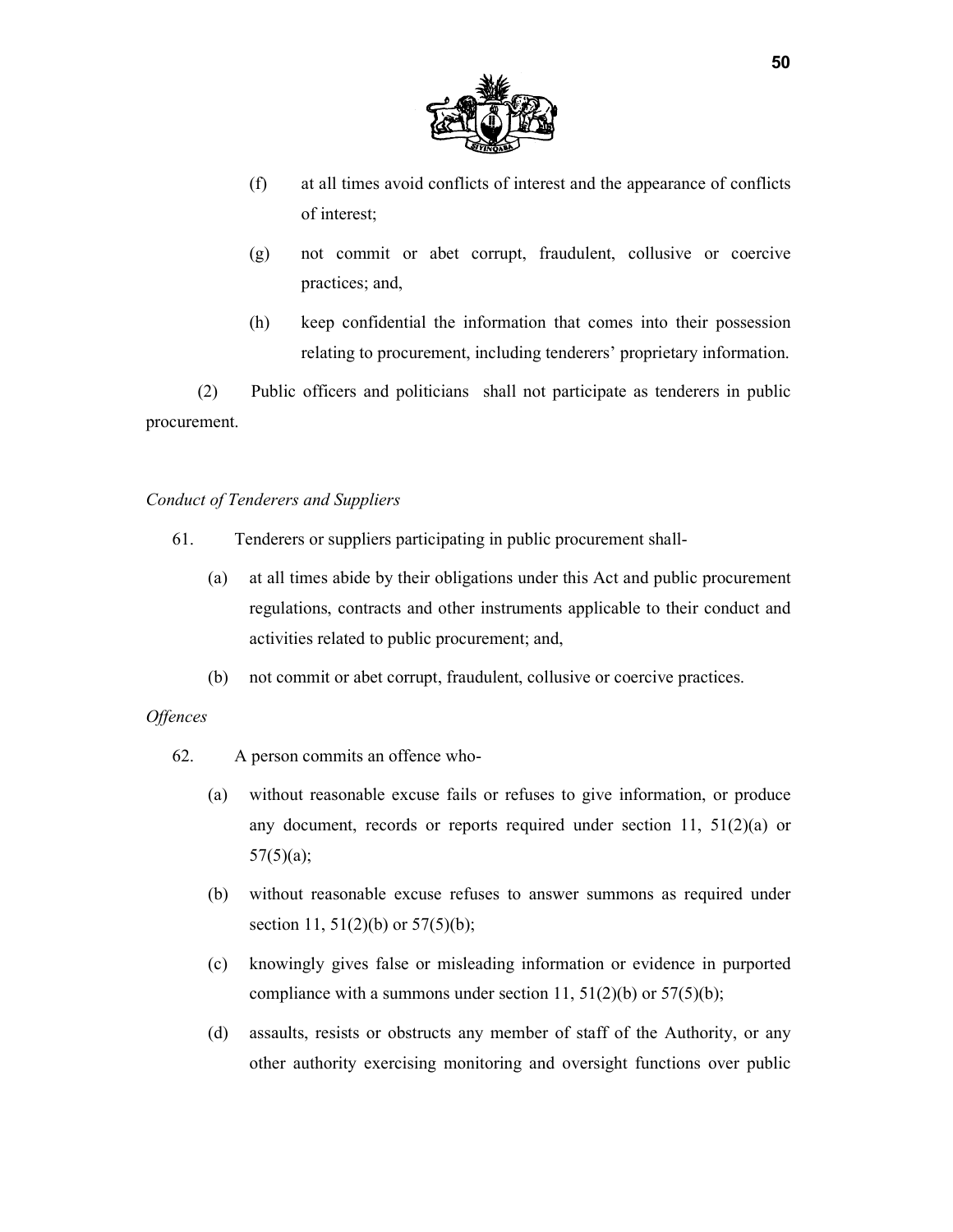

procurement, in the exercise of their powers of access or power to call for relevant information in accordance with section 11;

- (e) connives or colludes to commit a corrupt, fraudulent, collusive or coercive practice;
- (f) contrary to this Act, interferes with or exerts undue influence on any officer or employee of the Agency or a procuring entity in the performance of their functions or in the exercise of their powers under this Act;
- (g) as the result of recklessness or intentional dishonesty fails to exercise their powers as a public officer or politician and to discharge their duties for a proper purpose consistent with their responsibilities;
- (h) uses their position as a public officer or politician dishonestly with the intention of directly or indirectly gaining an advantage for himself or someone else or causing a detriment to a procuring entity;
- (i) uses their position as a public officer or politician recklessly without regard to whether their conduct may directly or indirectly gain an advantage for himself or someone else or cause a detriment to a procuring entity;
- (j) dishonestly uses information obtained because of their position as a public officer or politician to gain an advantage for himself or someone else or cause a detriment to a procuring entity;
- (k) publishes or discloses information relating to procurement, other than in the proper and authorised course of their duties as a public officer or politician; or,
- (l) contravenes or fails to comply with a provision of this Act or public procurement regulations.

*Penalties*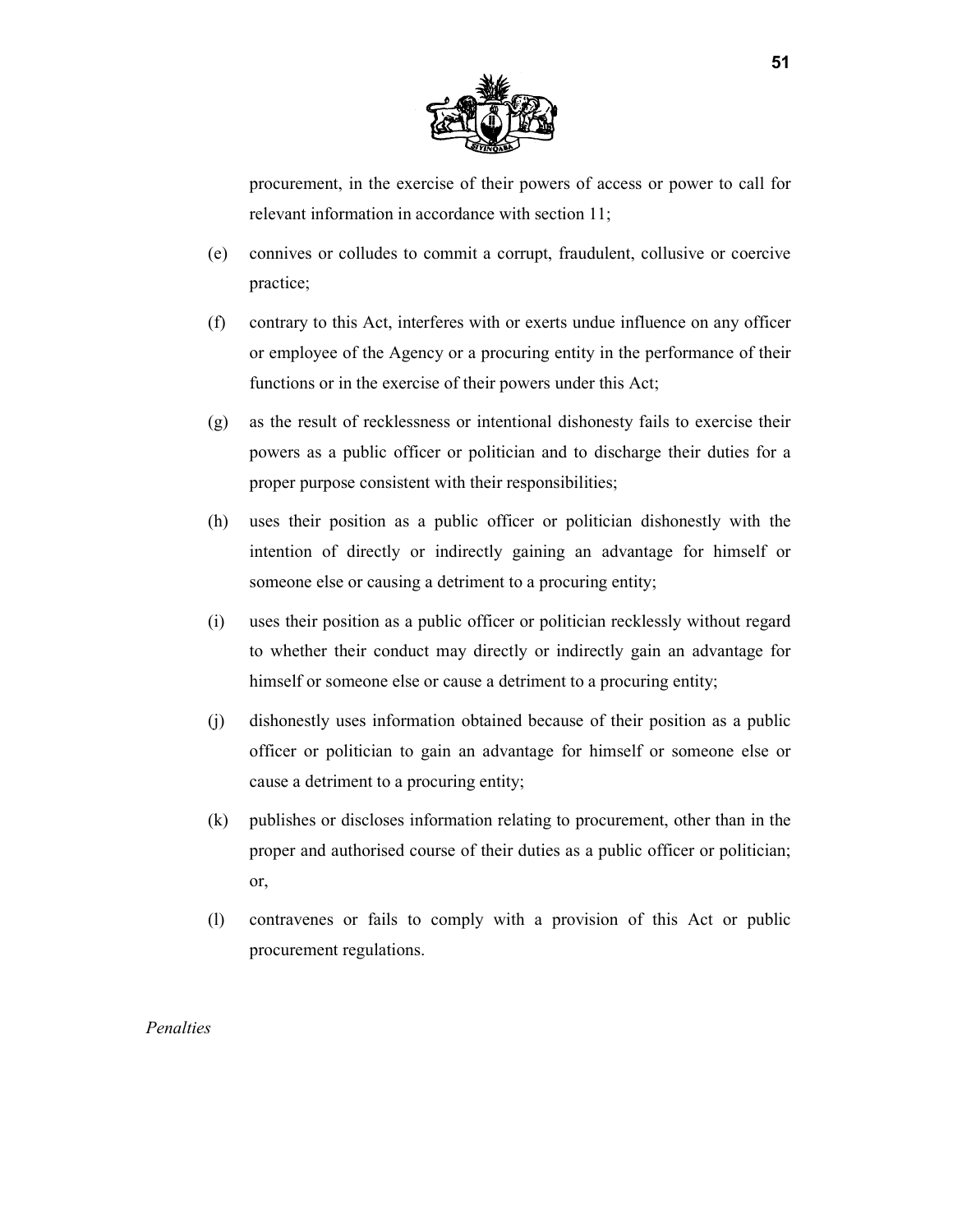

63. (1) A person who commits an offence under section 62 is liable on conviction to a fine not exceeding ten million Emalangeni or to a term of imprisonment not exceeding ten years or to both such fine and imprisonment.

(2) A court of competent jurisdiction may order a person to compensate the procuring entity for any damage suffered by the procuring entity, if the damage resulted from the offence. Such compensation amount is a civil debt payable to the procuring entity.

(3) Where a procuring entity or individual consistently contravenes this Act, this shall be-

- (a) reported to the relevant budget and oversight authorities and service commissions as appropriate; and,
- (b) recorded in the Agency's Annual Report.

## *Protection from Prosecution*

64. No action or other proceedings shall lie or be instituted against any person empowered by this Act to oversee manage or regulate the procurement process for or in respect of any act or omission done in good faith.

# **PARTVIII**

# **MISCELLANEOUS**

## *Public Procurement Regulations*

65. **(**1) The Minister may, on the recommendation of the Agency, issue public procurement regulations to regulate the procurement of goods, works and services by procuring entities.

(2) Where appropriate, different regulations may regulate central government bodies, public enterprises and local government authorities.

*Public Procurement Manuals, Circulars and Instructions*